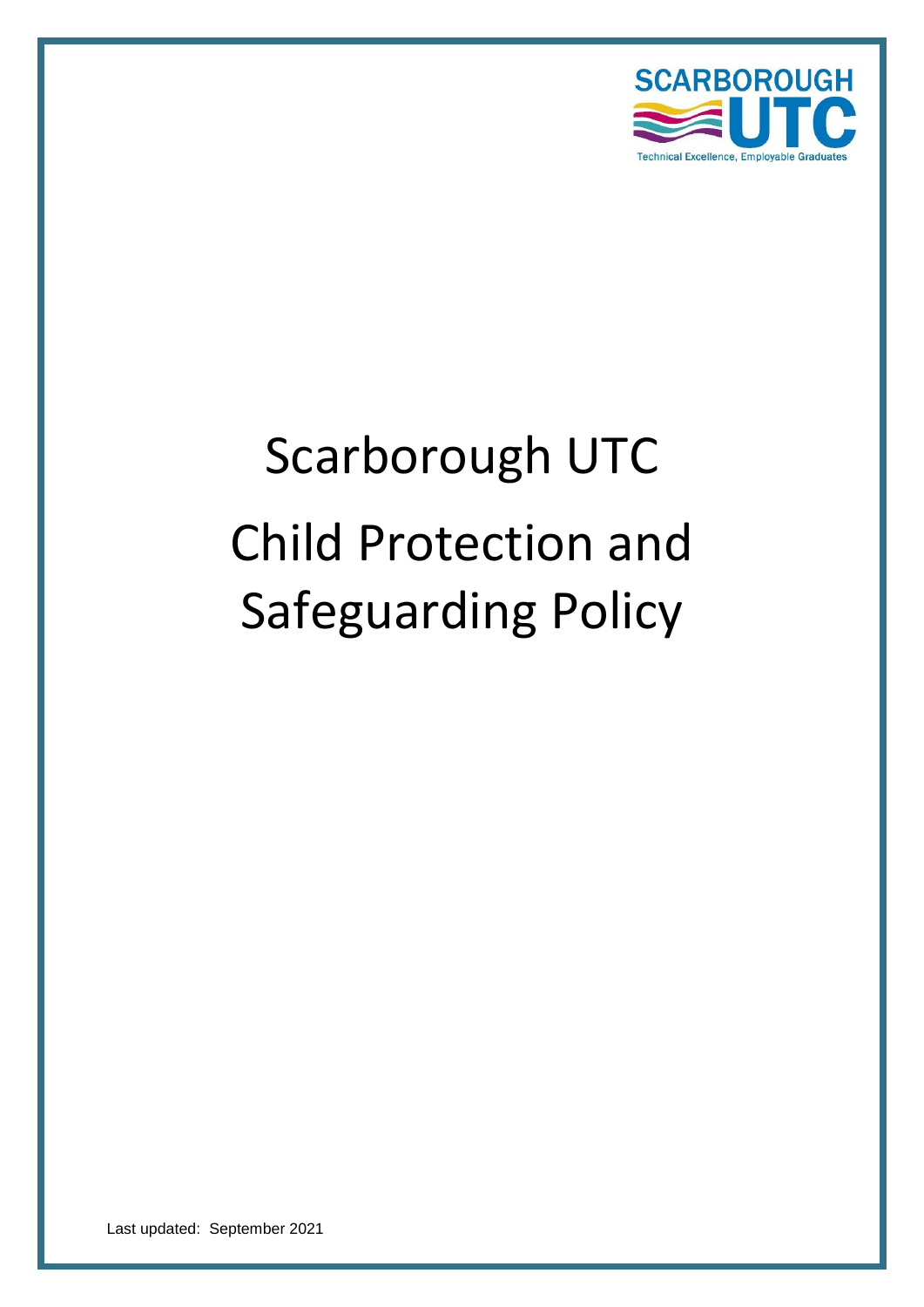#### **Contents**

Statement of intent

#### Acronyms

- 1. [Definitions](#page-7-0)
- 2. [Legal framework](#page-9-0)
- 3. [Roles and responsibilities](#page-10-0)
- 4. [Multi-agency working](#page-17-0)
- 5. [Early help](#page-18-0)
- 6. [Abuse and neglect](#page-19-0)
- 7. [Domestic abuse](#page-20-0)
- 8. [Homelessness](#page-21-0)
- 9. [Children missing from education](#page-21-1)
- 10. [Child abduction and community safety incidents](#page-23-0)
- 11. [Child criminal exploitation \(CCE\)](#page-23-1)
- 12. [Cyber-crime](#page-25-0)
- 13. [Child sexual exploitation \(CSE\)](#page-26-0)
- 14. [Modern slavery](#page-27-0)
- 15. [FGM](#page-27-1)
- 16. [Forced marriage](#page-28-0)
- 17. [Radicalisation](#page-29-0)
- 18. [Students with family members in prison](#page-30-0)
- 19. [Students required to give evidence in court](#page-30-1)
- 20. [Mental health](#page-30-2)
- 21. [Peer-on-peer abuse](#page-31-0)
- 22. [Serious violence](#page-32-0)
- 23. [Online safety and personal electronic devices](#page-33-0)
- 24. [Sexting and the sharing of indecent images](#page-34-0)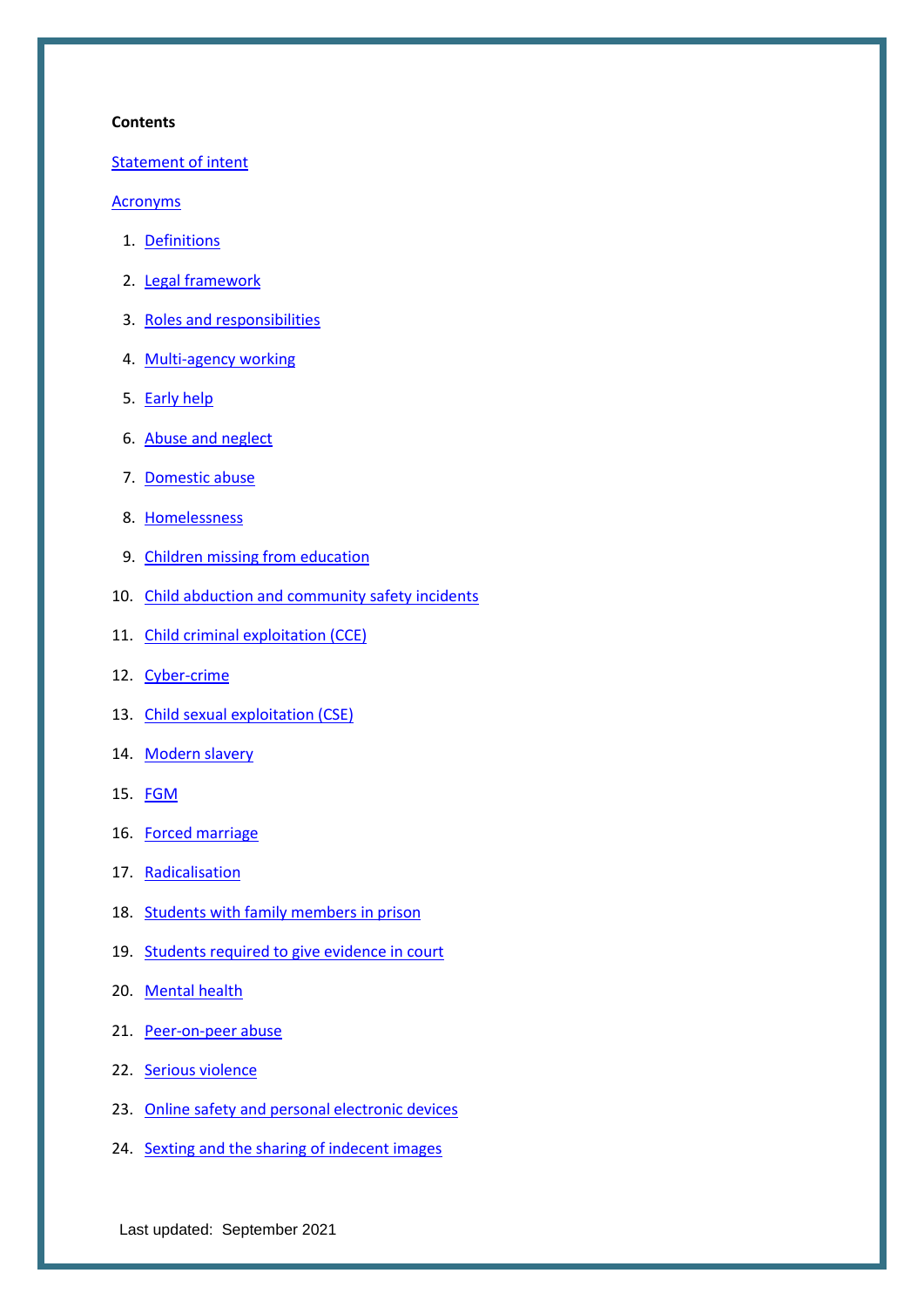- 25. [Context of safeguarding incidents](#page-36-0)
- 26. Students [potentially at greater risk of harm](#page-36-1)
- 27. [Use of school premises for non-college](#page-38-0) activities
- 28. [Alternative provision](#page-38-1)
- 29. [Work experience](#page-38-2)
- 30. [Homestay exchange visits](#page-39-0)
- 31. [Concerns about students](#page-39-1)
- 32. [Managing referrals](#page-40-0)
- 33. [Concerns about staff and safeguarding practices](#page-41-0)
- 34. [Allegations of abuse against staff](#page-41-1)
- 35. [Communication and confidentiality](#page-42-0)
- 36. [Record keeping](#page-42-1)
- 37. [Safer recruitment](#page-43-0)
- 38. [Single central record \(SCR\)](#page-44-0)
- 39. [Training](#page-44-1)
- 40. [Monitoring and review](#page-46-0)

#### **Appendices**

- A. [Staff Disqualification Declaration](#page-46-1)
- B. [Safeguarding Reporting Process](#page-49-0)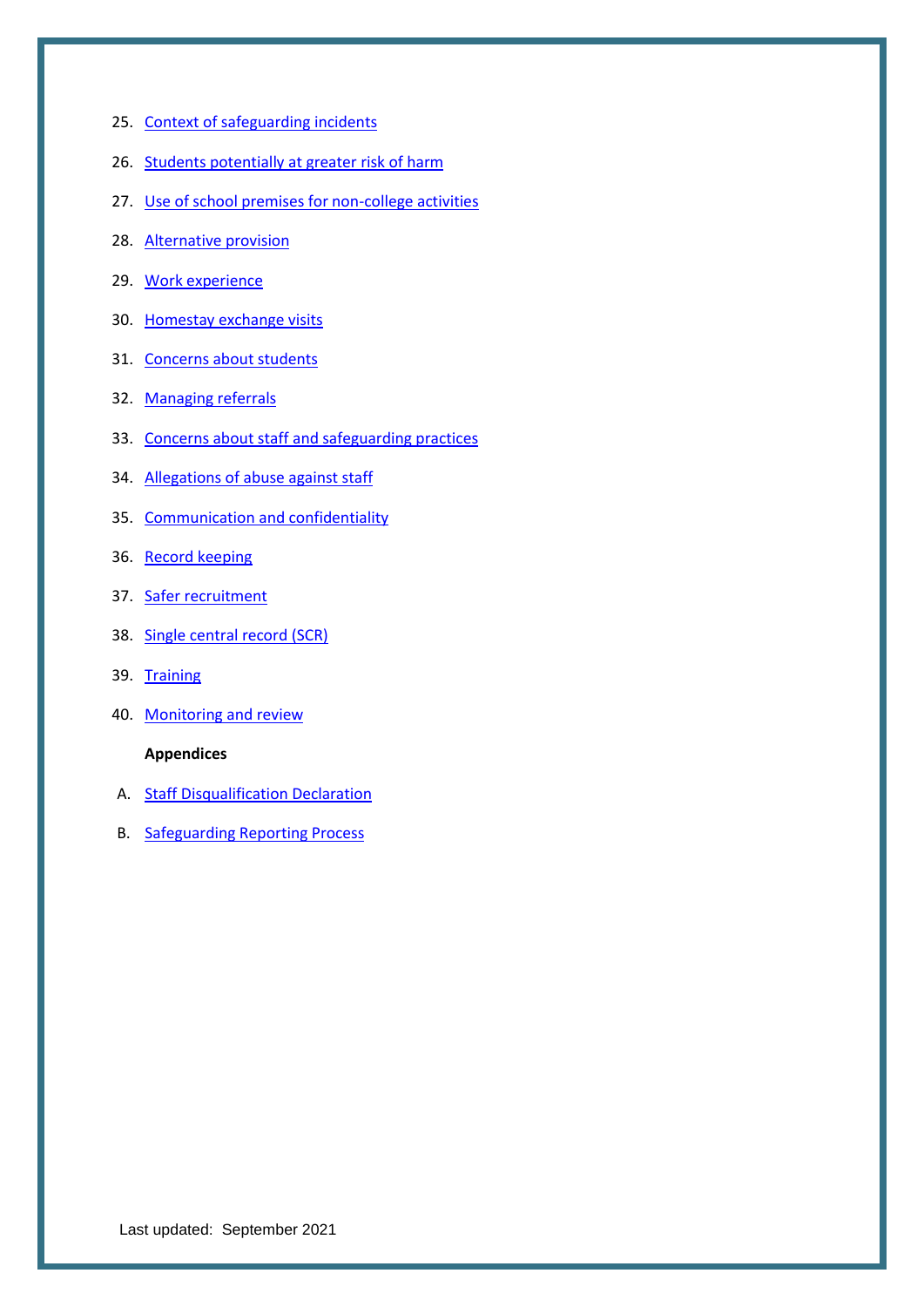#### **Statement of intent**

Scarborough UTC is committed to safeguarding and promoting the physical, mental and emotional welfare of every student, both inside and outside of the college premises. We implement a wholecollege preventative approach to managing safeguarding concerns, ensuring that the wellbeing of students is at the forefront of all action taken.

This policy sets out a clear and consistent framework for delivering this promise, in line with safeguarding legislation and statutory guidance. It will be achieved by:

- Ensuring that members of the governing board, the principal and staff understand their responsibilities under safeguarding legislation and statutory guidance, are alert to the signs of child abuse, and know to refer concerns to the DSL.
- Teaching students how to keep safe and recognise behaviour that is unacceptable.
- Identifying and making provision for any student that has been subject to, or is at risk of, abuse, neglect, or exploitation.
- Creating a culture of safer recruitment by adopting procedures that help deter, reject or identify people who might pose a risk to children.
- Ensuring that the principal and any new staff and volunteers are only appointed when all the appropriate checks have been satisfactorily completed.

The DSL is John Connell. In the absence of the DSL, child protection matters will be dealt with by the deputy DSL, Lee Kilgour.

| 5.511 |                                    |       |
|-------|------------------------------------|-------|
|       | Principal                          | Date: |
|       | Chair of Governing<br><b>Board</b> | Date: |
|       |                                    |       |

Last updated: September 2021

Signed by: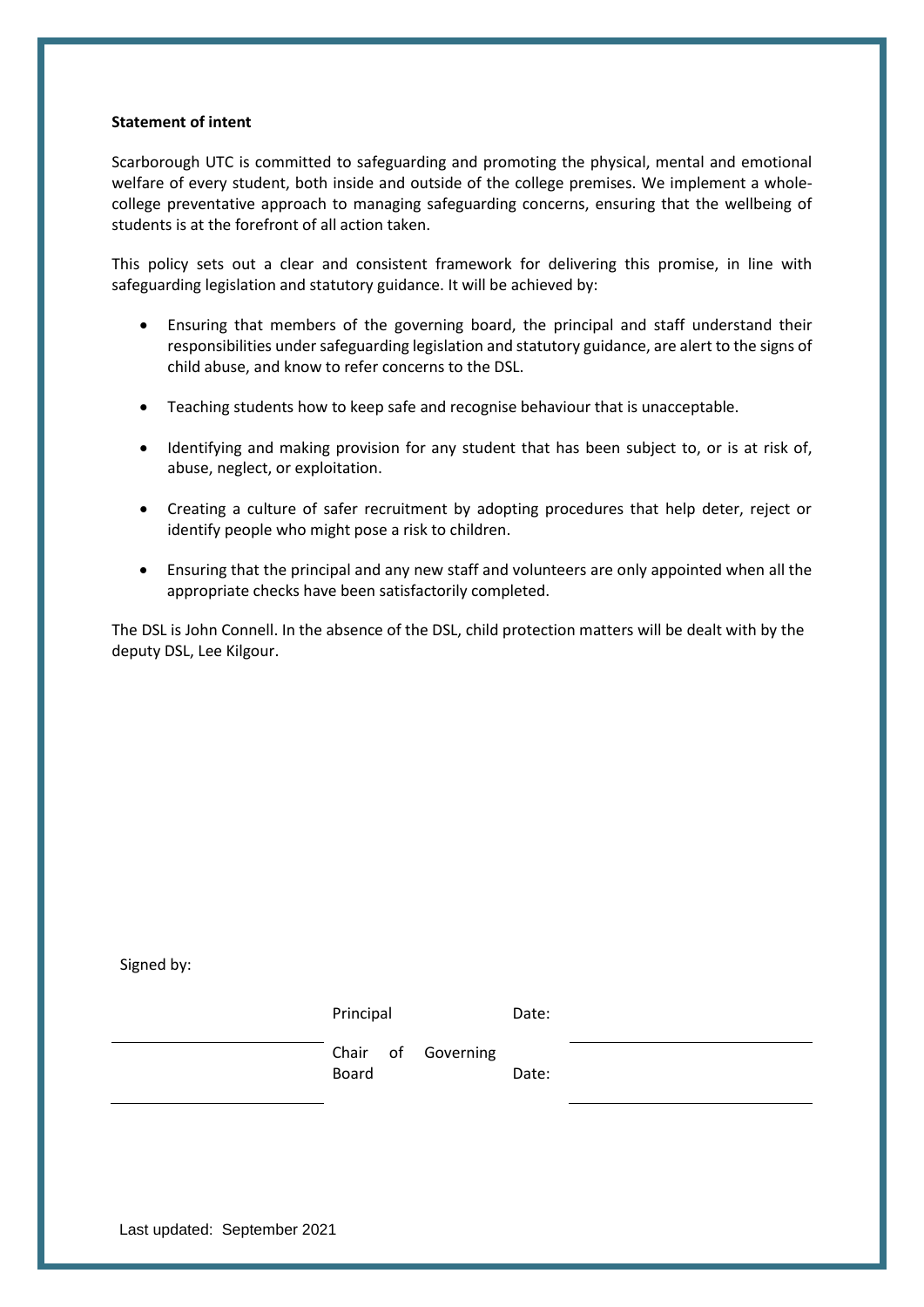#### **Acronyms**

This policy contains a number of acronyms used in the Education sector. These acronyms are listed below alongside their descriptions.

| <b>Acronym</b> | Long form                             | <b>Description</b>                                                                                                                                                                                                                                                                                                                                                                       |
|----------------|---------------------------------------|------------------------------------------------------------------------------------------------------------------------------------------------------------------------------------------------------------------------------------------------------------------------------------------------------------------------------------------------------------------------------------------|
| <b>CCE</b>     | criminal<br>Child<br>exploitation     | A form of abuse where an individual or group takes<br>advantage of an imbalance of power to coerce, manipulate<br>or deceive a child into taking part in criminal activity in<br>exchange for something the victim needs or wants, for the<br>financial advantage or other advantage of the perpetrator or<br>facilitator, and/or through violence or the threat of violence.            |
| <b>CSCS</b>    | Children's<br>social<br>care services | The branch of the local authority that deals with children's<br>social care.                                                                                                                                                                                                                                                                                                             |
| <b>CSE</b>     | Child<br>sexual<br>exploitation       | A form of sexual abuse where an individual or group takes<br>advantage of an imbalance of power to coerce, manipulate<br>or deceive a child into sexual activity in exchange for<br>something the victim needs or wants, for the financial<br>advantage, increased status or other advantage of the<br>perpetrator or facilitator, and/or through violence or the<br>threat of violence. |
| <b>DBS</b>     | Disclosure<br>and<br>barring service  | The service that performs the statutory check of criminal<br>records for anyone working or volunteering in a school.                                                                                                                                                                                                                                                                     |
| <b>DfE</b>     | Department<br>for<br>Education        | The national government body with responsibility for<br>children's services, policy and education, including early<br>years, schools, higher and further education policy,<br>apprenticeships and wider skills in England.                                                                                                                                                               |
| <b>DPO</b>     | protection<br>Data<br>officer         | The appointed person in school with responsibility for<br>overseeing data protection strategy and implementation to<br>ensure compliance with the UK GDPR and Data Protection<br>Act.                                                                                                                                                                                                    |
| <b>DSL</b>     | Designated<br>safeguarding lead       | A member of the senior leadership team who has lead<br>responsibility for safeguarding and child protection<br>throughout the school.                                                                                                                                                                                                                                                    |
| EEA            | European<br>Economic Area             | The Member States of the European Union (EU) and three<br>countries of the European Free Trade Association (EFTA)<br>(Iceland, Liechtenstein and Norway; excluding Switzerland).                                                                                                                                                                                                         |
| EHC plan       | Education, health<br>and care plan    | A funded<br>intervention plan<br>coordinates<br>which<br>the<br>educational, health and care needs for pupils who have<br>significant needs that impact on their learning and access to<br>education. The plan identifies any additional support needs                                                                                                                                   |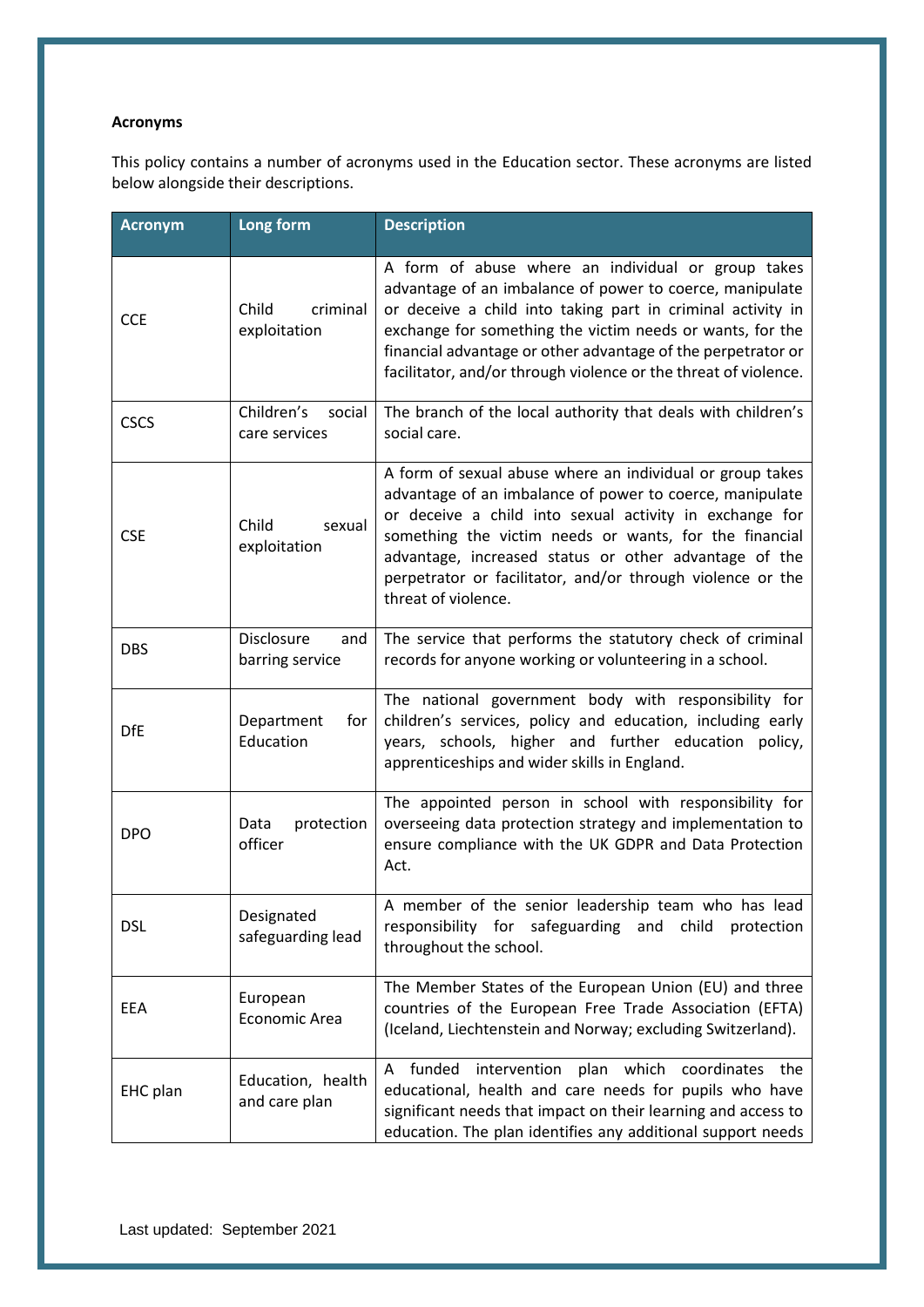|                |                                                                   | or interventions and the intended impact they will have for<br>the pupil.                                                                                                                                                                                                                        |
|----------------|-------------------------------------------------------------------|--------------------------------------------------------------------------------------------------------------------------------------------------------------------------------------------------------------------------------------------------------------------------------------------------|
| <b>ESFA</b>    | Education<br>and<br><b>Skills</b><br>Funding<br>Agency            | An agency sponsored by the Department for Education with<br>accountability for funding education and skills training for<br>children, young people and adults.                                                                                                                                   |
| <b>FGM</b>     | genital<br>Female<br>mutilation                                   | All procedures involving the partial or total removal of the<br>external female genitalia or other injury to the female genital<br>organs. FGM is illegal in the UK and a form of child abuse with<br>long-lasting harmful consequences.                                                         |
| <b>UK GDPR</b> | UK General Data<br>Protection<br>Regulation                       | Legislative provision designed to strengthen the safety and<br>security of all data held within an organisation and ensure<br>that procedures relating to personal data are fair and<br>consistent.                                                                                              |
| <b>HBA</b>     | 'Honour-based'<br>abuse                                           | So-called 'honour-based' abuse involves crimes that have<br>been committed to defend the honour of the family and/or<br>community.                                                                                                                                                               |
| <b>HMCTS</b>   | Courts<br>HM<br>and<br><b>Tribunals Service</b>                   | HM Courts and Tribunals Service is responsible for the<br>administration of criminal, civil and family courts and<br>tribunals in England and Wales. HMCTS is an executive<br>agency, sponsored by the Ministry of Justice.                                                                      |
| <b>IICSA</b>   | Independent<br>Inquiry into Child<br><b>Sexual Abuse</b>          | The Independent Inquiry into Child Sexual Abuse is analysing<br>case files from the Disclosure and Barring Service to learn<br>more about the behaviours of perpetrators who have<br>sexually abused children in institutions, and to understand<br>institutional responses to these behaviours. |
| <b>KCSIE</b>   | Keeping<br>children<br>safe in education                          | Statutory guidance setting out schools and colleges' duties to<br>safeguard and promote the welfare of children.                                                                                                                                                                                 |
| LA             | Local authority                                                   | A local government agency responsible for the provision of a<br>range of services in a specified local area, including<br>education.                                                                                                                                                             |
| LAC            | Looked-after<br>children                                          | Children who have been placed in local authority care or<br>where children's services have looked after children for more<br>than a period of 24 hours.                                                                                                                                          |
| LGBTQ+         | Lesbian,<br>gay,<br>bisexual,<br>transgender<br>and<br>queer plus | Term relating to a community of people, protected by the<br>Equality Act 2010, who identify as lesbian, gay, bisexual or<br>transgender, or other protected sexual or gender identities.                                                                                                         |
| MAT            | Multi-academy<br>trust                                            | A trust established to undertake strategic collaboration and<br>provide education across a number of schools                                                                                                                                                                                     |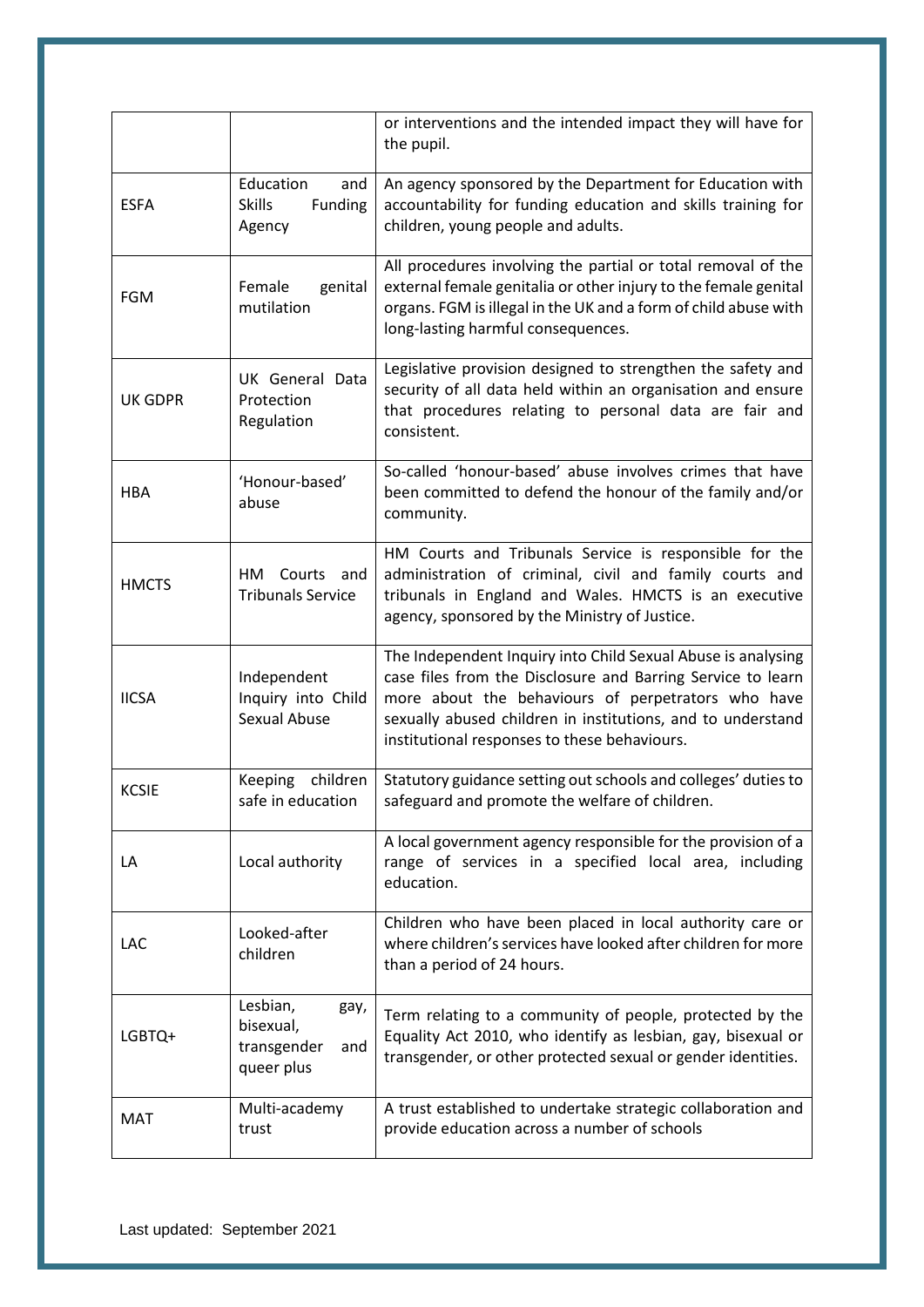| <b>NPCC</b>  | National<br>The<br>Chiefs'<br>Police<br>Council   | The National Police Chiefs' Council is a national coordination<br>body for law enforcement in the United Kingdom and the<br>representative body for British police chief officers.                                                                   |
|--------------|---------------------------------------------------|------------------------------------------------------------------------------------------------------------------------------------------------------------------------------------------------------------------------------------------------------|
| <b>PLAC</b>  | Previously looked-<br>after children              | Children who were previously in local authority care or were<br>looked after by children's services for more than a period of<br>24 hours. PLAC are also known as care leavers.                                                                      |
| <b>PSHE</b>  | Personal,<br>social<br>health<br>and<br>education | A non-statutory subject in which pupils learn about<br>themselves, other people, rights, responsibilities and<br>relationships.                                                                                                                      |
| <b>PHE</b>   | Health<br>Public<br>England                       | An executive agency of the Department of Health and Social<br>Care which aims to protect and improve the nation's health<br>and wellbeing.                                                                                                           |
| <b>RSHE</b>  | Relationships, sex<br>health<br>and<br>education  | A compulsory subject from Year 7 for all pupils. Includes the<br>teaching of sexual health, reproduction and sexuality, as well<br>as promoting positive relationships.                                                                              |
| <b>SCR</b>   | Single<br>central<br>record                       | A statutory secure record of recruitment and identity checks<br>for all permanent and temporary staff, proprietors,<br>external coaches<br>and<br>instructors,<br>contractors,<br>and<br>volunteers who attend the school in a non-visitor capacity. |
| <b>SENCO</b> | Special<br>educational needs<br>coordinator       | A statutory role within all schools maintaining oversight and<br>coordinating the implementation of the school's special<br>educational needs policy and provision of education to pupils<br>with special educational needs.                         |
| <b>SLT</b>   | Senior leadership<br>team                         | Staff members who have been delegated leadership<br>responsibilities in a school.                                                                                                                                                                    |
| TRA          | Teaching<br><b>Regulation Agency</b>              | An executive agency of the DfE with responsibility for the<br>regulation of the teaching profession.                                                                                                                                                 |
| <b>VSH</b>   | school<br>Virtual<br>head                         | Virtual school heads are in charge of promoting the<br>educational achievement of all the children looked after by<br>the local authority they work for, and all children who<br>currently have, or previously had, a social worker.                 |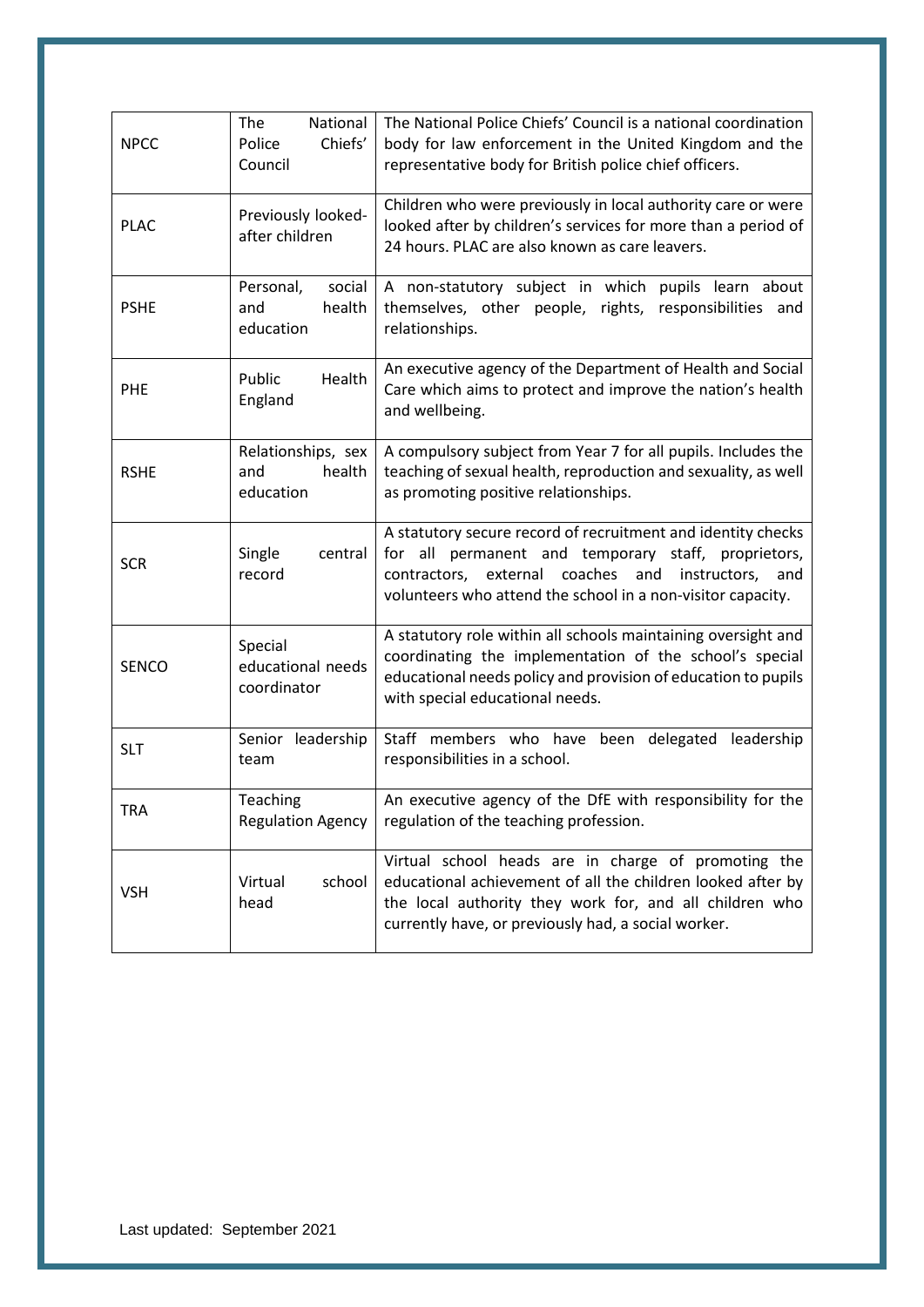## <span id="page-7-0"></span>**1. Definitions**

- 1.1. The terms "children" and "child" refer to anyone under the age of 18.
- 1.2. For the purposes of this policy, "safeguarding and protecting the welfare of children" is defined as:
	- Protecting students from maltreatment.
	- Preventing the impairment of students' mental and physical health or development.
	- Ensuring that students grow up in circumstances consistent with the provision of safe and effective care.
	- Taking action to enable all students to have the best outcomes
- 1.3. For the purposes of this policy, "consent" is defined as having the freedom and capacity to choose to engage in sexual activity. Consent may be given to one sort of sexual activity but not another, and can be withdrawn at any time during sexual activity and each time activity occurs. A person only consents to a sexual activity if they agree by choice to that activity, and has the freedom and capacity to make that choice. Children under the age of 13 can never consent to any sexual activity. The age of consent is 16.
- 1.4. For the purposes of this policy, "sexual violence" refers to the following offences as defined under the Sexual Offences Act 2003.
	- **Rape:** A person (A) commits an offence of rape if they intentionally penetrate the vagina, anus or mouth of another person (B) with their penis, B does not consent to the penetration, and A does not reasonably believe that B consents.
	- **Assault by penetration:** A person (A) commits an offence if they intentionally penetrate the vagina or anus of another person (B) with a part of their body or anything else, the penetration is sexual, B does not consent to the penetration, and A does not reasonably believe that B consents.
	- **Sexual assault:** A person (A) commits an offence of sexual assault if they intentionally touch another person (B), the touching is sexual, B does not consent to the touching, and A does not reasonably believe that B consents.
	- **Causing someone to engage in sexual activity without consent:** A person (A) commits an offence if they intentionally cause another person (B) to engage in an activity, the activity is sexual, B does not consent to engaging in the activity, and A does not reasonably believe that B consents. This could include forcing someone to strip, touch themselves sexually, or to engage in sexual activity with a third party.
- 1.5. For the purposes of this policy, "sexual harassment" refers to unwanted conduct of a sexual nature that occurs online or offline, inside or outside of college. Sexual harassment is likely to violate a student's dignity, make them feel intimidated,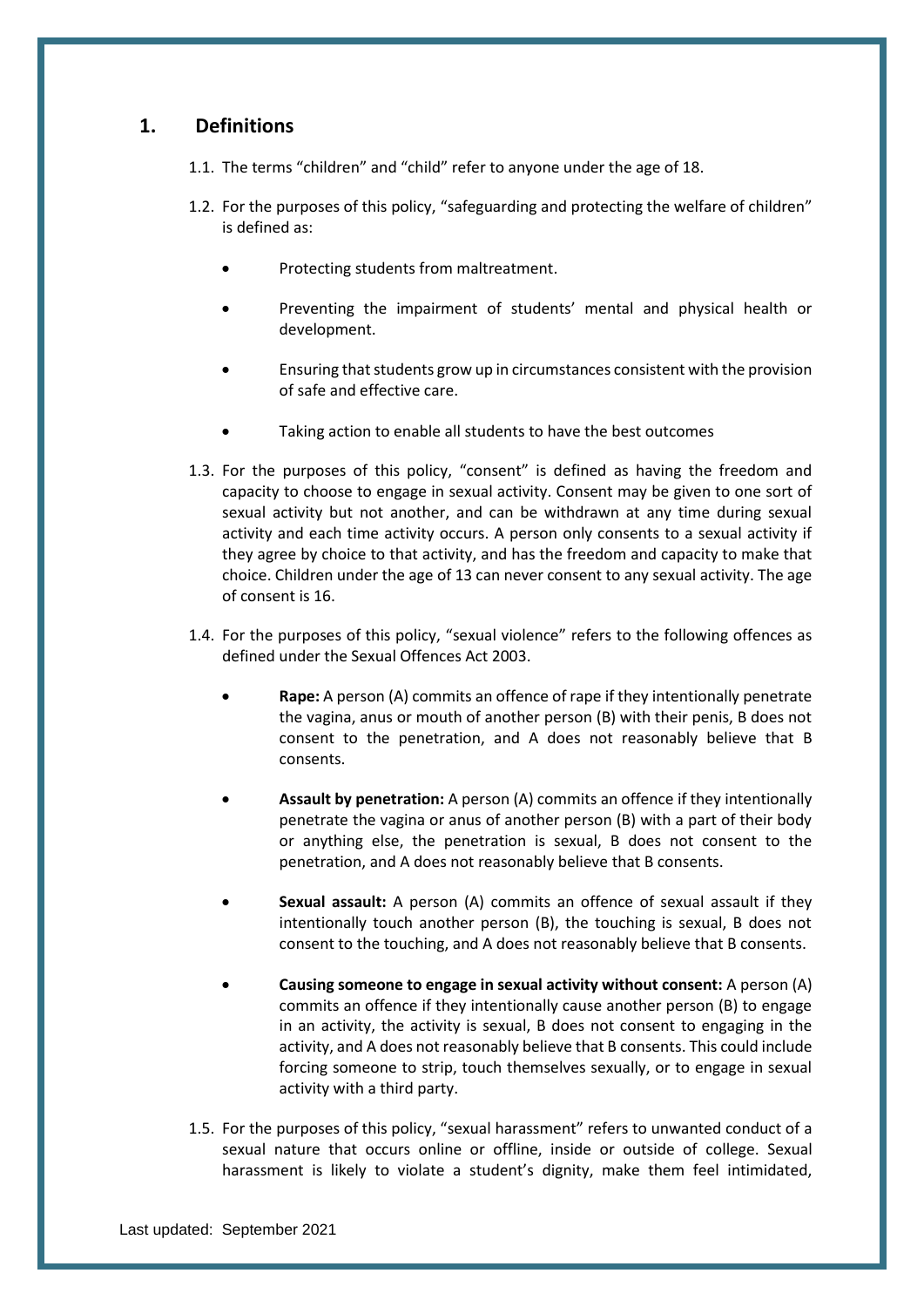degraded or humiliated, and create a hostile, offensive, or sexualised environment. If left unchallenged, sexual harassment can create an atmosphere that normalises inappropriate behaviour and may lead to sexual violence. Sexual harassment can include, but is not limited to

- Sexual comments, such as sexual stories, lewd comments, sexual remarks about clothes and appearance, and sexualised name-calling.
- Sexual "jokes" and taunting.
- Physical behaviour, such as deliberately brushing against someone, interfering with someone's clothes, and displaying images of a sexual nature.
- Online sexual harassment, which may be standalone or part of a wider pattern of sexual harassment and/or sexual violence. This includes:
	- The consensual and non-consensual sharing of nude and semi-nude images and/or videos.
	- Sharing unwanted explicit content.
	- Upskirting.
	- Sexualised online bullying.
	- Unwanted sexual comments and messages, including on social media.
	- Sexual exploitation, coercion, and threats
- 1.6. For the purposes of this policy, "upskirting" refers to the act, as identified the Voyeurism (Offences) Act 2019, of taking a picture or video under another person's clothing, without their knowledge or consent, with the intention of viewing that person's genitals or buttocks, with or without clothing, to obtain sexual gratification, or cause the victim humiliation, distress or alarm. Upskirting is a criminal offence. Anyone, including students and staff, of any gender can be a victim of upskirting.
- 1.7. For the purposes of this policy, the "consensual and non-consensual sharing of nude and semi-nude images and/or videos", colloquially known as "sexting", is defined as the sharing between students of sexually explicit content, including indecent imagery. For the purposes of this policy, "indecent imagery" is defined as an image which meets one or more of the following criteria:
	- Nude or semi-nude sexual posing
	- A child touching themselves in a sexual way
	- Any sexual activity involving a child
	- Someone hurting a child sexually
	- Sexual activity that involves animals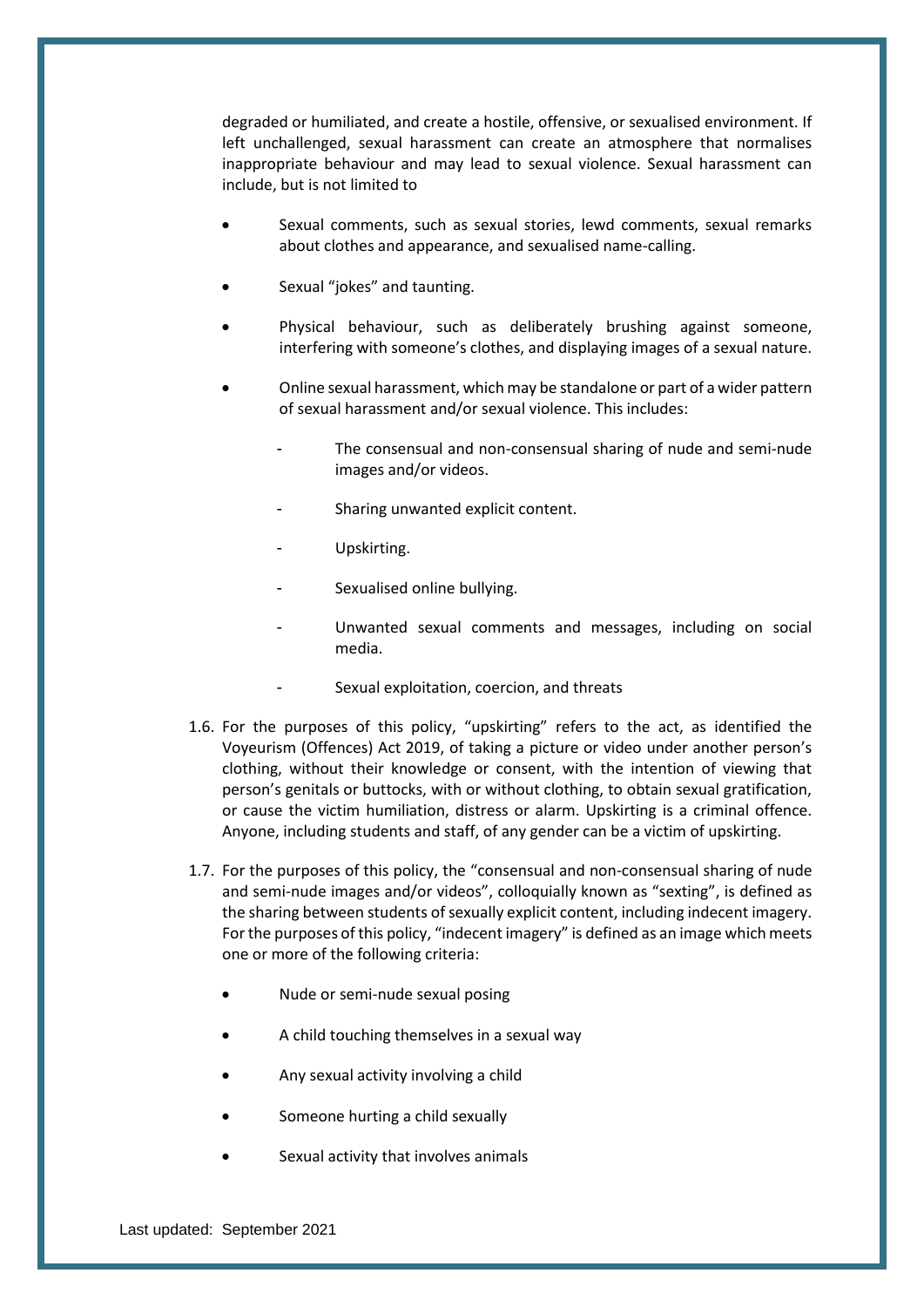## <span id="page-9-0"></span>**2. Legal framework**

2.1. This policy has due regard to all relevant legislation and statutory guidance including, but not limited to, the following:

## **Legislation**

- Children Act 1989
- Children Act 2004
- Safeguarding Vulnerable Groups Act 2006
- The Education (School Teachers' Appraisal) (England) Regulations 2012 (as amended)
- Sexual Offences Act 2003
- Female Genital Mutilation Act 2003 (as inserted by the Serious Crime Act 2015)
- Equality Act 2010
- Counter-Terrorism and Security Act 2015
- The UK General Data Protection Regulation (UK GDPR)
- Data Protection Act 2018
- Voyeurism (Offences) Act 2019
- Domestic Abuse Act 2021

#### **Statutory guidance**

- HM Government (2020) 'Multi-agency statutory guidance on female genital mutilation'
- HM Government (2013) 'Multi-agency practice guidelines: Handling cases of Forced Marriage'
- HM Government (2021) 'Channel Duty Guidance: Protecting people vulnerable to being drawn into terrorism'
- DfE (2021) 'Keeping children safe in education 2021'
- DfE (2018) 'Working Together to Safeguard Children'
- DfE (2015) 'The Prevent duty'
- DfE (2018) 'Disqualification under the Childcare Act 2006'

#### **Non-statutory guidance**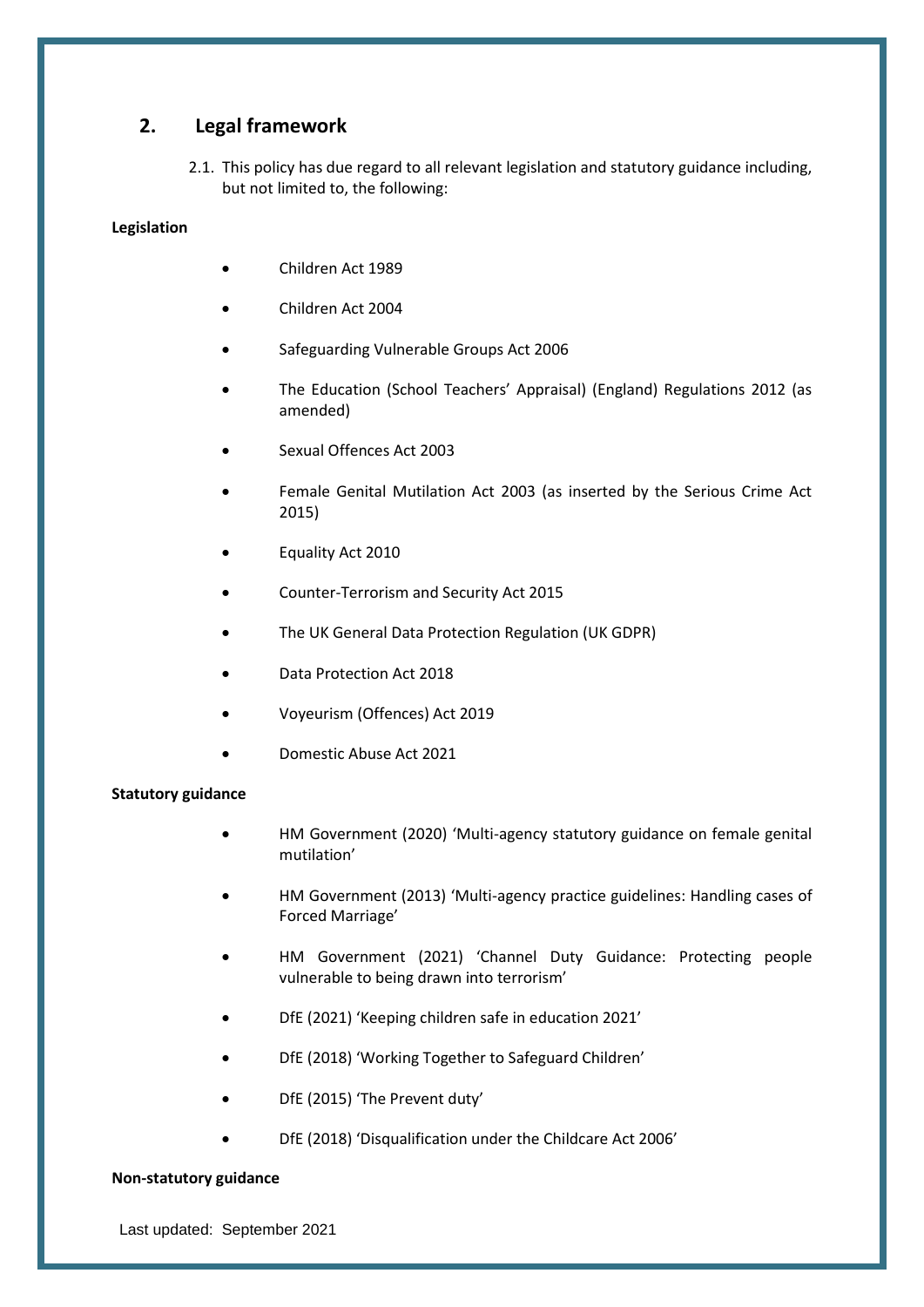- DfE (2015) 'What to do if you're worried a child is being abused'
- DfE (2018) 'Information sharing'
- DfE (2017) 'Child sexual exploitation'
- DfE (2021) 'Sexual violence and sexual harassment between children in schools and colleges'
- DfE (2021) 'Recruit teachers from overseas'
- DfE (2020) 'Sharing nudes and semi-nudes: advice for education settings working with children and young people'

This policy operates in conjunction with the following college policies:

- Children Missing Education Policy
- Child Sexual Exploitation (CSE) Policy
- Prevent Duty Policy
- Anti-Bullying Policy
- **Exclusion Policy**
- Online Safety Policy
- Data and Cyber-security Breach Prevention and Management Plan
- Personal Electronic Devices Policy
- Data Protection Policy
- Photography Policy
- Records Management Policy
- **LAC Policy**
- Whistleblowing Policy
- Allegations of Abuse Against Staff Policy
- Safer Recruitment Policy
- Staff Code of Conduct
- Behavioural Policy

## <span id="page-10-0"></span>**3. Roles and responsibilities**

3.1. All staff have a responsibility to: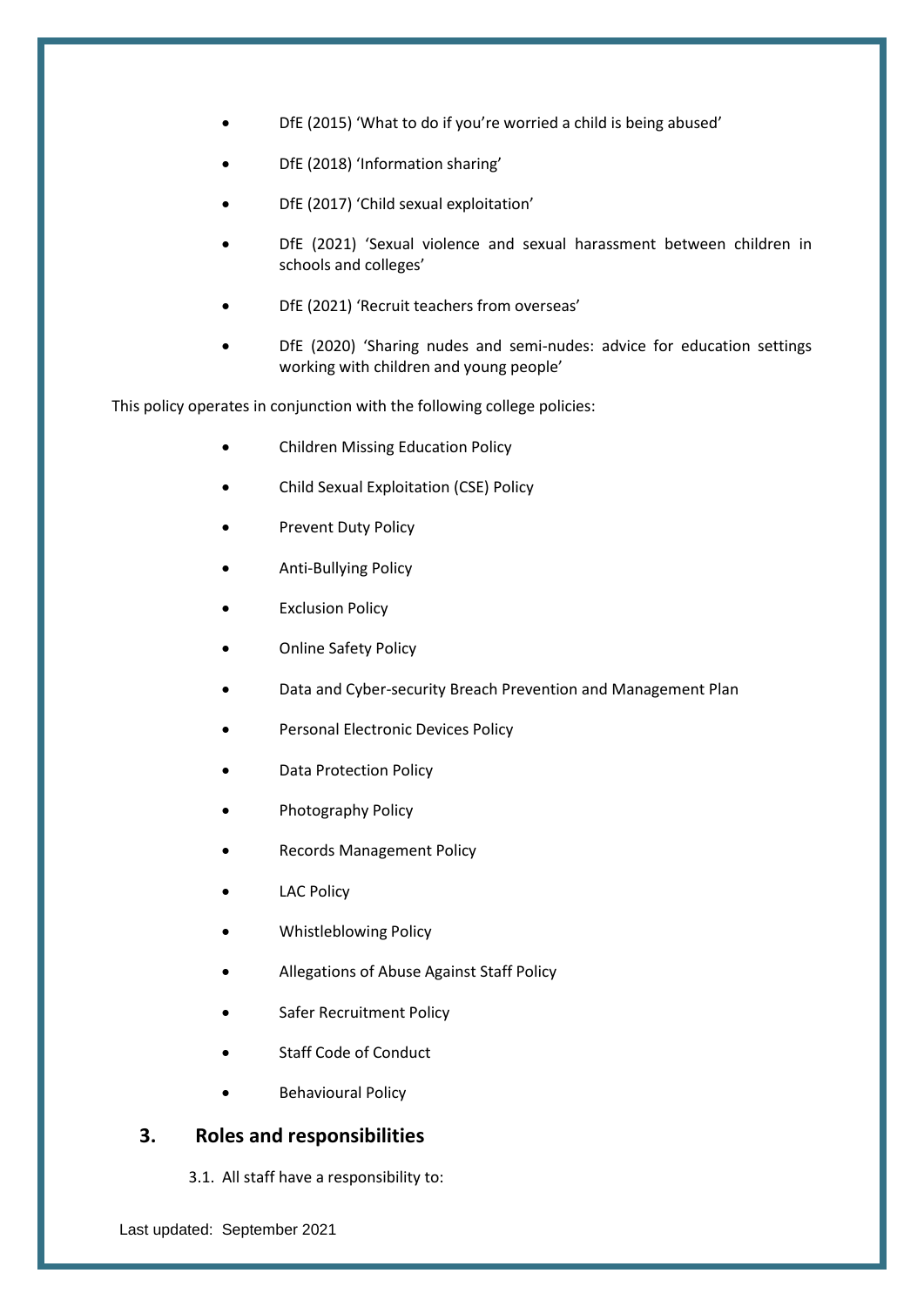- Consider, at all times, what is in the best interests of the student.
- Maintain an attitude of 'it could happen here' where safeguarding is concerned.
- Provide a safe environment in which students can learn.
- Be prepared to identify students who may benefit from early help.
- Be aware of the college's systems which support safeguarding, including any policies, procedures, information and training provided upon induction.
- Be aware of the role and identity of the DSL and deputy DSLs.
- Undertake safeguarding training, including online safety training, during their induction – this will be regularly updated.
- Receive and understand child protection and safeguarding (including online safety) updates, e.g. via email, as required, and at least annually.
- Be aware of the local early help process and understand their role in it.
- Be aware of, and understand, the process for making referrals to CSCS, as well as for making statutory assessments under the Children Act 1989 and their role in these assessments.
- Make a referral to CSCS and/or the police immediately, if at any point there is a risk of immediate serious harm to a child.
- Support social workers in making decisions about individual children, in collaboration with the DSL.
- Be aware of and understand the procedure to follow in the event that a child confides they are being abused, exploited or neglected.
- Maintain appropriate levels of confidentiality when dealing with individual cases.
- Reassure victims that they are being taken seriously, that they will be supported, and that they will be kept safe.
- Speak to the DSL if they are unsure about how to handle safeguarding matters.
- Be aware of safeguarding issues that can put students at risk of harm.
- Be aware of behaviours linked to issues such as drug-taking, alcohol misuse, deliberately missing education, and sharing indecent images, and other signs that students may be at risk of harm.
- 3.2. Teachers, including the principal, have a responsibility to: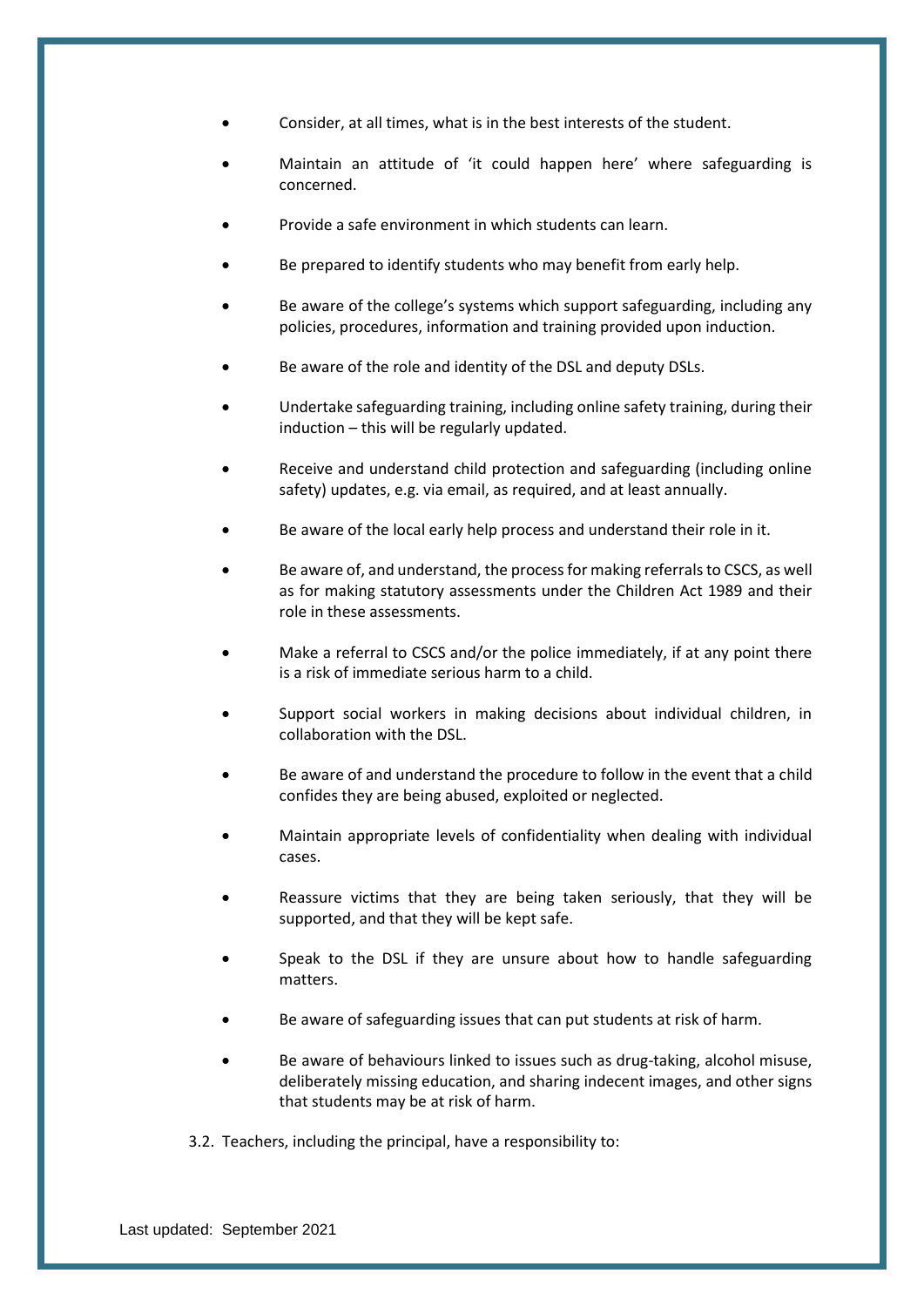Safeguard students' wellbeing and maintain public trust in the teaching profession as part of their professional duties, as outlined in the 'Teachers' Standards'.

3.3. The governing board has a duty to:

- Take strategic leadership responsibility for the college's safeguarding arrangements.
- Ensure that the college complies with its duties under the above child protection and safeguarding legislation.
- Guarantee that the policies, procedures and training opportunities in the college are effective and comply with the law at all times.
- Guarantee that the college contributes to multi-agency working in line with the statutory guidance '[Working Together to Safeguard Children](https://www.gov.uk/government/publications/working-together-to-safeguard-children--2)'.
- Confirm that the college's safeguarding arrangements take into account the procedures and practices of the LA as part of the inter-agency safeguarding procedures.
- Understand the local criteria for action and the local protocol for assessment. and ensure these are reflected in the college's policies and procedures.
- Comply with its obligations under section 14B of the Children Act 2004 to supply the local safeguarding arrangements with information to fulfil its functions.
- Ensure that staff working directly with children read at least Part one of KCSIE.
- Ensure that staff who do not work directly with children read either Part one or Annex A of KCSIE. NB: Individual schools assess which guidance will be most effective for their staff to safeguard and promote the welfare of children.
- Ensure that mechanisms are in place to assist staff to understand and discharge their role and responsibilities in regard to safeguarding children.
- Ensure a senior board level lead takes leadership responsibility for safeguarding arrangements.
- Appoint a member of staff from the SLT to the role of DSL as an explicit part of the role-holder's job description.
- Appoint one or more deputy DSLs to provide support to the DSL, and ensure that they are trained to the same standard as the DSL and that the role is explicit in their job description(s).
- Facilitate a whole-college approach to safeguarding; this includes ensuring that safeguarding and child protection are at the forefront and underpin all relevant aspects of process and policy development.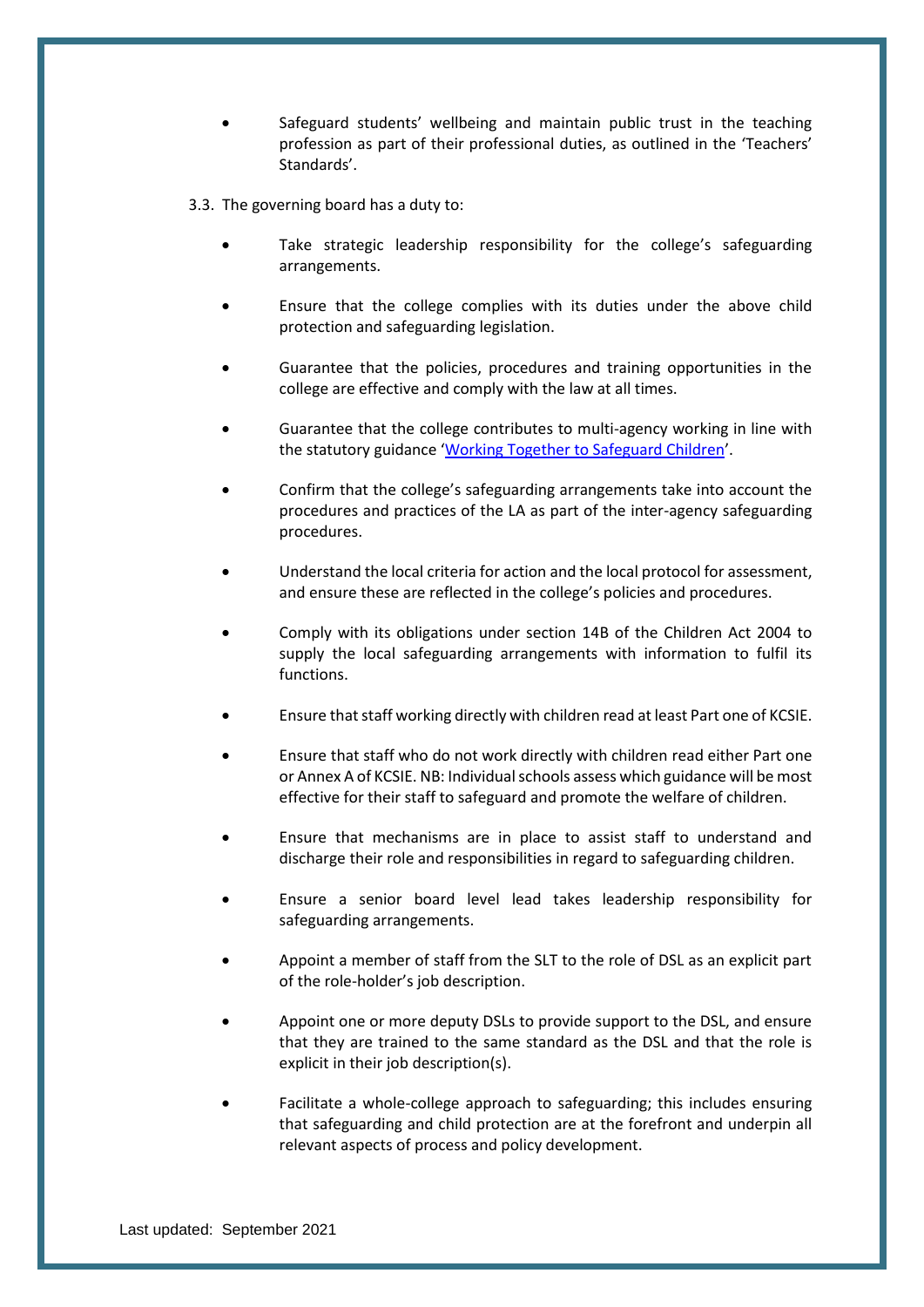- Where there is a safeguarding concern, ensure the child's wishes and feelings are taken into account when determining what action to take and what services to provide.
- Ensure systems are in place, children to confidently report abuse, knowing that their concerns will be treated seriously, and they can safely express their views and give feedback; these systems will be well-promoted, easily understood, and easily accessible.
- Ensure that staff have due regard to relevant data protection principles that allow them to share and withhold personal information.
- Ensure that a member of the governing board is nominated to liaise with the LA and/or partner agencies on issues of child protection and in the event of allegations of abuse made against the principal or another governor.
- Guarantee that there are effective and appropriate policies and procedures in place.
- Ensure all relevant persons are aware of the college's local safeguarding arrangements, including the governing board itself, the SLT and DSL.
- Make sure that students are taught about safeguarding, including protection against dangers online (including when they are online at home), through teaching and learning opportunities, as part of providing a broad and balanced curriculum.
- Adhere to statutory responsibilities by conducting pre-employment checks on staff who work with children, taking proportionate decisions on whether to ask for any checks beyond what is required.
- Ensure that staff are appropriately trained to support students to be themselves at college, e.g. if they are LGBTQ+.
- Ensure the college has clear systems and processes in place for identifying possible mental health problems in students, including clear routes to escalate concerns and clear referral and accountability systems.
- Guarantee that volunteers are appropriately supervised.
- Make sure that at least one person on any appointment panel has undertaken safer recruitment training.
- Ensure that all staff receive safeguarding and child protection training updates, e.g. emails, as required, but at least annually.
- Certify that there are procedures in place to handle allegations against staff, supply staff, volunteers and contractors.
- Confirm that there are procedures in place to make a referral to the DBS and the Teaching Regulation Agency (TRA), where appropriate, if a person in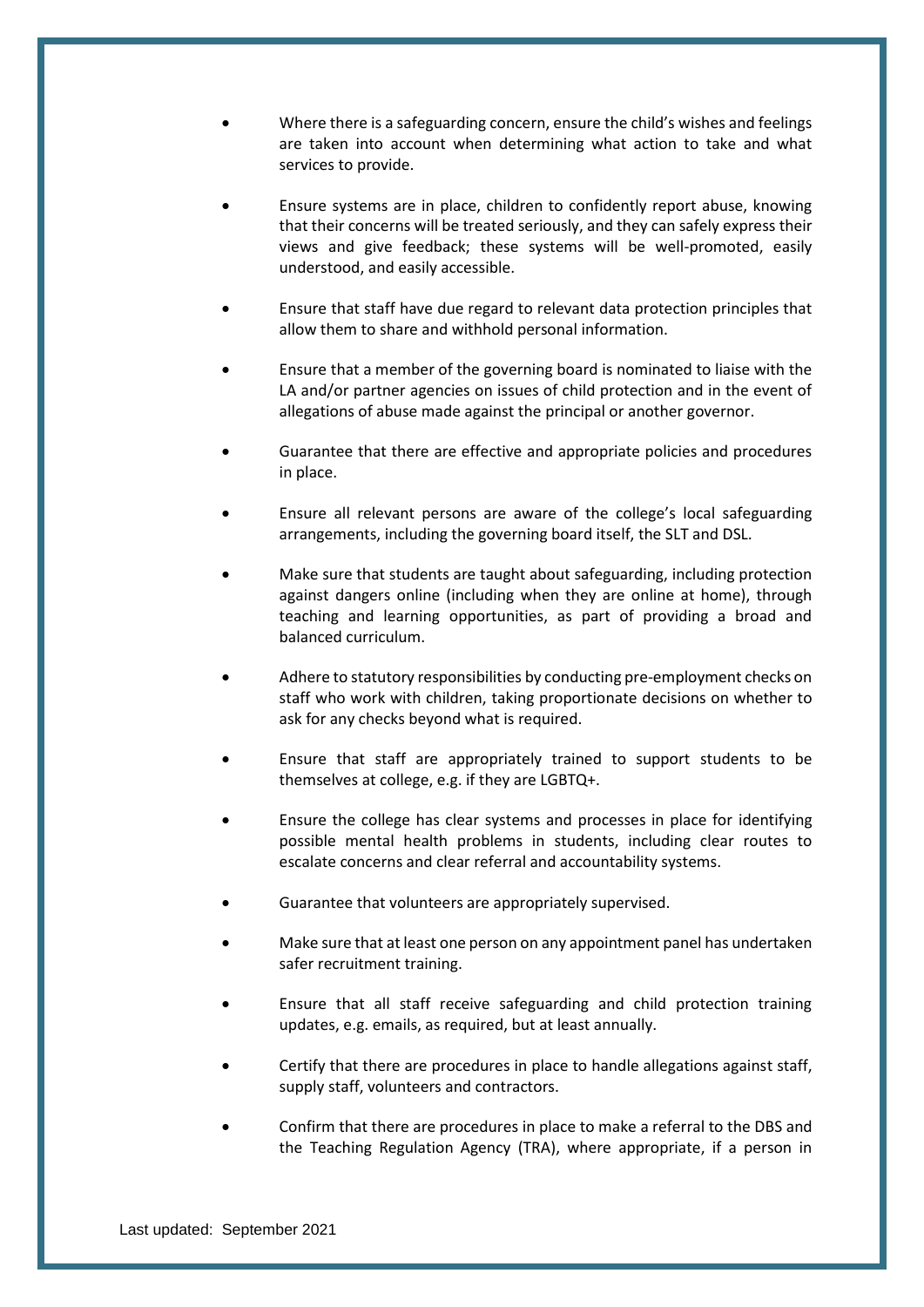regulated activity has been dismissed or removed due to safeguarding concerns or would have been had they not resigned.

- Guarantee that there are procedures in place to handle students' allegations against other students.
- Ensure that appropriate disciplinary procedures are in place, as well as policies pertaining to the behaviour of students and staff.
- Ensure that procedures are in place to eliminate unlawful discrimination, harassment and victimisation, including those in relation to peer-on-peer abuse.
- Guarantee that there are systems in place for students to express their views and give feedback.
- Establish an early help procedure and ensure all staff understand the procedure and their role in it.
- Appoint a designated teacher to promote the educational achievement of LAC and ensure that this person has undergone appropriate training.
- Ensure that the designated teacher works with the virtual college head (VSH) to discuss how the student premium funding can best be used to support LAC.
- Introduce mechanisms to assist staff in understanding and discharging their roles and responsibilities.
- Make sure that staff members have the skills, knowledge and understanding necessary to keep LAC safe, particularly with regard to the student's legal status, contact details and care arrangements.
- Put in place appropriate safeguarding responses for students who go missing from college, particularly on repeat occasions, to help identify any risk of abuse, neglect or exploitation, and prevent the risk of their disappearance in future.
- Ensure that all members of the governing board have been subject to an enhanced DBS check.
- Create a culture where staff are confident to challenge senior leaders over any safeguarding concerns.
- 3.4. The principal has a duty to:
	- Ensure that the policies and procedures adopted by the governing board, particularly concerning referrals of cases of suspected abuse and neglect, are followed by staff.
	- Provide staff with the appropriate policies and information upon induction.
- 3.5. The DSL has a duty to: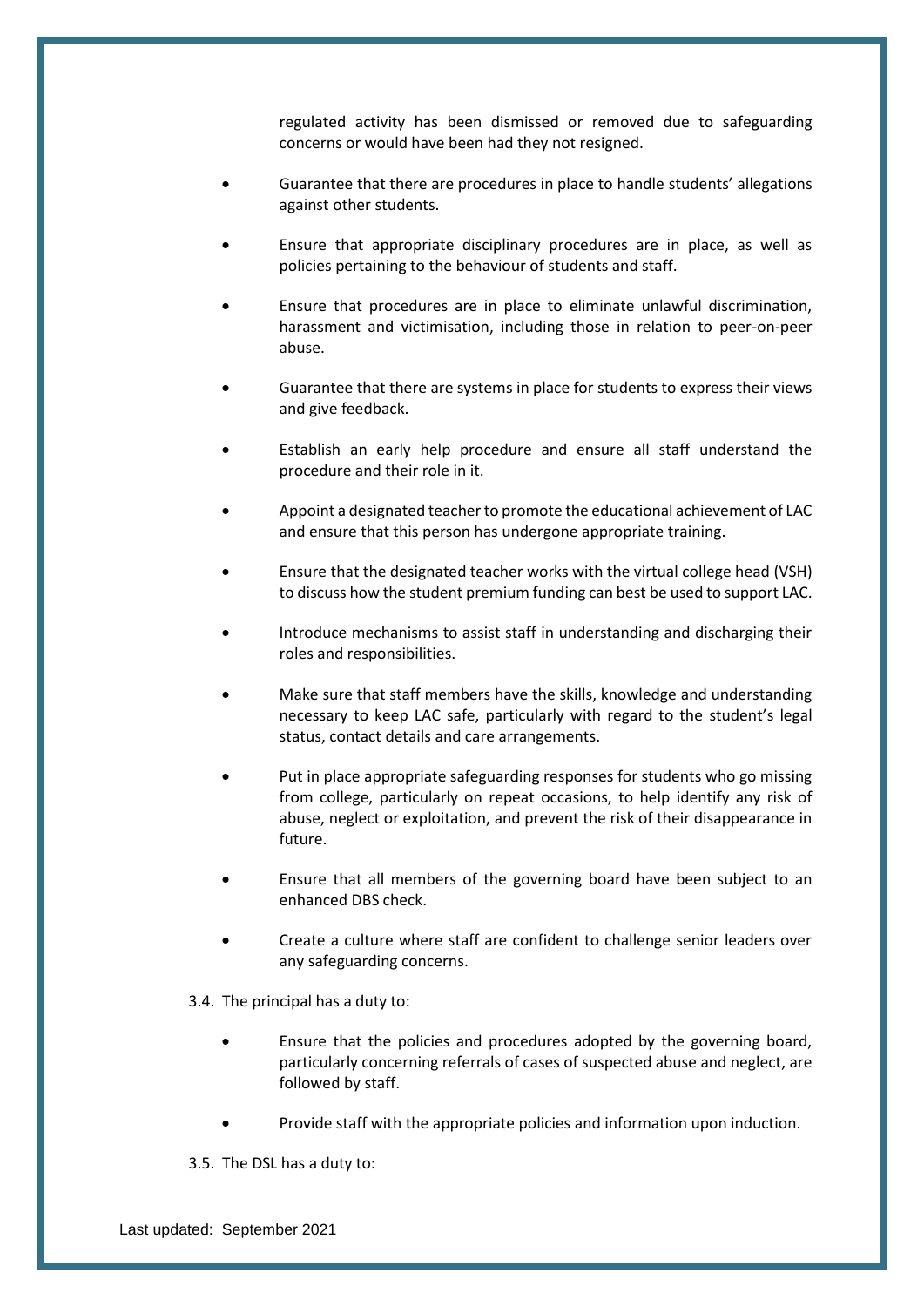- Take lead responsibility for safeguarding and child protection, including online safety.
- Provide advice and support to other staff on child welfare, safeguarding and child protection matters.
- Take part in strategy discussions and inter-agency meetings, and/or support other staff to do so.
- Contribute to the assessment of children, and/or support other staff to do so.
- During term time, be available during college hours for staff to discuss any safeguarding concerns.
- Arrange, alongside the college, adequate and appropriate cover for any activities outside of college hours or terms.
- Refer cases:
	- To CSCS where abuse and neglect are suspected, and support staff who make referrals CSCS.
	- To the Channel programme where radicalisation concerns arise, and support staff who make referrals to the Channel programme.
	- To the DBS where a person is dismissed or has left due to harm, or risk of harm, to a child.
	- To the police where a crime may have been committed, in line with the National Police Chiefs' Council (NPCC) guidance.
- Act as a source of support, advice and expertise for all staff.
- Act as a point of contact with the safeguarding partners.
- Liaise with the principal to inform them of issues, especially regarding ongoing enquiries under section 47 of the Children Act 1989 and police investigations.
- Liaise with the deputy DSL(s) to ensure effective safeguarding outcomes.
- Liaise with the case manager and the LA designated officer(s) (LADO) for child protection concerns in cases concerning staff.
- Liaise with staff on matters of safety, safeguarding and welfare, including online and digital safety.
- Liaise with staff when deciding whether to make a referral by liaising with relevant agencies so that children's needs are considered holistically.
- Liaise with the senior mental health lead and, where available, the Mental Health Support Team, where safeguarding concerns are linked to mental health.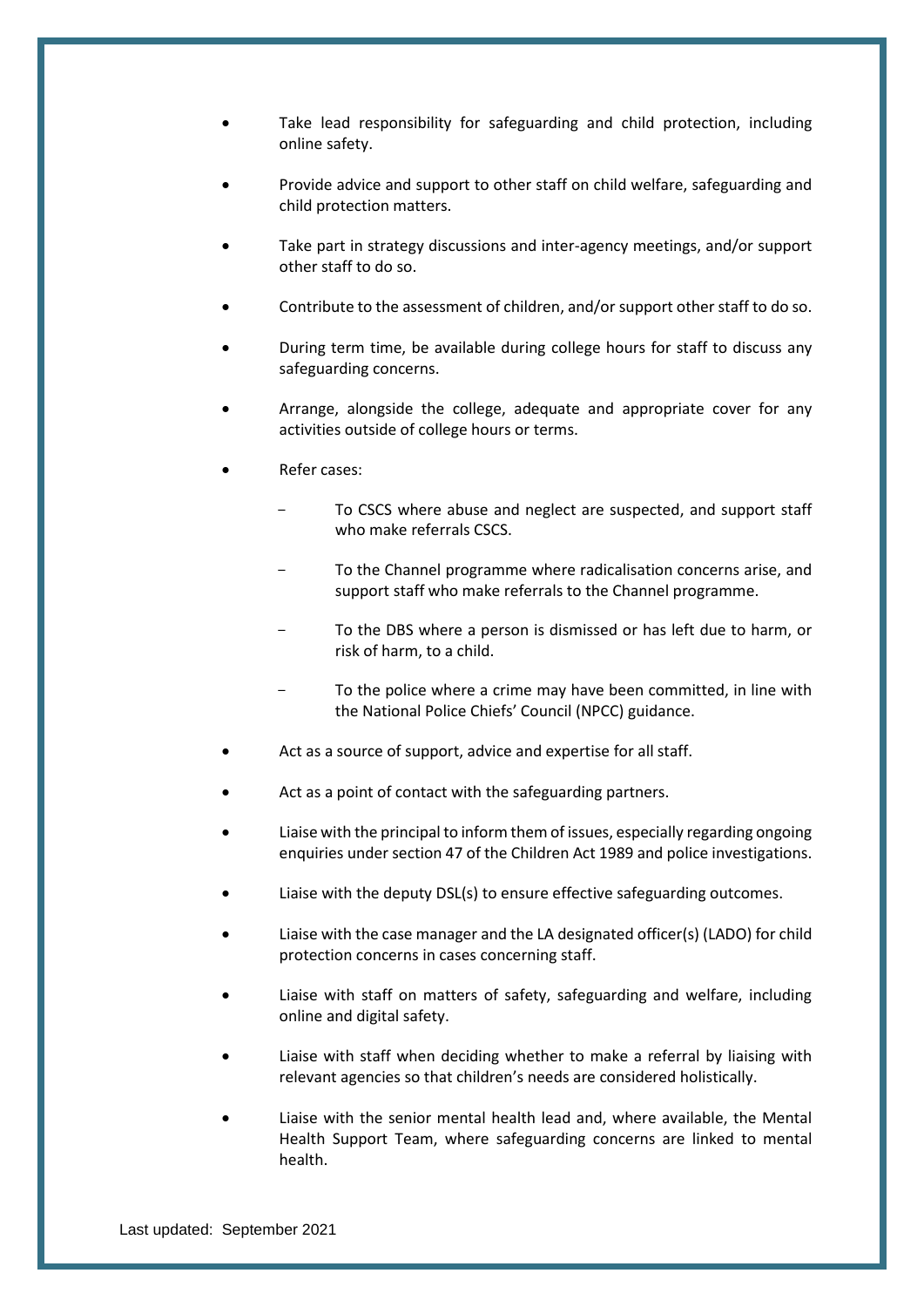- Promote supportive engagement with parents in safeguarding and promoting the welfare of children, including where families may be facing challenging circumstances.
- Work with the principal and relevant strategic leads, taking lead responsibility for promoting educational outcomes by knowing the welfare, safeguarding and child protection issues that children in need are experiencing, or have experienced, and identifying the impact that these issues might be having on their attendance, engagement and achievement at college. This includes:
	- Ensuring that the college knows which students have or had a social worker.
	- Understanding the academic progress and attainment of these students.
	- Maintaining a culture of high aspirations for these students.
	- Supporting teachers to provide additional academic support or reasonable adjustments to help these students reach their potential.
	- Helping to promote educational outcomes by sharing the information about the welfare, safeguarding and child protection issues these students are experiencing with teachers and the SLT
- Ensure that child protection files are kept up-to-date and only accessed by those who need to do so.
- Ensure that a student's child protection file is transferred as soon as possible, and within five days, when transferring to a new college, and consider any additional information that should be shared.
- Ensure each member of staff has access to and understands the college's Child Protection and Safeguarding Policy and procedures – this will be discussed during the staff induction process.
- Work with the governing board to ensure the college's Child Protection and Safeguarding Policy is reviewed annually, and the procedures are updated and reviewed regularly.
- Ensure the college's Child Protection and Safeguarding Policy is available publicly, and parents are aware that the college may make referrals for suspected cases of abuse or neglect, as well as the role the college plays in these referrals.
- Link with safeguarding partner arrangements to make sure that staff are aware of the training opportunities available and the latest local policies on safeguarding.
- Undergo training, and update this training at least every two years.
- Obtain access to resources and attend any relevant or refresher training courses.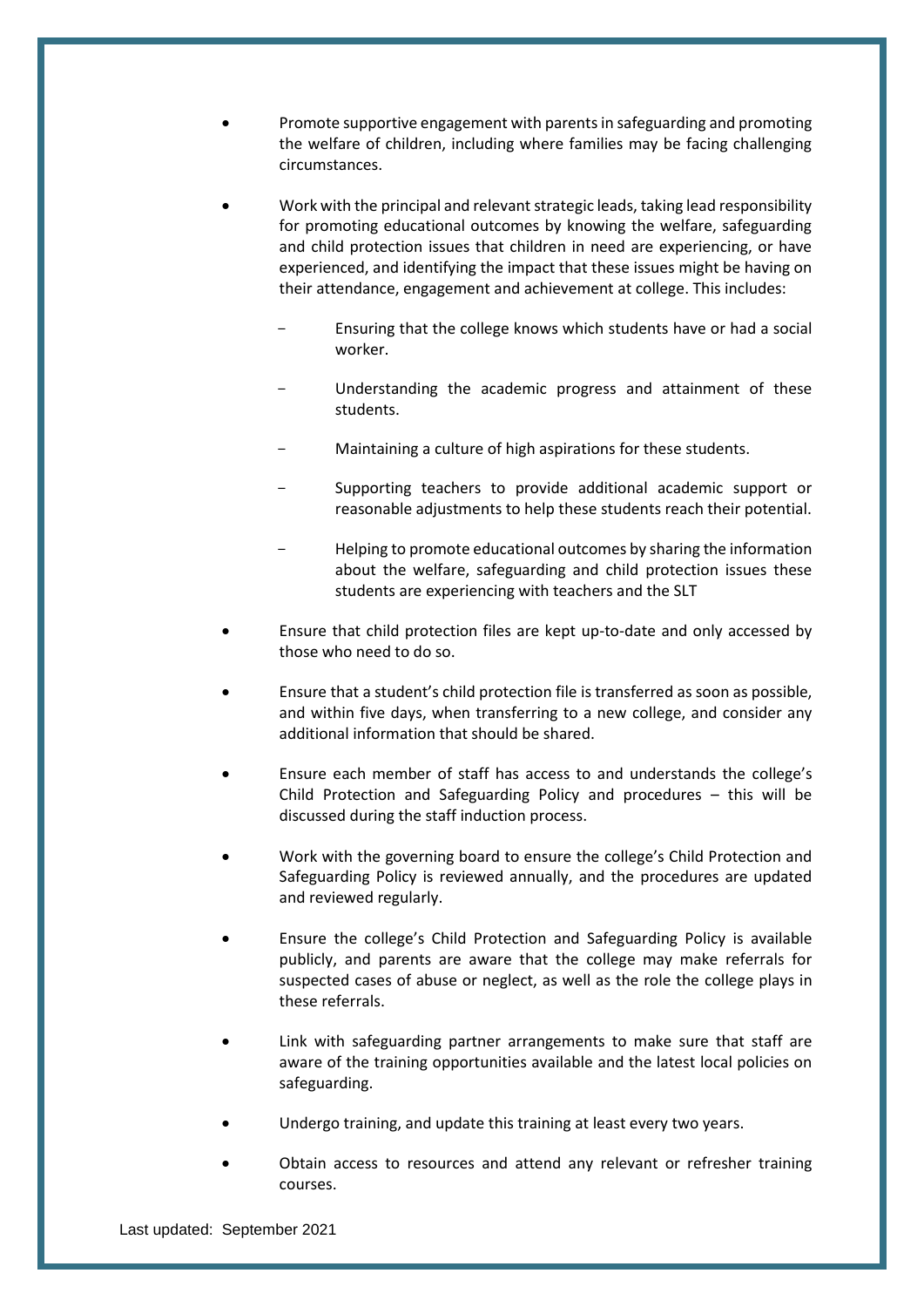- Encourage a culture of listening to children and taking account of their wishes and feelings; this includes understanding the difficulties students may have in approaching staff about their circumstances and considering how to build trusted relationships that facilitate communication.
- Support and advise staff and help them feel confident on welfare, safeguarding and child protection matters: specifically, to ensure that staff are supported during the referrals processes; and to support staff to consider how safeguarding, welfare and educational outcomes are linked, including to inform the provision of academic and pastoral support.
- Understand the importance of information sharing, including within college, with other colleges, and with the safeguarding partners, other agencies, organisations and practitioners.
- Understand relevant data protection legislation and regulations, especially the Data Protection Act 2018 and the UK GDPR.
- Keep detailed, accurate, secure written records of concerns and referrals, and understand the purpose of this record-keeping.
- 3.6. The designated teacher has a responsibility for promoting the educational achievement of LAC and previously LAC (PLAC), and for children who have left care through adoption, special guardianship or child arrangement orders or who were adopted from state care outside England and Wales.

## <span id="page-17-0"></span>**4. Multi-agency working**

- 4.1. The college contributes to multi-agency working as part of its statutory duty. The college is aware of and will follow the local safeguarding arrangements.
- 4.2. The college will be fully engaged, involved, and included in local safeguarding arrangements. Once the college is named as a relevant agency by local safeguarding partners, it will follow its statutory duty to cooperate with the published arrangements in the same way as other relevant agencies. The college will act in accordance with the safeguarding arrangements.
- 4.3. The college will work with CSCS, the police, health services and other services to protect the welfare of its students, through the early help process and by contributing to multi-agency plans to provide additional support.
- 4.4. Where a need for early help is identified, the college will allow access for CSCS from the host LA and, where appropriate, a placing LA, for that LA to conduct (or consider whether to conduct) a section 17 or 47 assessment.
- 4.5. The college also recognises the particular importance of inter-agency working in identifying and preventing CSE.

#### **Information sharing**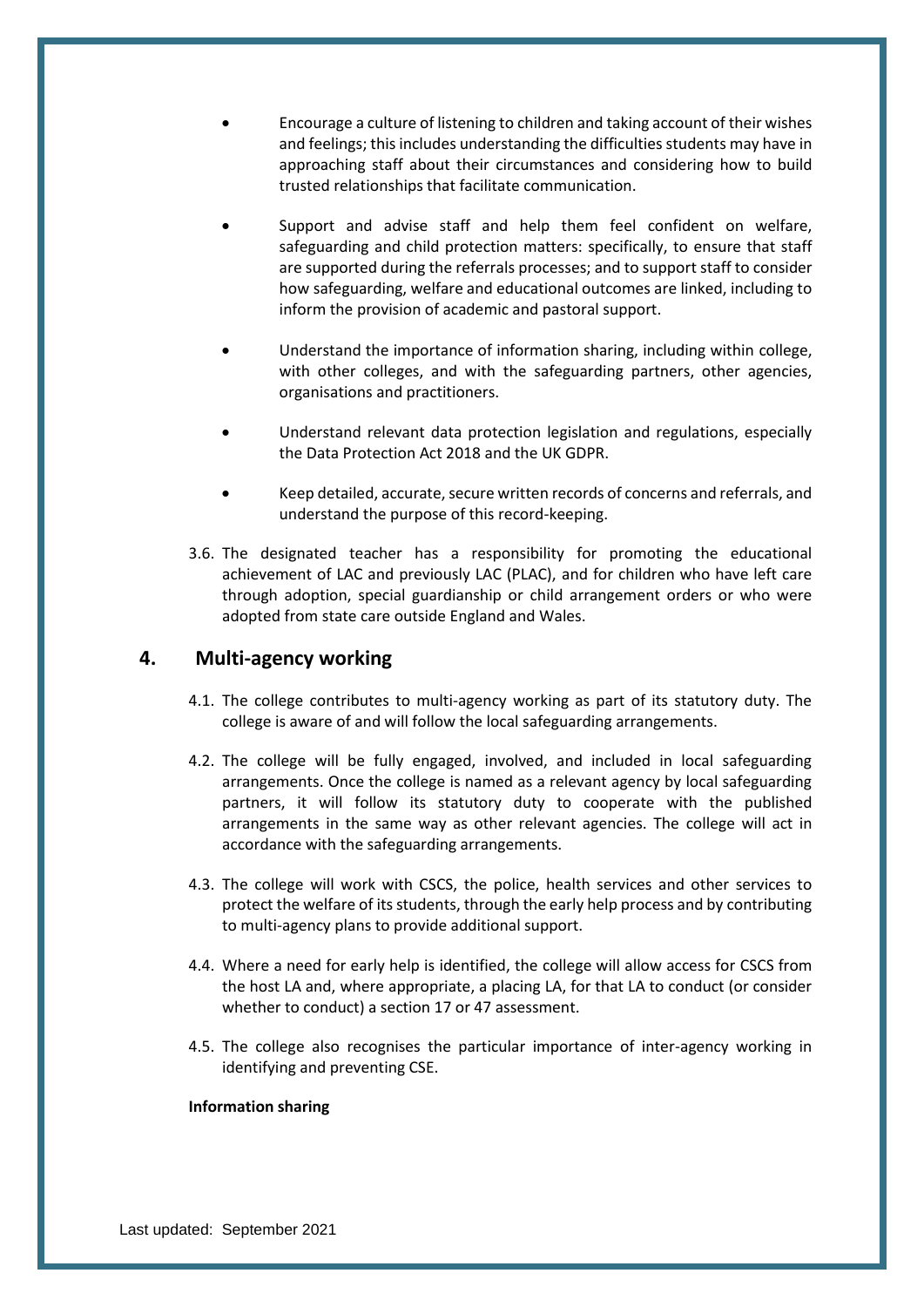- 4.6. The college recognises the importance of proactive information sharing between professionals and local agencies in order to effectively meet students' needs and identify any need for early help.
- 4.7. Considering the above, staff will be aware that whilst the UK GDPR and the Data Protection Act 2018 place a duty on colleges to process personal information fairly and lawfully, they also allow for information to be stored and shared for safeguarding purposes – data protection regulations do not act as a barrier to sharing information where failure to do so would result in the student being placed at risk of harm.
- 4.8. Staff members will ensure that fear of sharing information does not stand in the way of their responsibility to promote the welfare and safety of students. If staff members are in doubt about sharing information, they will speak to the DSL or deputy DSL(s).

## <span id="page-18-0"></span>**5. Early help**

- 5.1. Early help means providing support as soon as a problem emerges, at any point in a child's life. Any student may benefit from early help, but in particular, staff will be alert to the potential need for early help for students who:
	- Are disabled, have certain health conditions, or have specific additional needs.
	- Have SEND, regardless of whether they have a statutory EHC plan.
	- Have mental health needs.
	- Are young carers.
	- Show signs of being drawn into anti-social or criminal behaviour, including gang involvement and association with organised crime groups or county lines.
	- Are frequently missing or going missing from care or from home.
	- Are at risk of modern slavery, trafficking, or sexual or criminal exploitation.
	- Are at risk of being radicalised or exploited.
	- Have family members in prison, or are affected by parental offending.
	- Are in a family circumstance presenting challenges for them, such as drug and alcohol misuse, adult mental health problems, or domestic abuse.
	- Misuse drugs or alcohol.
	- Have returned home to their family from care.
	- Are at risk of HBA, such as FGM or forced marriage.
	- Are privately fostered.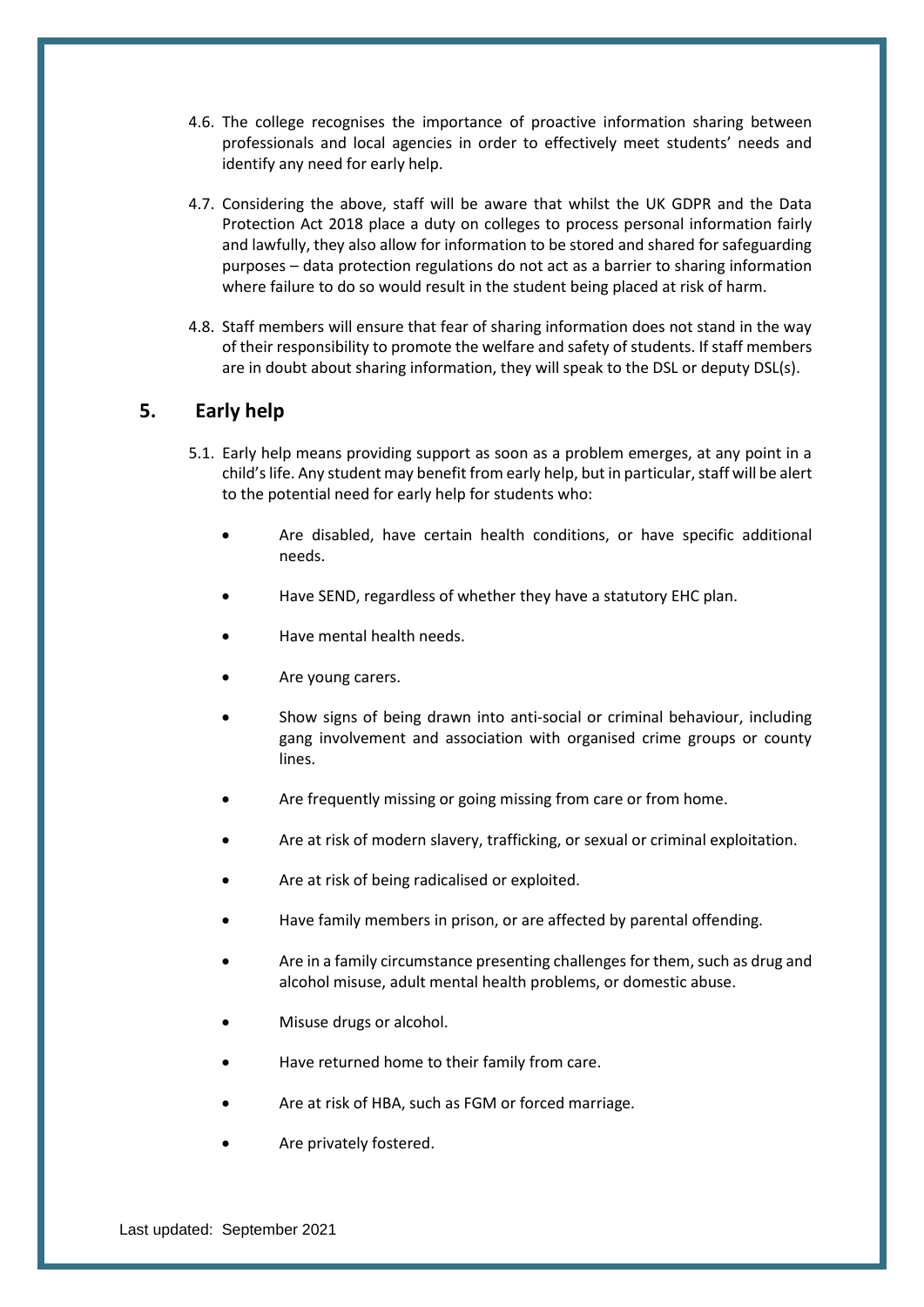- Are persistently absent from education, including persistent absences for part of the college day.
- Show early signs of abuse and/or neglect in other ways.
- 5.2. The DSL will take the lead where early help is appropriate. This includes liaising with other agencies and setting up an inter-agency assessment as appropriate. The local early help process will be followed as required.

Staff may be required to support other agencies and professionals in an early help assessment, in some cases acting as the lead practitioner. Any such cases will be kept under constant review and consideration given to a referral to CSCS for assessment for statutory services if the student's situation is not improving or is worsening.

## <span id="page-19-0"></span>**6. Abuse and neglect**

- 6.1. For the purposes of this policy, **"abuse"** is defined as a form of maltreatment of a child which involves inflicting harm or failing to act to prevent harm. Children may be abused in a family, institutional or community setting by those known to them or by others, e.g. via the internet. Abuse can take place wholly online, or technology may be used to facilitate offline abuse. Children may be abused by one or multiple adults or other children.
- 6.2. For the purposes of this policy, **"physical abuse"** is defined as a form of abuse which may involve actions such as hitting, shaking, throwing, poisoning, burning or scalding, drowning, suffocating, or otherwise causing physical harm to a child. Physical abuse can also be caused when a parent fabricates the symptoms of, or deliberately induces, illness in a child.
- 6.3. For the purposes of this policy, **"emotional abuse"** is defined as the persistent emotional maltreatment of a child such as to cause severe and adverse effects on the child's emotional development. This may involve conveying to a child that they are worthless, unloved, inadequate, or valued only insofar as they meet the needs of another person. It may include not giving the child the opportunities to express their views, deliberately silencing them, 'making fun' of what they say or how they communicate. It may feature age or developmentally inappropriate expectations being imposed on children, such as interactions that are beyond their developmental capability, overprotection and limitation of exploration and learning, or preventing the child from participating in normal social interaction. It may involve seeing or hearing the ill-treatment of another. It may involve serious bullying, including cyberbullying, causing the child to frequently feel frightened or in danger, or the exploitation or corruption of children. Some level of emotional abuse is involved in all types of maltreatment of a child, but it may also occur alone.
- 6.4. For the purposes of this policy, "sexual abuse" is defined as abuse that involves forcing or enticing a child to take part in sexual activities, not necessarily involving violence, and regardless of whether the child is aware of what is happening. This may involve physical contact, including assault by penetration, or non-penetrative acts, such as masturbation, kissing, rubbing, and touching outside of clothing. It may also include non-contact activities, such as involving children in looking at, or in the production of, sexual images, encouraging children to behave in sexually inappropriate ways, or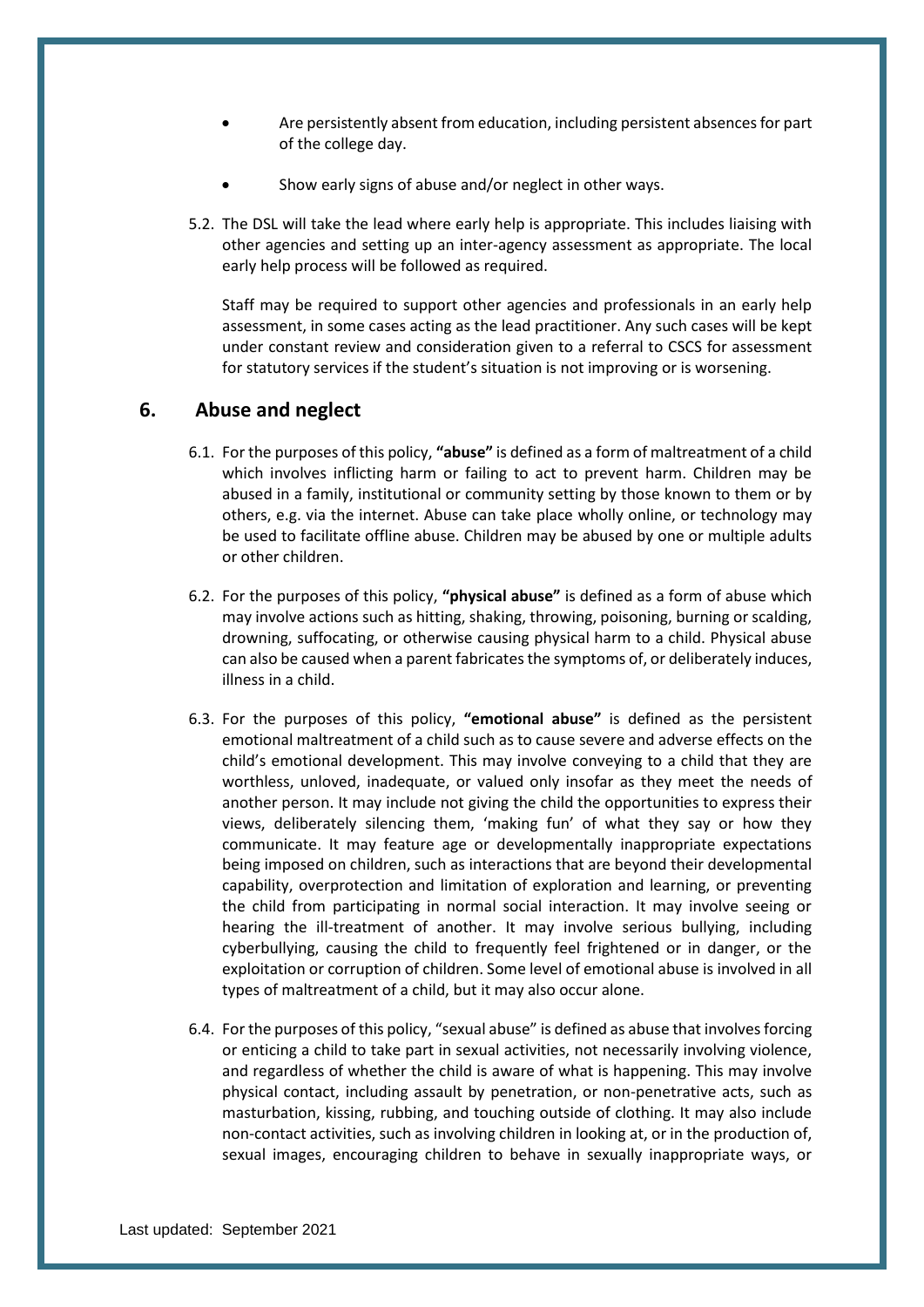grooming a child in preparation for abuse. Sexual abuse can be perpetrated by people of any gender and age.

- 6.5. For the purposes of this policy, "neglect" is defined as the persistent failure to meet a child's basic physical and/or psychological needs, likely to result in serious impairment of a child's health or development. This may involve a parent or carer failing to provide a child with adequate food, clothing or shelter (including exclusion from home or abandonment); failing to protect a child from physical or emotional harm or danger; failing to ensure adequate supervision (including through the use of inappropriate caregivers); or failing to ensure access to appropriate medical care or treatment. It may also include neglect of, or unresponsiveness to, a child's basic emotional needs.
- 6.6. All staff will be aware of the indicators of abuse and neglect. All staff will be aware that abuse, neglect and other safeguarding issues are rarely standalone events that can be given a specific label, and multiple issues often overlap one another; therefore, staff will be vigilant and always raise concerns with the DSL. All staff, especially the DSL and deputy DSL(s), will be aware that safeguarding incidents and/or behaviours can be associated with factors outside the college and/or can occur between children outside of these environments; this includes being aware that students can be at risk of abuse or exploitation in situations outside their families (extra-familial harms). All staff will be aware of the appropriate action to take following a student being identified as at potential risk of abuse and, in all cases, will speak to the DSL if they are unsure.
- 6.7. All staff will be aware that technology is a significant component in many safeguarding and wellbeing issues, including online abuse, cyberbullying, and the sharing of indecent images.

## <span id="page-20-0"></span>**7. Domestic abuse**

- 7.1. For the purposes of this policy, and in line with the Domestic Abuse Act 2021, "domestic abuse" is defined as abusive behaviour of a person towards another person (including conduct directed at someone else, e.g. the person's child) where both are aged 16 or over and are personally connected. "Abusive behaviour" includes physical or sexual abuse, violent or threatening behaviour, controlling or coercive behaviour, economic abuse, psychological or emotional abuse, or another form of abuse. "Personally connected" includes people who
	- Are, have been, or have agreed to be married to each other.
	- Are, have been, or have agreed to be in a civil partnership with each other.
	- Are, or have been, in an intimate personal relationship with each other.
	- Each have, or had, a parental relationship towards the same child.
	- Are relatives.
- 7.2. The college will recognise the impact of domestic abuse on children, as victims in their own right, if they see, hear or experience the effects of domestic abuse. All staff will be aware of the signs of domestic abuse and follow the appropriate safeguarding procedures where concerns arise.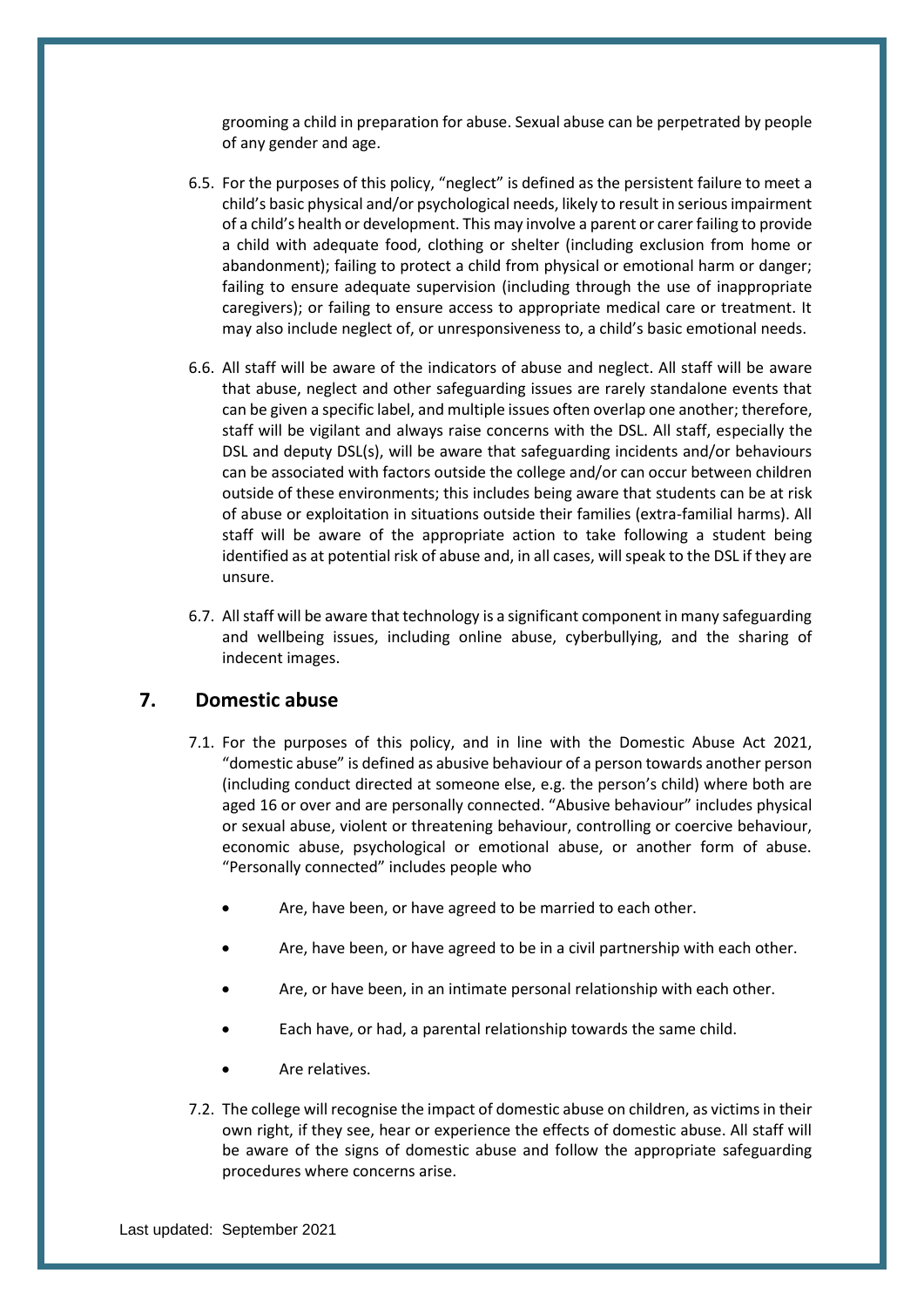## <span id="page-21-0"></span>**8. Homelessness**

- 8.1. The DSL and deputy DSL(s) will be aware of the contact details and referral routes into the Local Housing Authority so that concerns over homelessness can be raised as early as possible.
- 8.2. Indicators that a family may be at risk of homelessness include:
	- Household debt.
	- Rent arrears.
	- Domestic abuse.
	- Anti-social behaviour.
	- Any mention of a family moving home because "they have to".
- 8.3. Referrals to the Local Housing Authority do not replace referrals to CSCS where a child is being harmed or at risk of harm. For 16- and 17-year-olds, homelessness may not be family-based and referrals to CSCS will be made as necessary where concerns are raised.

## <span id="page-21-1"></span>**9. Children missing from education**

9.1. A child going missing from college is a potential indicator of abuse or neglect and, as such, these children are increasingly at risk of being victims of harm, exploitation or radicalisation. Staff will monitor students that go missing from the college, particularly on repeat occasions, and report them to the DSL following normal safeguarding procedures, in accordance with the Children Missing Education Policy. The college will inform the LA of any student who fails to attend regularly or has been absent without the college's permission for a continuous period of 10 college days or more.

#### **Admissions register**

- 9.2. Students are placed on the admissions register at the beginning of the first day that is agreed by the college, or when the college has been notified that the student will first be attending. The college will notify the LA within 5 days of when a student's name is added to the admissions register.
- 9.3. The college will ensure that the admissions register is kept up-to-date and accurate at all times and will inform parents when any changes occur. Two emergency contact details will be held for each student where possible. Staff will monitor students who do not attend the college on the agreed date and will notify the LA at the earliest opportunity.
- 9.4. If a parent notifies the college that their child will live at a different address, the college will record the following information on the admissions register:
	- The full name of the parent with whom the student will live
	- The new address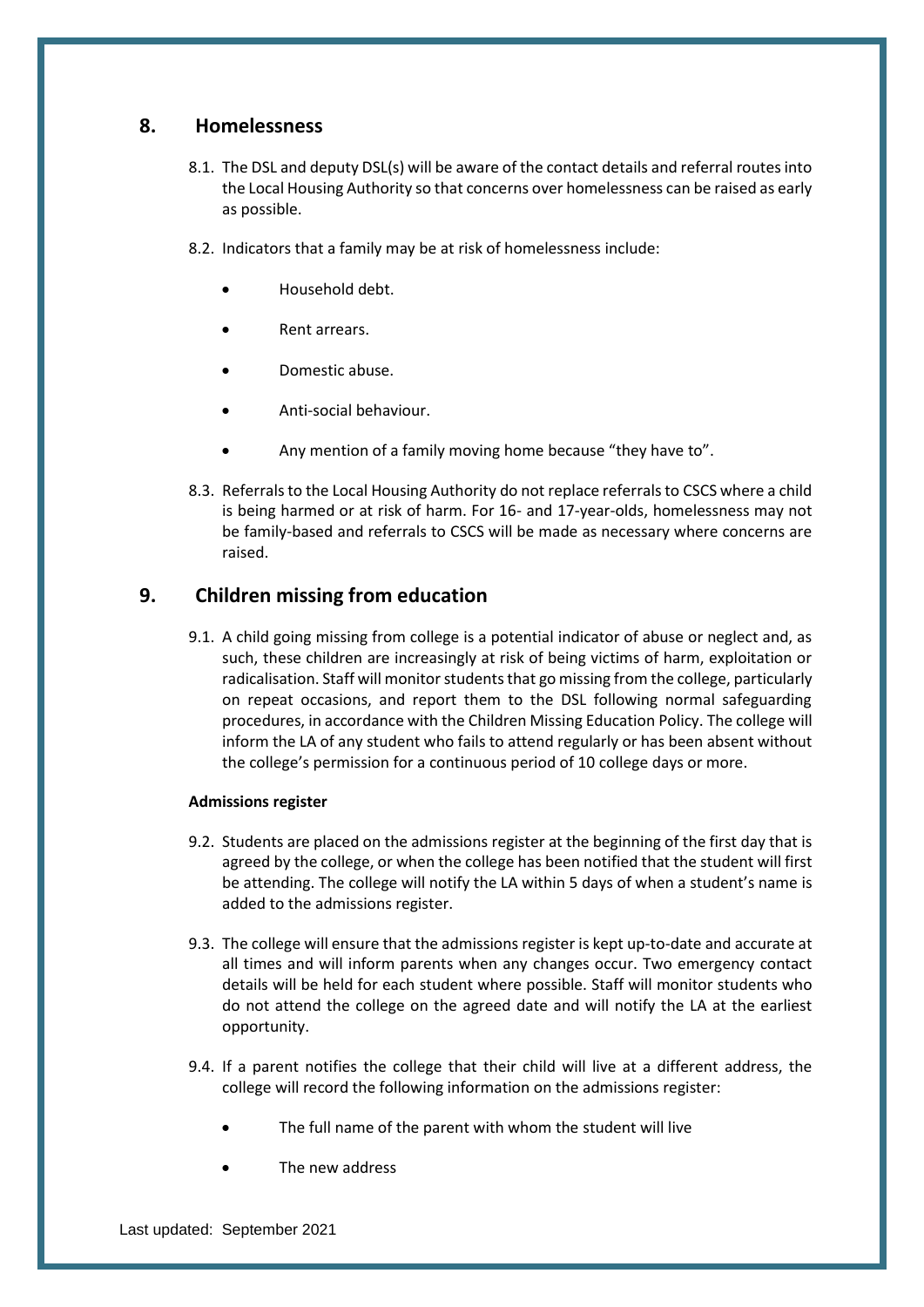- The date from when the student will live at that address
- 9.5. If a parent notifies the college that their child will be attending a different college, or is already registered at a different college, the following information will be recorded on the admissions register:
	- The name of the new college
	- The date on which the student first attended, or is due to attend, that college
- 9.6. Where a student moves to a new college, the college will use a secure internet system to securely transfer students' data.
- 9.7. To ensure accurate data is collected to allow effective safeguarding, the college will inform the LA of any student who is going to be deleted from the admission register, in accordance with the Education (Student Registration) (England) Regulations 2006 (as amended), where they:
	- Have been taken out of the college by their parents, and are being educated outside the national education system, e.g. home education.
	- Have ceased to attend the college, and no longer live within a reasonable distance of the premises.
	- Have been certified by the college's medical officer as unlikely to be in a fit state of health to attend, before ceasing to be of compulsory college age, and their parent has not indicated the intention to the student continuing to attend college after ceasing to be of compulsory college age.
	- Have been in custody for a period of more than four months due to a final court order and the college does not reasonably believe they will be returning to the college at the end of that period.
	- Have been permanently excluded.
- 9.8. The college will also remove a student from the admissions register where the college and LA has been unable to establish the student's whereabouts after making reasonable enquiries into their attendance.
- 9.9. If a student is to be removed from the admissions register, the college will provide the LA with the following information:
	- The full name of the student
	- The full name and address of any parent with whom the student lives
	- At least one telephone number of the parent with whom the student lives
	- The full name and address of the parent with whom the student is going to live, and the date that the student will start living there, if applicable
	- The name of the student's new college and the student's expected start date there, if applicable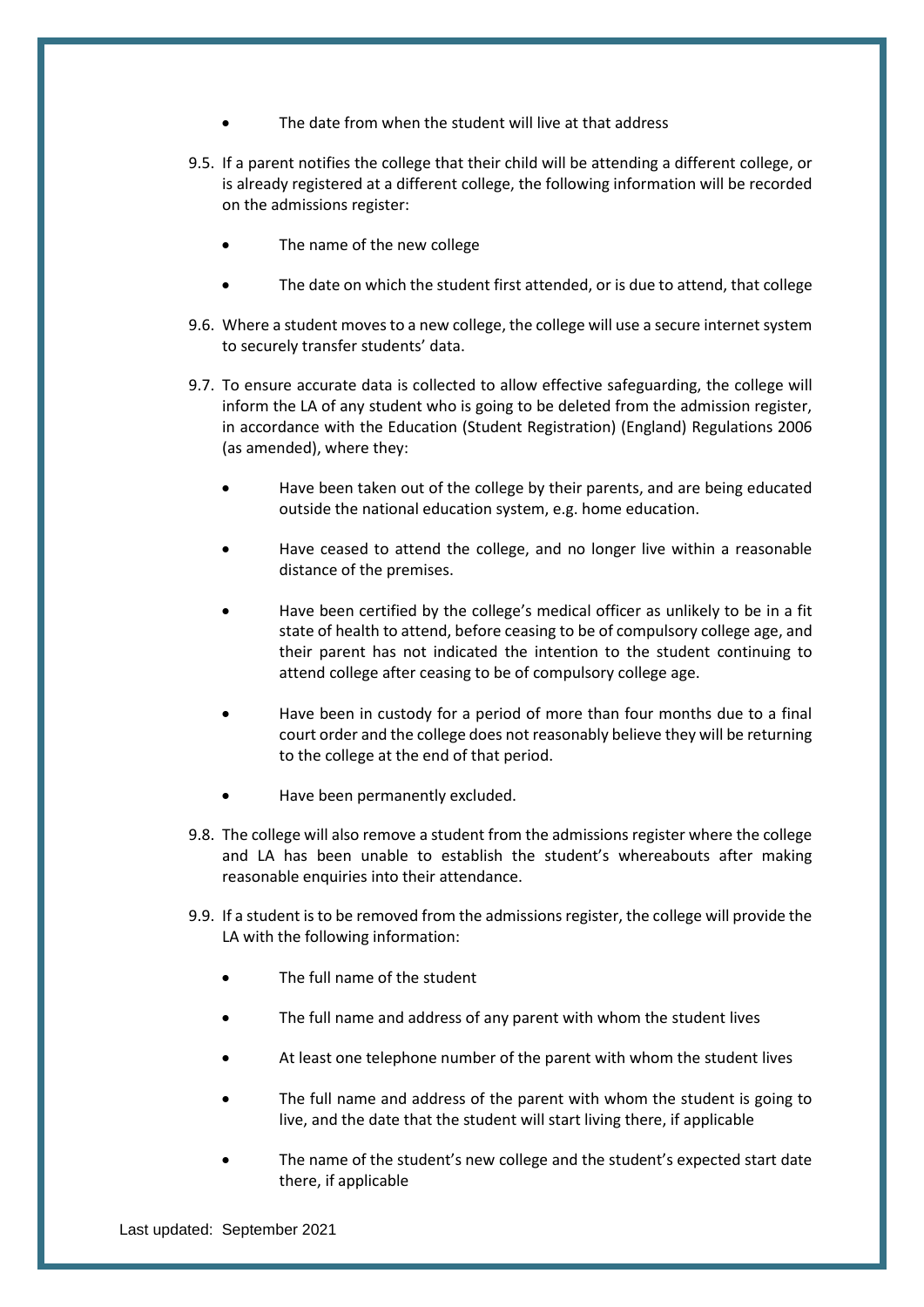- The grounds for removal from the admissions register under regulation 8 of the Education (Student Registration) (England) Regulations 2006 (as amended)
- 9.10. The college will work with the LA to establish methods of making returns for students back into the college. The college will highlight to the LA where they have been unable to obtain necessary information from parents, e.g. where an address is unknown. The college will also highlight any other necessary contextual information, including safeguarding concerns.

## <span id="page-23-0"></span>**10. Child abduction and community safety incidents**

- 10.1. For the purposes of this policy, **"child abduction"** is define as the unauthorised removal or retention of a child from a parent or anyone with legal responsibility for the child. Child abduction can be committed by parents and other relatives, other people known to the victim, and strangers.
- 10.2. All staff will be alert to community safety incidents taking place in the vicinity of the college that may raise concerns regarding child abduction, e.g. people loitering nearby or unknown adults conversing with students.

Students will be provided with practical advice and lessons to ensure they can keep themselves safe outdoors.

## <span id="page-23-1"></span>**11. Child criminal exploitation (CCE)**

- 11.1. Both CSE and CCE are forms of abuse that occur where an individual or group takes advantage of an imbalance in power to coerce, manipulate or deceive a child into taking part in sexual or criminal activity, in exchange for something the victim needs or wants, and/or for the financial advantage or increased status of the perpetrator or facilitator and/or through violence or the threat of violence. CSE and CCE can affect children, both male and female and can include children who have been moved (commonly referred to as trafficking) for the purpose of exploitation. Child Criminal Exploitation (CCE)
- 11.2. Some specific forms of CCE can include children being forced or manipulated into transporting drugs or money through county lines, working in cannabis factories, shoplifting or pickpocketing. They can also be forced or manipulated into committing vehicle crime or threatening/committing serious violence to others.
- 11.3. Children can become trapped by this type of exploitation as perpetrators can threaten victims (and their families) with violence, or entrap and coerce them into debt. They may be coerced into carrying weapons such as knives or begin to carry a knife for a sense of protection from harm from others. As children involved in criminal exploitation often commit crimes themselves, their vulnerability as victims is not always recognised by adults and professionals, (particularly older children), and they are not treated as victims despite the harm they have experienced. They may still have been criminally exploited even if the activity appears to be something they have agreed or consented to.
- 11.4. It is important to note that the experience of girls who are criminally exploited can be very different to that of boys. The indicators may not be the same, however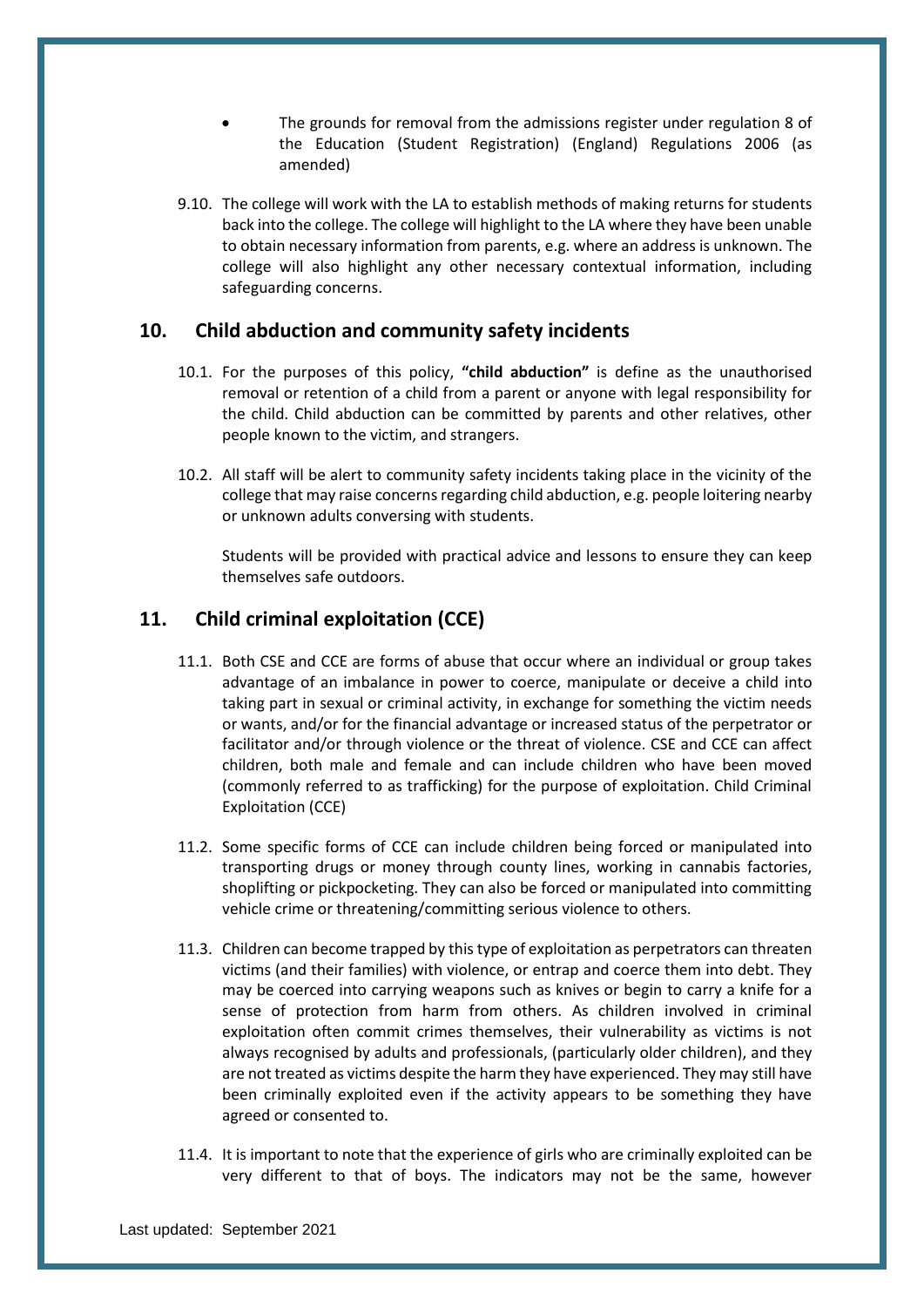professionals should be aware that girls are at risk of criminal exploitation too. It is also important to note that both boys and girls being criminally exploited may be at higher risk of sexual exploitation. Further information about CCE including definitions and indicators is included in Annex B.

- 11.5. Consensual image sharing, especially between older children of the same age, may require a different response. It might not be abusive – but children still need to know it is illegal- whilst non-consensual is illegal and abusive. UKCIS provides detailed advice about sharing of nudes and semi-nude images and videos.
- 11.6. For the purposes of this policy, **"child criminal exploitation"** is defined as a form of abuse where an individual or group takes advantage of an imbalance of power to coerce, manipulate or deceive a child into taking part in criminal activity, for any of the following reasons:
	- In exchange for something the victim needs or wants
	- For the financial advantage or other advantage of the perpetrator or facilitator
	- Through violence or the threat of violence
- 11.7. Specific forms of CCE can include:
	- Being forced or manipulated into transporting drugs or money through county lines.
	- Working in cannabis factories.
	- Shoplifting or pickpocketing.
	- Committing vehicle crime.
	- Committing, or threatening to commit, serious violence to others.
- 11.8. The college will recognise that students involved in CCE are victims themselves, regardless of whether they have committed crimes, and even if the criminal activity appears consensual. The college will also recognise that students of any gender are at risk of CCE.
- 11.9. College staff will be aware of the indicators that a student is the victim of CCE, including:
	- Appearing with unexplained gifts, money or new possessions.
	- Associating with other children involved in exploitation.
	- Suffering from changes in emotional wellbeing.
	- Misusing drugs or alcohol.
	- Going missing for periods of time or regularly coming home late.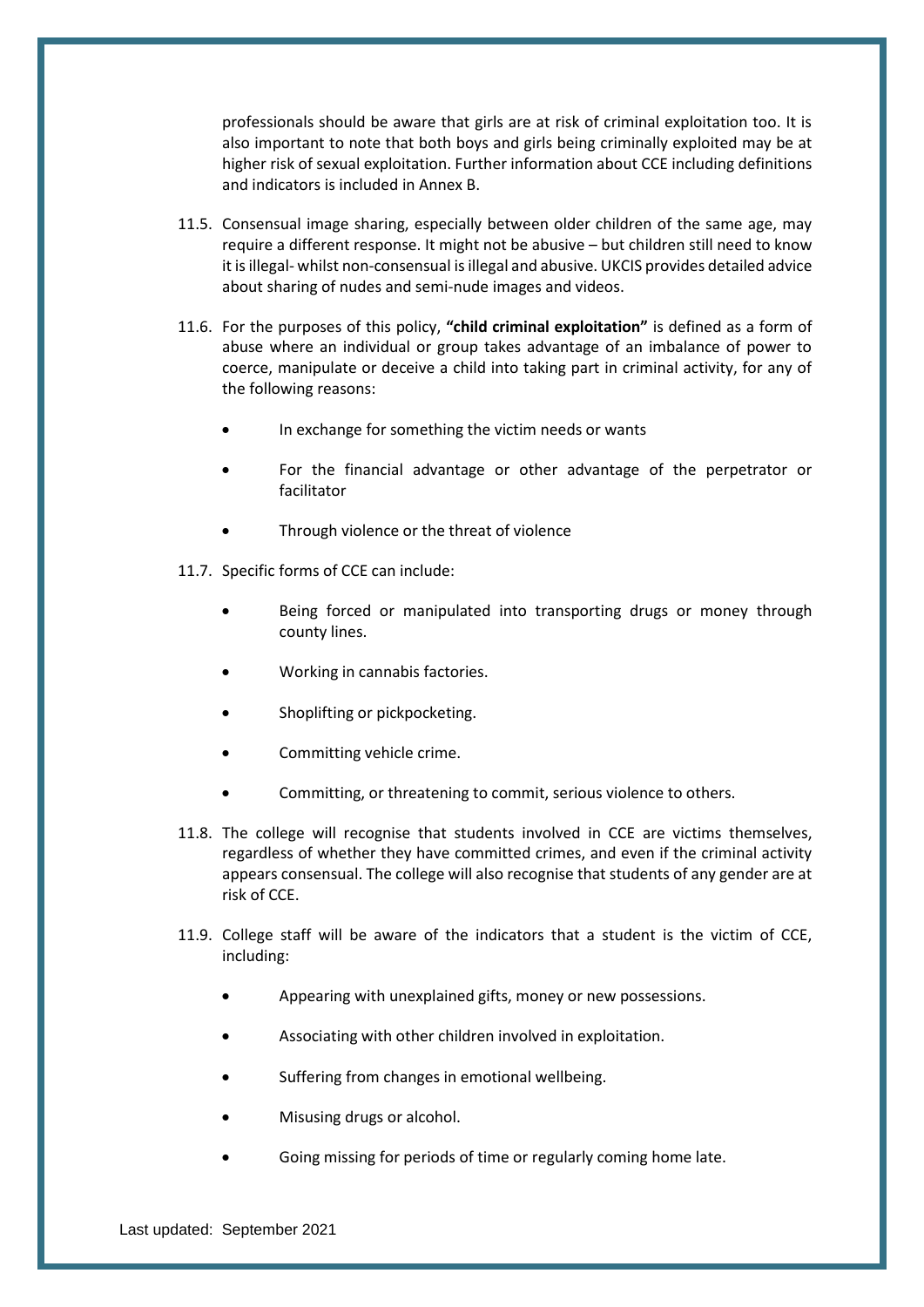Regularly missing college or education or not taking part.

#### **County lines**

- 11.10. For the purposes of this policy, "county lines" refers to gangs and organised criminal networks exploiting children to move, store or sell drugs and money into one or more areas, locally and/or across the UK.
- 11.11. As well as the general indicators for CCE, college staff will be aware of the specific indicators that a student may be involved in county lines, including:
	- Going missing and subsequently being found in areas away from their home.
	- Having been the victim or perpetrator of serious violence, e.g. knife crime.
	- Receiving requests for drugs via a phone line.
	- Moving drugs.
	- Handing over and collecting money for drugs.
	- Being exposed to techniques such as 'plugging', where drugs are concealed internally to avoid detection.
	- Being found in accommodation they have no connection with or a hotel room where there is drug activity.
	- Owing a 'debt bond' to their exploiters.
	- Having their bank account used to facilitate drug dealing.
- 11.12. Staff will be made aware of students with missing episodes who may have been trafficked for the purpose of transporting drugs. Staff members who suspect a student may be vulnerable to, or involved in, county lines activity will immediately report all concerns to the DSL.
- 11.13. The DSL will consider referral to the National Referral Mechanism on a case-by-case basis and consider involving local services and providers who offer support to victims of county lines exploitation.

## <span id="page-25-0"></span>**12. Cyber-crime**

- 12.1. For the purposes of this policy, "cyber-crime" is defined as criminal activity committed using computers and/or the internet. This includes 'cyber-enabled' crimes, i.e. crimes that can happen offline but are enabled at scale and at speed online, and 'cyberdependent' crimes, i.e. crimes that can be committed only by using a computer. Crimes include:
	- Unauthorised access to computers, known as 'hacking'.
	- Denial of Service attacks, known as 'booting'.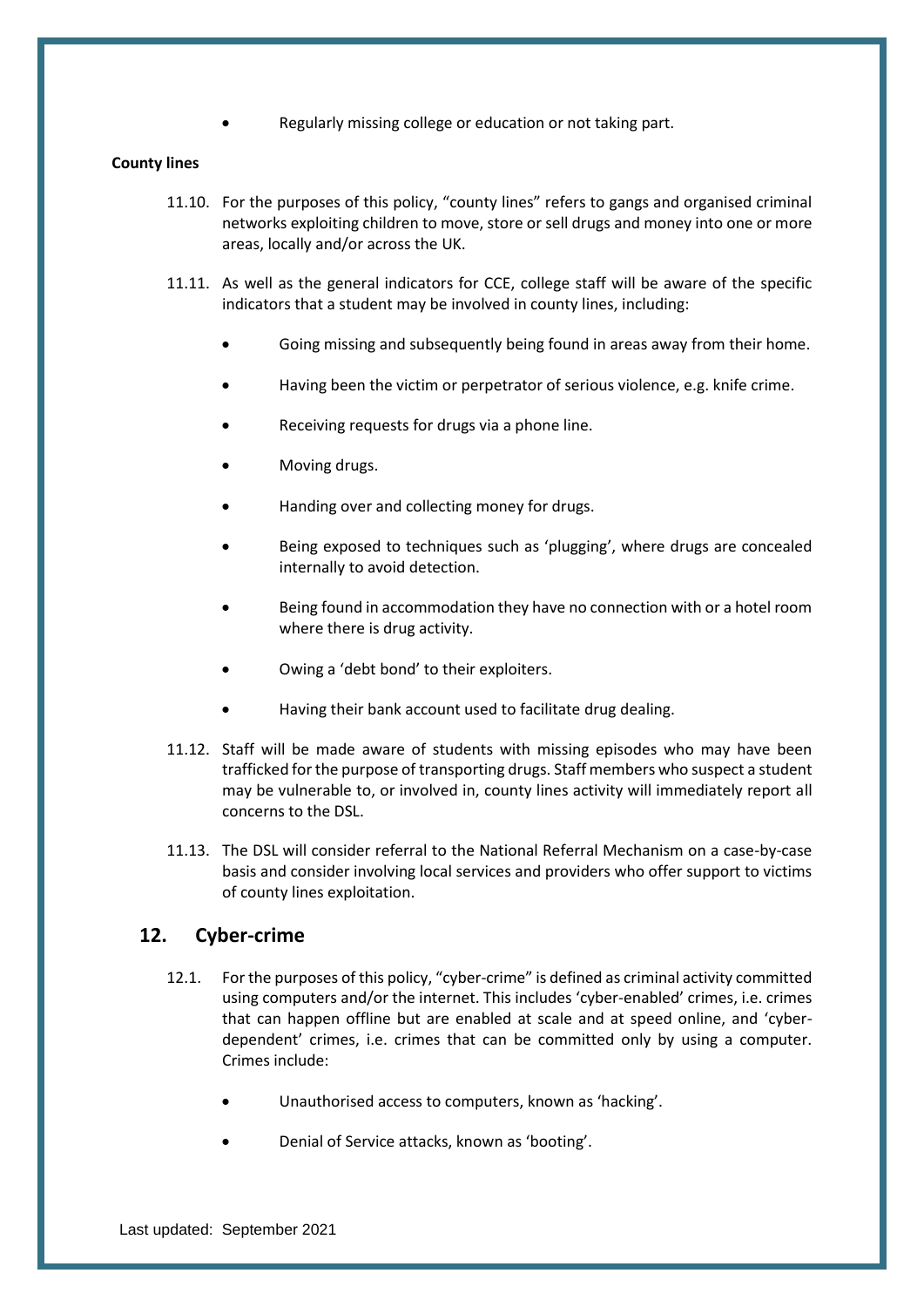- Making, supplying or obtaining malicious software, or 'malware', e.g. viruses, spyware, ransomware, botnets and Remote Access Trojans with the intent to commit further offence.
- 12.2. All staff will be aware of the signs of cyber-crime and follow the appropriate safeguarding procedures where concerns arise. This may include the DSL referring students to the National Crime Agency's Cyber Choices programme.

## <span id="page-26-0"></span>**13. Child sexual exploitation (CSE)**

- 13.1. For the purposes of this policy, "child sexual exploitation" is defined as a form of sexual abuse where an individual or group takes advantage of an imbalance of power to coerce, manipulate or deceive a child into sexual activity, for any of the following reasons:
	- In exchange for something the victim needs or wants
	- For the financial advantage, increased status or other advantage of the perpetrator or facilitator
	- Through violence or the threat of violence
- 13.2. The college will recognise that CSE can occur over time or be a one-off occurrence, and may happen without the student's immediate knowledge, e.g. through others sharing videos or images of them on social media. The college will recognise that CSE can affect any student who has been coerced into engaging in sexual activities, even if the activity appears consensual; this includes students aged 16 and above who can legally consent to sexual activity. The college will also recognise that students may not realise they are being exploited e.g. they believe they are in a genuine romantic relationship.
- 13.3. College staff will be aware of the key indicators that a student is the victim of CSE, including:
	- Appearing with unexplained gifts, money or new possessions.
	- Associating with other children involved in exploitation.
	- Suffering from changes in emotional wellbeing.
	- Misusing drugs or alcohol.
	- Going missing for periods of time or regularly coming home late.
	- Regularly missing college or education or not taking part.
	- Having older boyfriends or girlfriends.
	- Suffering from sexually transmitted infections.
	- Displaying sexual behaviours beyond expected sexual development.
	- Becoming pregnant.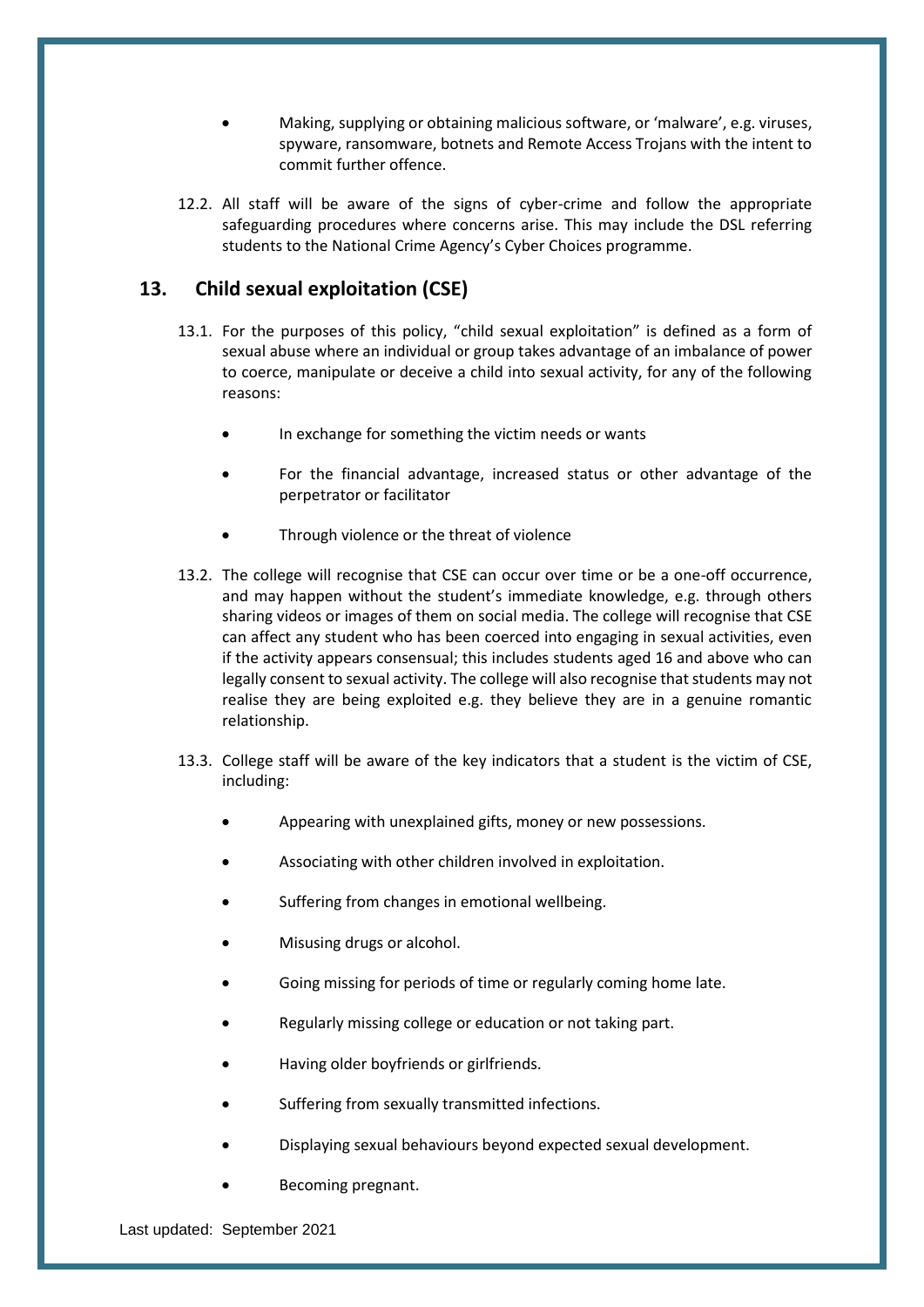- 13.4. All concerns related to CSE will be managed in line with the college's Child Sexual Exploitation (CSE) Policy.
- 13.5. Where CSE, or the risk of it, is suspected, staff will discuss the case with the DSL. If after discussion a concern remains, local safeguarding procedures will be triggered, including referral to the LA. The LA and all other necessary authorities will then handle the matter to conclusion. The college will cooperate as needed.

## <span id="page-27-0"></span>**14. Modern slavery**

- 14.1. For the purposes of this policy, "modern slavery" encompasses human trafficking and slavery, servitude, and forced or compulsory labour. This can include CCE, CSE, and other forms of exploitation.
- 14.2. All staff will be aware of and alert to the signs that a student may be the victim of modern slavery. Staff will also be aware of the support available to victims of modern slavery and how to refer them to the National Referral Mechanism.

## <span id="page-27-1"></span>**15. FGM**

- 15.1. For the purposes of this policy, "FGM" is defined as all procedures involving the partial or total removal of the external female genitalia or other injury to the female genital organs. FGM is illegal in the UK and a form of child abuse with long-lasting harmful consequences.
- 15.2. All staff will be alert to the possibility of a student being at risk of FGM, or already having suffered FGM. If staff are worried about someone who is at risk of FGM or who has been a victim of FGM, they are required to share this information with CSCS and/or the police. The college's procedures relating to managing cases of FGM and protecting students will reflect multi-agency working arrangements.
- 15.3. As outlined in Section 5B of the Female Genital Mutilation Act 2003 (as inserted by section 74 of the Serious Crime Act 2015), teachers are legally required to report to the police any discovery, whether through disclosure by the victim or visual evidence, of FGM on a student under the age of 18. Teachers failing to report such cases may face disciplinary action. Teachers will not examine students, and so it is rare that they will see any visual evidence, but they must personally report to the police where an act of FGM appears to have been carried out. Unless the teacher has a good reason not to, they should also consider and discuss any such case with the DSL and involve CSCS as appropriate. **NB:** This does not apply to any suspected or at-risk cases, nor if the individual is over the age of 18. In such cases, local safeguarding procedures will be followed.
- 15.4. All staff will be aware of the indicators that students may be at risk of FGM. While some individual indicators they may not indicate risk, the presence of two or more indicators could signal a risk to the student. It is important to note that the student may not yet be aware of the practice or that it may be conducted on them, so staff will be sensitive when broaching the subject.

Indicators that a student may be at heightened risk of undergoing FGM include: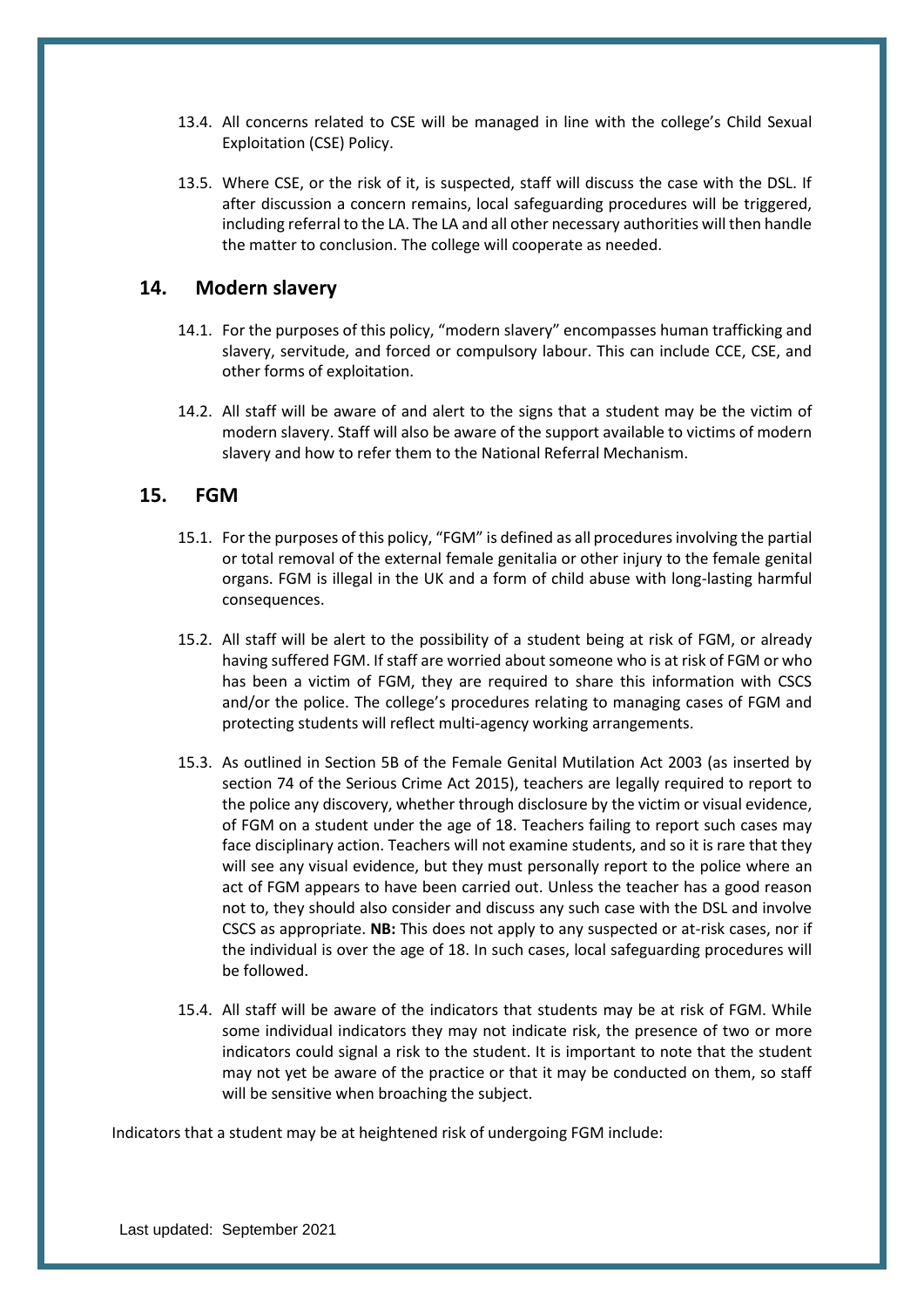- The socio-economic position of the family and their level of integration into UK society.
- The student coming from a community known to adopt FGM.
- Any girl with a mother or sister who has been subjected to FGM.
- Any girl withdrawn from PSHE.

Indicators that FGM may take place soon include:

- When a female family elder is visiting from a country of origin.
- A girl confiding that she is to have a 'special procedure' or a ceremony to 'become a woman'.
- A girl requesting help from a teacher if she is aware or suspects that she is at immediate risk.
- A girl, or her family member, talking about a long holiday to her country of origin or another country where FGM is prevalent.
- 15.5. All staff will be vigilant to the signs that FGM has already taken place so that help can be offered, enquiries can be made to protect others, and criminal investigations can begin. Indicators that FGM may have already taken place include the student:
	- Having difficulty walking, sitting or standing.
	- Spending longer than normal in the bathroom or toilet.
	- Spending long periods of time away from a classroom during the day with bladder or menstrual problems.
	- Having prolonged or repeated absences from college, followed by withdrawal or depression.
	- Being reluctant to undergo normal medical examinations.
	- Asking for help, but not being explicit about the problem due to embarrassment or fear.
- 15.6. FGM is included in the definition of "'honour-based' abuse (HBA)", which involves crimes that have been committed to defend the honour of the family and/or community. All forms of HBA are forms of abuse and will be treated and escalated as such. Staff will be alert to the signs of HBA, including concerns that a child is at risk of HBA, or has already suffered from HBA, and will consult with the DSL who will activate local safeguarding procedures if concerns arise.

## <span id="page-28-0"></span>**16. Forced marriage**

16.1. For the purposes of this policy, a "forced marriage" is defined as a marriage that is entered into without the full and free consent of one or both parties, and where violence, threats or any other form of coercion is used to cause a person to enter into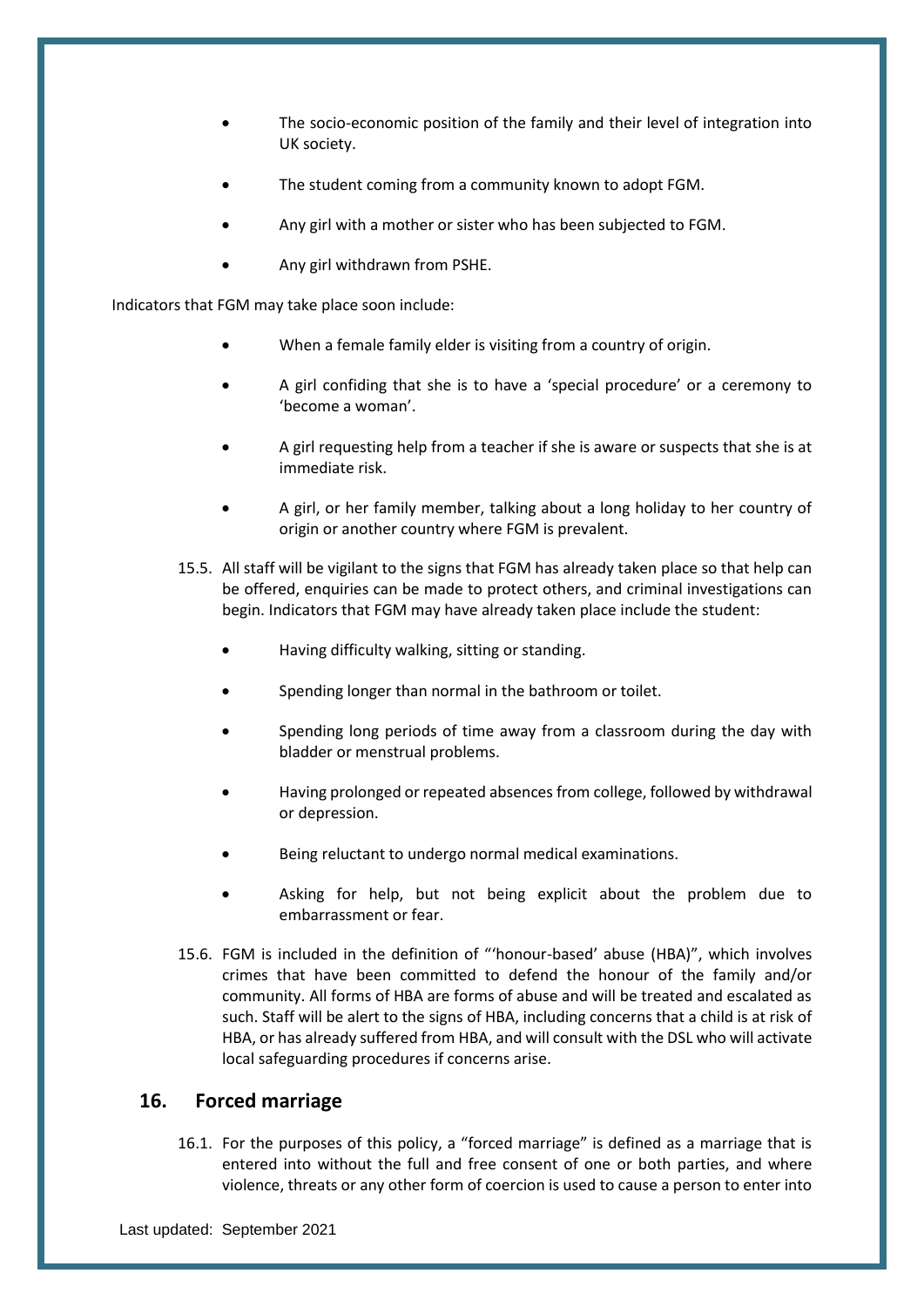the marriage. Threats can be physical, emotional, or psychological. A lack of full and free consent can be where a person does not consent or where they cannot consent, e.g. due to some forms of SEND. Forced marriage is a crime in the UK and a form of HBA.

- 16.2. All staff will be alert to the indicators that a student is at risk of, or has undergone, forced marriage, including, but not limited to, the student:
	- Becoming anxious, depressed and emotionally withdrawn with low selfesteem.
	- Showing signs of mental health disorders and behaviours such as self-harm or anorexia.
	- Displaying a sudden decline in their educational performance, aspirations or motivation.
	- Regularly being absent from college.
	- Displaying a decline in punctuality.
	- An obvious family history of older siblings leaving education early and marrying early.
- 16.3. Staff who have any concerns regarding a student who may have undergone, is currently undergoing, or is at risk of forced marriage will speak to the DSL and local safeguarding procedures will be followed – this could include referral to CSCS, the police or the Forced Marriage Unit.

## <span id="page-29-0"></span>**17. Radicalisation**

- 17.1. For the purposes of this policy, "extremism" refers to the vocal or active opposition to fundamental British values, including democracy, the rule of law, individual liberty, and the mutual respect and tolerance of different faiths and beliefs. Extremism also includes calling for the death of members of the armed forces.
- 17.2. For the purposes of this policy, "radicalisation" refers to the process by which a person comes to support terrorism and extremist ideologies associated with terrorist groups.
- 17.3. For the purposes of this policy, "terrorism" refers to an action that endangers or causes serious violence to a person or people, serious damage to property, or seriously interferes with or disrupts an electronic system. The use or threat of these actions must be designed to influence the government or intimidate the public, and be made for the purpose of advancing a political, religious or ideological cause.
- 17.4. Protecting students from the risk of radicalisation is part of the college's wider safeguarding duties. The college will actively assess the risk of students being radicalised and drawn into extremism and/or terrorism. Staff will be alert to changes in students' behaviour which could indicate that they may need help or protection. Staff will use their professional judgement to identify students who may be at risk of radicalisation and act appropriately, which may include contacting the DSL or making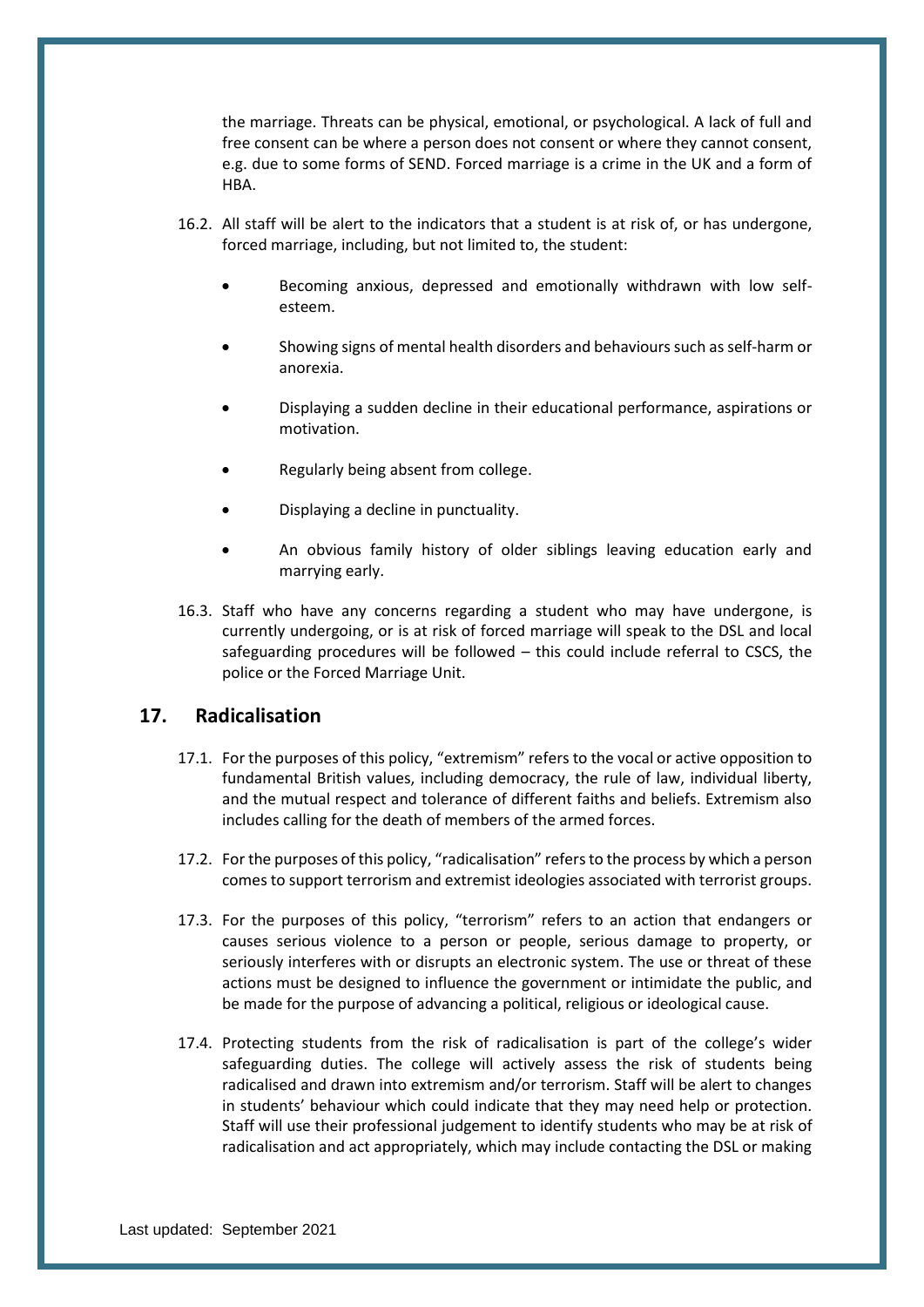a Prevent referral. The college will work with local safeguarding arrangements as appropriate.

- 17.5. The college will ensure that they engage with parents and families, as they are in a key position to spot signs of radicalisation. In doing so, the college will assist and advise family members who raise concerns and provide information for support mechanisms. Any concerns over radicalisation will be discussed with the student's parents, unless the college has reason to believe that the child would be placed at risk as a result.
- 17.6. The DSL will undertake Prevent awareness training to be able to provide advice and support to other staff on how to protect students against the risk of radicalisation. The DSL will hold formal training sessions with all members of staff to ensure they are aware of the risk indicators and their duties regarding preventing radicalisation.

#### **The Prevent duty**

- 17.7. Under section 26 of the Counter-Terrorism and Security Act 2015, all colleges are subject to a duty to have "due regard to the need to prevent people from being drawn into terrorism", known as "the Prevent duty". The Prevent duty will form part of the college's wider safeguarding obligations.
- 17.8. The college's procedures for carrying out the Prevent duty, including how it will engage and implement the Channel programme, are outline in the Prevent Duty Policy.

## <span id="page-30-0"></span>**18. Students with family members in prison**

18.1. Students with a family member in prison will be offered pastoralsupport as necessary. They will receive a copy of '[Are you a young person with a family member in prison?](https://www.nicco.org.uk/directory-of-resources)' from Action for Prisoners' Families where appropriate and allowed the opportunity to discuss questions and concerns.

#### <span id="page-30-1"></span>**19. Students required to give evidence in court**

- 19.1. Students required to give evidence in criminal courts, either for crimes committed against them or crimes they have witnessed, will be offered appropriate pastoral support.
- 19.2. Students will be provided with the booklet '[Going to Court and being a witness](https://www.gov.uk/government/publications/young-witness-booklet-for-12-to-17-year-olds)' from HMCTS where appropriate and allowed the opportunity to discuss questions and concerns.

## <span id="page-30-2"></span>**20. Mental health**

- 20.1. All staff will be made aware that mental health problems can, in some cases, be an indicator that a student has suffered, or is at risk of suffering, abuse, neglect or exploitation.
- 20.2. Staff will not attempt to make a diagnosis of mental health problems the college will ensure this is done by a trained mental health professional. Staff will, however, be encouraged to identify students whose behaviour suggests they may be experiencing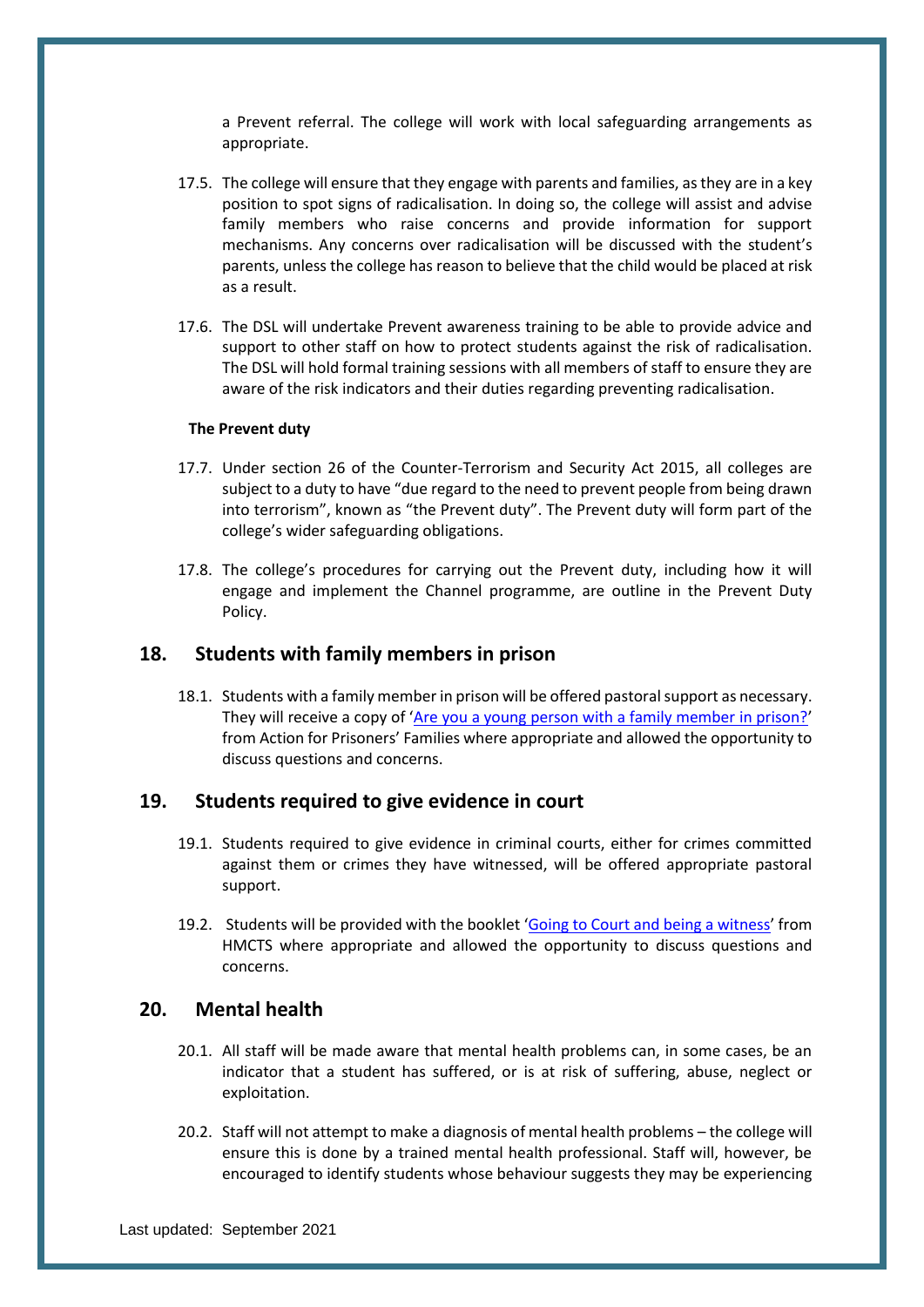a mental health problem or may be at risk of developing one. Staff will also be aware of how students' experiences can impact on their mental health, behaviour, and education.

- 20.3. Staff who have a mental health concern about a student that is also a safeguarding concern will act in line with this policy and speak to the DSL or deputy DSL(s).
- 20.4. The college will access a range of advice to help them identify students in need of additional mental health support, including working with external agencies.

#### <span id="page-31-0"></span>**21. Peer-on-peer abuse**

- 21.1. For the purposes of this policy, "peer-on-peer abuse" is defined as abuse between children.
- 21.2. The college has a zero-tolerance approach to abuse, including peer-on-peer abuse, as confirmed in the Child Protection and Safeguarding Policy's statement of intent.
- 21.3. All staff will be aware that peer-on-peer abuse can occur between students of any age and gender, both inside and outside of college, as well as online. All staff will be aware of the indicators of peer-on-peer abuse, how to identify it, and how to respond to reports. All staff will also recognise that even if no cases have been reported, this is not an indicator that peer-on-peer abuse is not occurring. All staff will speak to the DSL if they have any concerns about peer-on-peer abuse.
- 21.4. All staff will understand the importance of challenge inappropriate behaviour between peers, and will not tolerate abuse as "banter" or "part of growing up".
- 21.5. Peer-on-peer abuse can be manifested in many different ways, including:
	- Bullying, including cyberbullying and prejudice-based or discriminatory bullying.
	- Abuse in intimate personal relationships between peers.
	- Physical abuse  $-$  this may include an online element which facilitates, threatens and/or encourages physical abuse.
	- Sexual violence this may include an online element which facilitates, threatens and/or encourages sexual violence.
	- Sexual harassment, including online sexual harassment, which may be standalone or part of a broader pattern of abuse.
	- Causing someone to engage in sexual activity without consent.
	- The consensual and non-consensual sharing of nude and semi-nude images and/or videos.
	- Upskirting.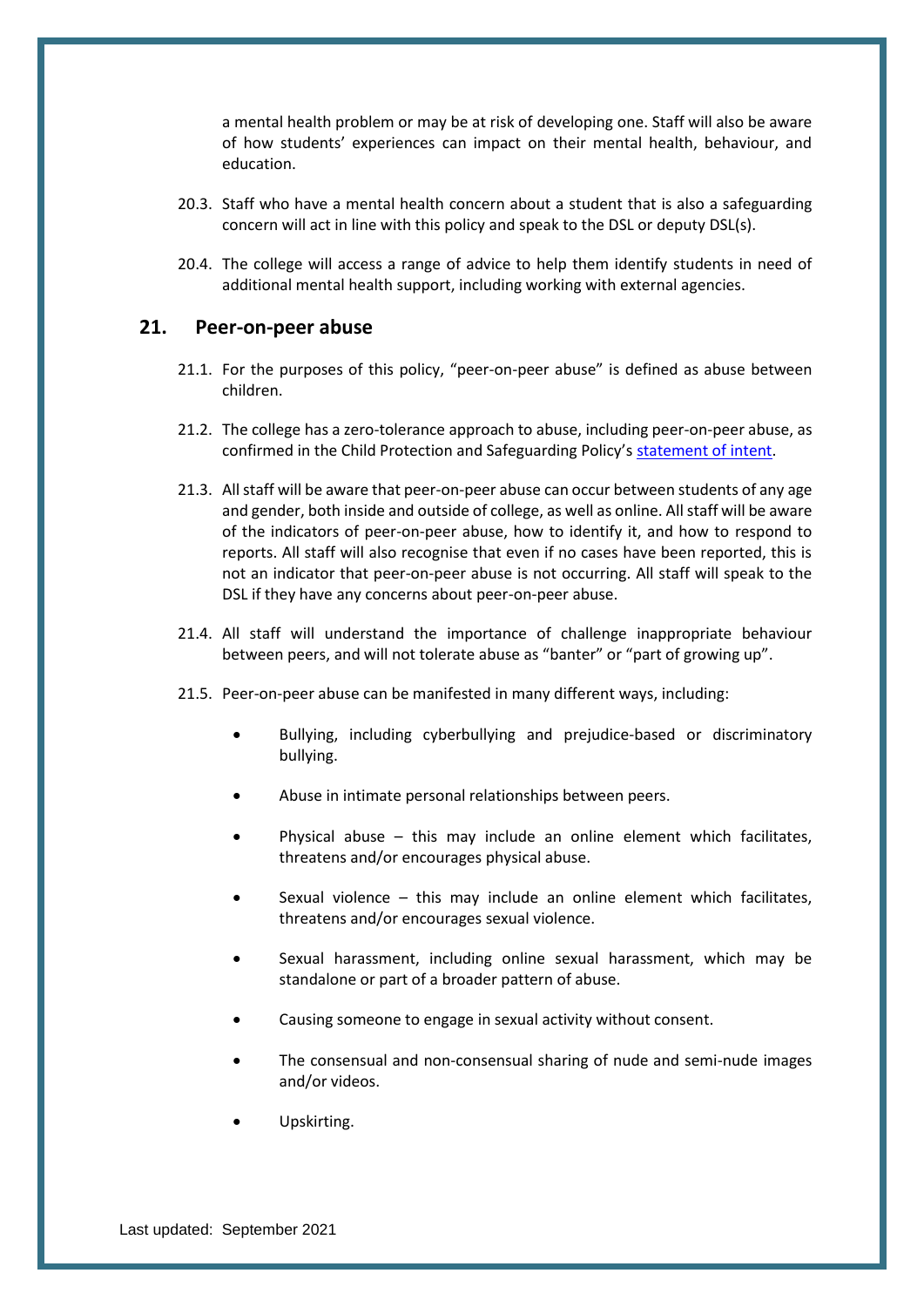- Initiation- and hazing-type violence and rituals, which can include activities involving harassment, abuse or humiliation used as a way of initiating a person into a group, and may also include an online element.
- 21.6. All staff will be clear as to the college's policy and procedures regarding peer-on-peer abuse and the role they have to play in preventing it and responding where they believe a child may be at risk from it.
- 21.7. All staff will be made aware of the heightened vulnerability of students with SEND, who evidence suggests are more likely to be abused than their peers. Staff will not assume that possible indicators of abuse relate to the student's SEND and will always explore indicators further.
- 21.8. All staff will be made aware of the heightened vulnerability of LGBTQ+ students, who evidence suggests are also more likely to be targeted by their peers. In some cases, students who are perceived to be LGBTQ+, regardless of whether they are LGBTQ+, can be just as vulnerable to abuse as LGBTQ+ students. The college's response to sexual violence and sexual harassment between students of the same sex will be equally as robust as it is for incidents between children of the opposite sex.
- 21.9. Students will be made aware of how to raise concerns or make a report and how any reports will be handled. This includes the process for reporting concerns about friends or peers. Students will also be reassured that they will be taken seriously, be supported, and kept safe.
- 21.10. The college's procedures for managing allegations of peer-on-peer abuse are outlined in the Peer-on-Peer Abuse Policy. Staff will follow these procedures, as well as the procedures outlined in the college's Anti-Bullying Policy and Exclusion Policy, where relevant.

## <span id="page-32-0"></span>**22. Serious violence**

- 22.1. Through training, all staff will be made aware of the indicators which may signal a student is at risk from, or is involved with, serious violent crime. These indicators include, but are not limited to:
	- Increased absence from college.
	- A change in friendships.
	- Relationships with older individuals or groups.
	- A significant decline in academic performance.
	- Signs of self-harm.
	- A significant change in wellbeing.
	- Signs of assault.
	- Unexplained injuries.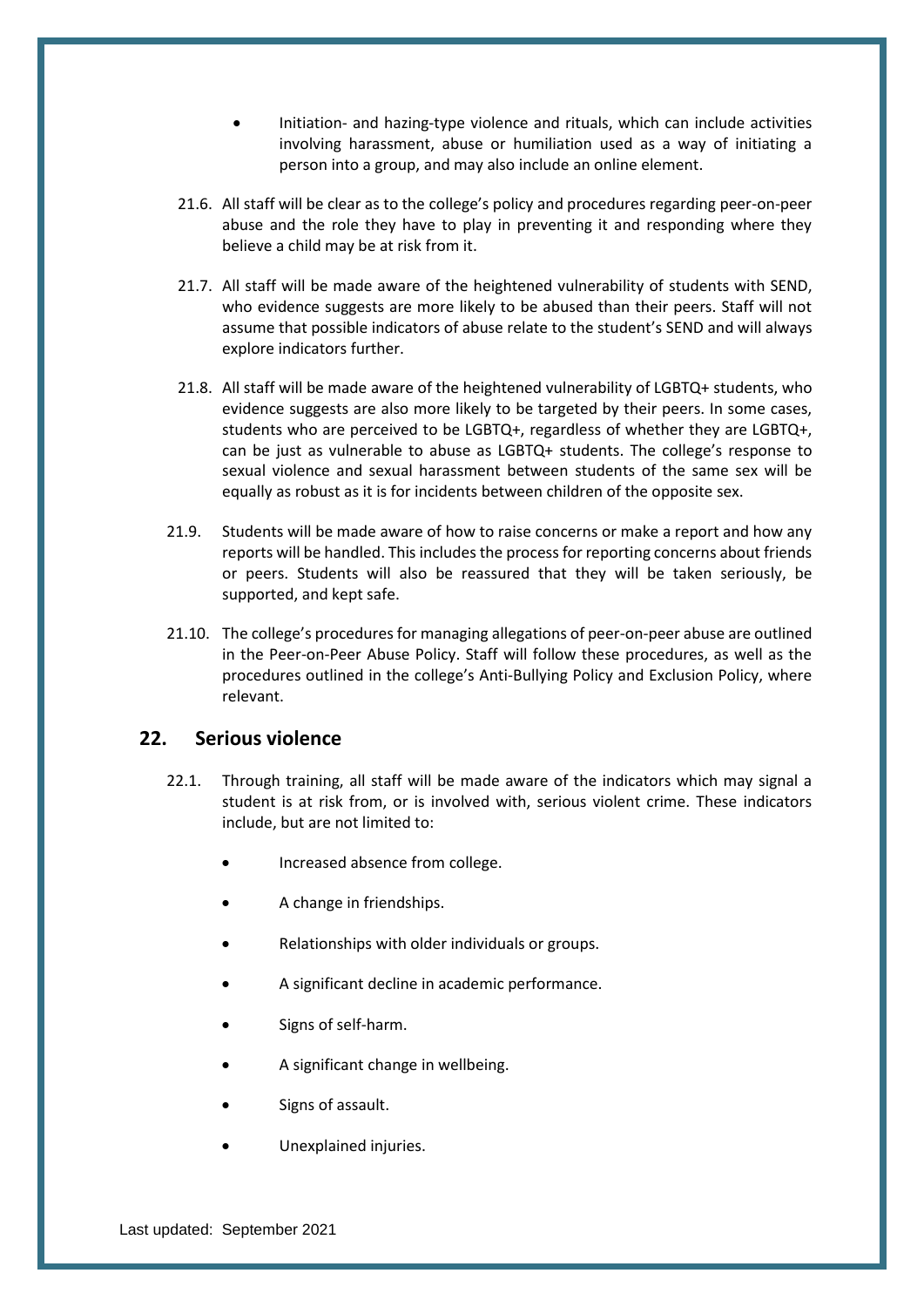- Unexplained gifts or new possessions.
- 22.2. Staff will be made aware of some of the most significant risk factors that could increase a student's vulnerability to becoming involved in serious violence. These risk factors include, but are not limited to:
	- Being male.
	- Having been frequently absent from college.
	- Having been permanently excluded from college.
	- Having experienced child maltreatment.
	- Having been involved in offending, such as theft or robbery.
	- 22.3. Staff members who suspect a student may be vulnerable to, or involved in, serious violent crime will immediately report their concerns to the DSL.

## <span id="page-33-0"></span>**23. Online safety and personal electronic devices**

- 23.1. The college will adhere to the Online Safety Policy at all times.
- 23.2. As part of a broad and balanced curriculum, all students will be made aware of online risks and taught how to stay safe online.
- 23.3. Through training, all staff members will be made aware of:
	- Student attitudes and behaviours which may indicate they are at risk of potential harm online.
	- The procedure to follow when they have a concern regarding a student's online activity.
- 23.4. The college will ensure that suitable filtering systems are in place on ICT equipment to prevent children accessing inappropriate material, in accordance with the college's Data and Cyber-security Breach Prevention and Management Plan. The college will, however, ensure that the use of filtering and monitoring systems does not cause "over blocking", which may lead to unreasonable restrictions as to what students can be taught online.
- 23.5. Further information regarding the college's approach to online safety can be found in the Online Safety Policy.

#### **Reviewing online safety**

23.6. The college will carry out an annual review of its approach to online safety, supported by an annual risk assessment that considers and reflects the risks faced by students.

#### **Personal electronic devices**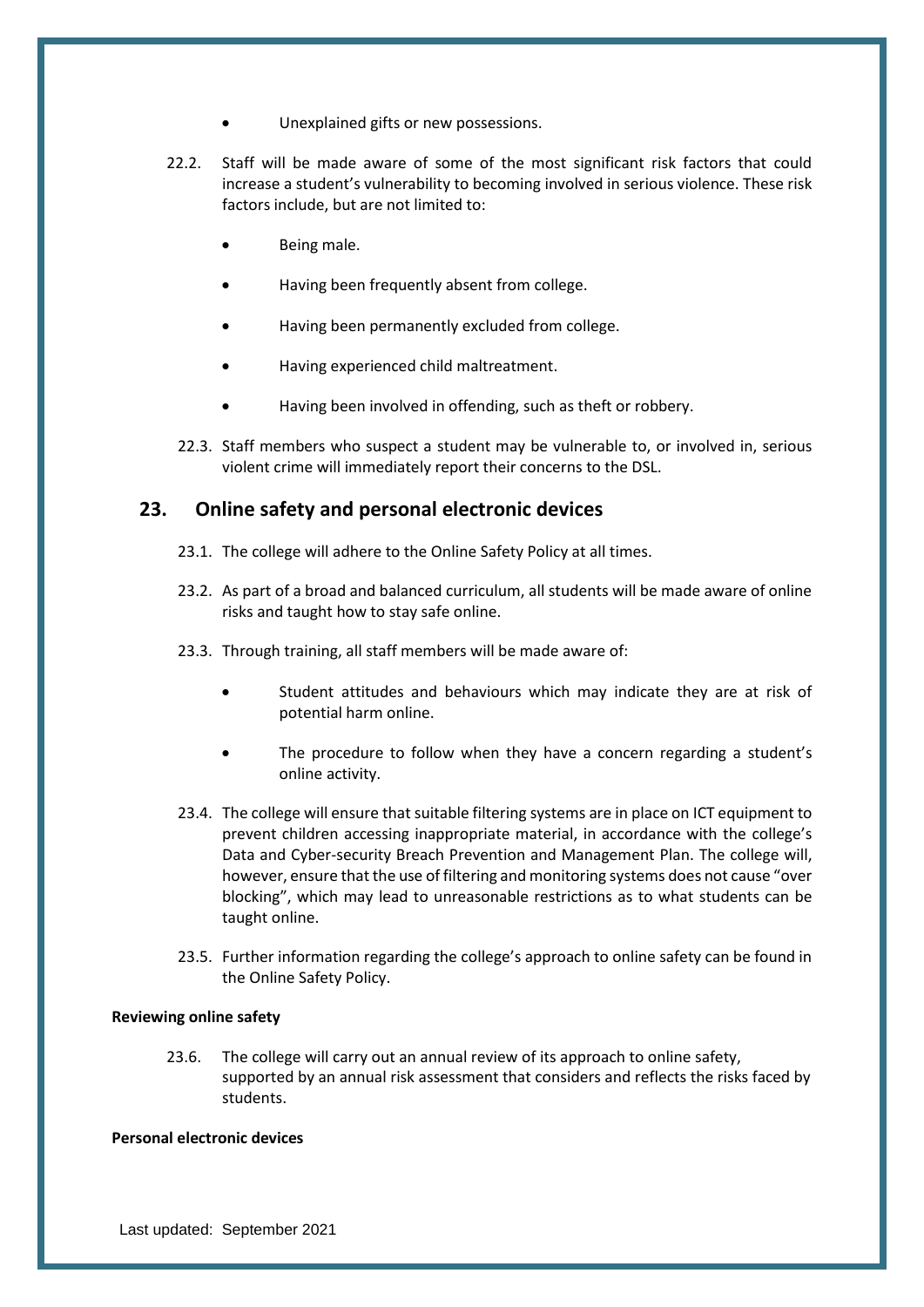- 23.7. The use of personal electronic devices, including mobile phones and cameras, by staff and students is closely monitored by the college, in accordance with the Personal Electronic Devices Policy.
- 23.8. Photographs and videos of students will be carefully planned before any activity with particular regard to consent and adhering to the college's Data Protection Policy and Photography Policy. The DPO will oversee the planning of any events where photographs and videos will be taken.
	- 23.9.Where photographs and videos will involve students who are LAC, adopted students, or students for whom there are security concerns, the principal will liaise with the DSL to determine the steps involved. The DSL will, in known cases of students who are LAC or who have been adopted, liaise with the students' social workers, carers or adoptive parents to assess the needs and risks associated with the students.
	- 23.10.Staff will report any concerns about students' or other staff members' use of personal electronic devices to the DSL, following the appropriate procedures.

#### **Upskirting**

- 23.11.Under the Voyeurism (Offences) Act 2019, it is an offence to operate equipment for the purpose of upskirting. "Operating equipment" includes enabling, or securing, activation by another person without that person's knowledge, e.g. a motionactivated camera.
- 23.12.Upskirting will not be tolerated by the college. Any incidents of upskirting will be reported to the DSL, who will then decide on the next steps to take, which may include police involvement.

## <span id="page-34-0"></span>**24. Sexting and the sharing of indecent images**

- 24.1.The college will ensure that staff are aware to treat the sharing of indecent images, including through sexting, as a safeguarding concern.
- 24.2.Staff will receive appropriate training regarding child sexual development and will understand the difference between sexual behaviour that is considered normal and expected for the age of the student, and sexual behaviour that is inappropriate and harmful. Staff will receive appropriate training around how to deal with instances of sexting in the college community, including understanding motivations, assessing risks posed to students depicted in the images, and how and when to report instances of sexting.
- 24.3.Staff will be aware that creating, possessing, and distributing indecent imagery of children is a criminal offence, regardless of whether the imagery is created, possessed, and distributed by the individual depicted; however, staff will ensure that students are not unnecessarily criminalised.
- 24.4.Where a member of staff becomes aware of an incidence of sexting that involves indecent images of a student, they will refer this to the DSL as soon as possible. Where a student confides in a staff member about the circulation of indecent imagery, depicting them or someone else, the staff member will: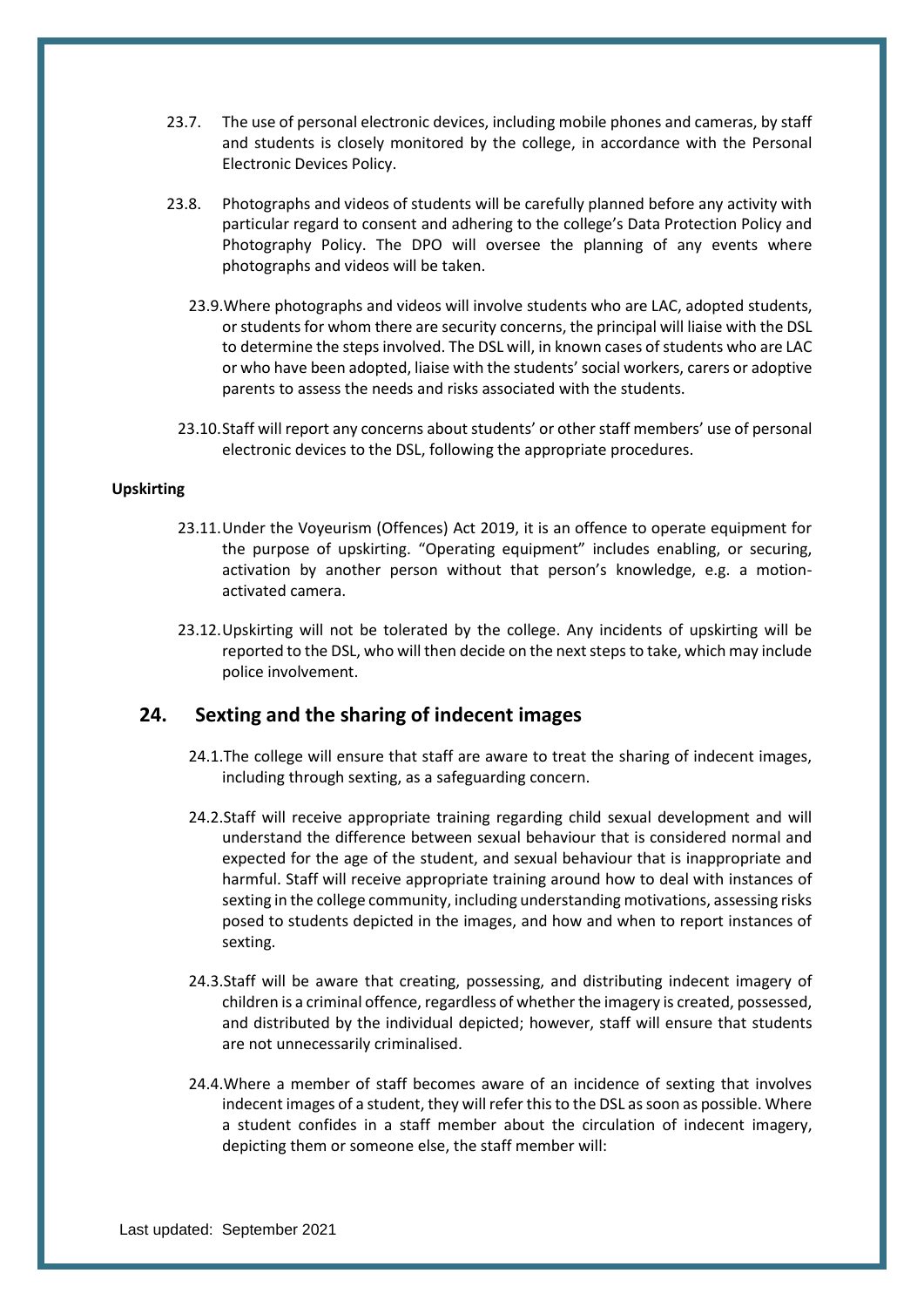- Refrain from viewing, copy, printing, sharing, storing or saving the imagery.
- Tell the DSL immediately if they accidentally view an indecent image and seek support.
- Explain to the student that the incident will need to be reported.
- Respond positively to the student without blaming or shaming anyone involved, and reassuring them that they can receive support from the DSL.
- Report the incident to the DSL.
- 24.5.The DSL will attempt to understand what the image contains without viewing it and the context surrounding its creation and distribution – they will categorise the incident into one of two categories:
	- **Aggravated:** incidents which involve additional or abusive elements beyond the creation and distribution of indecent images of students, including where there is an adult involved, where there is an intent to harm the student depicted, or where the images are used recklessly.
	- **Experimental:** incidents involving the creation and distribution of indecent images of students where there is no adult involvement or apparent intent to cause harm or embarrassment to the student.
- 24.6.For there to be a good and clear reason to view imagery, the DSL would need to be satisfied that this action is:
	- The only way to make a decision about whether to involve other agencies because it is not possible to establish the facts, e.g. the contents of the imagery, from the student(s) involved.
	- Necessary to report it to a website, app or suitable reporting agency to have the image taken down, or to support the student or their parent in making a report.
	- Unavoidable because the student has presented the image directly to a staff member or the image has been found on a college device or the college's network.
- 24.7.Where it is necessary to view the imagery, e.g. if this is the only way to make a decision about whether to inform other agencies, the DSL should:
	- Never copy, print, share, store or save them as this is illegal  $-$  if this has already happened, contact the local police for advice and to explain the circumstances.
	- Discuss the decision with the principal or a member of the SLT.
	- Make sure viewing is undertaken by the DSL (or equivalent) or another member of the safeguarding team with delegated authority from the principal or a member of the SLT.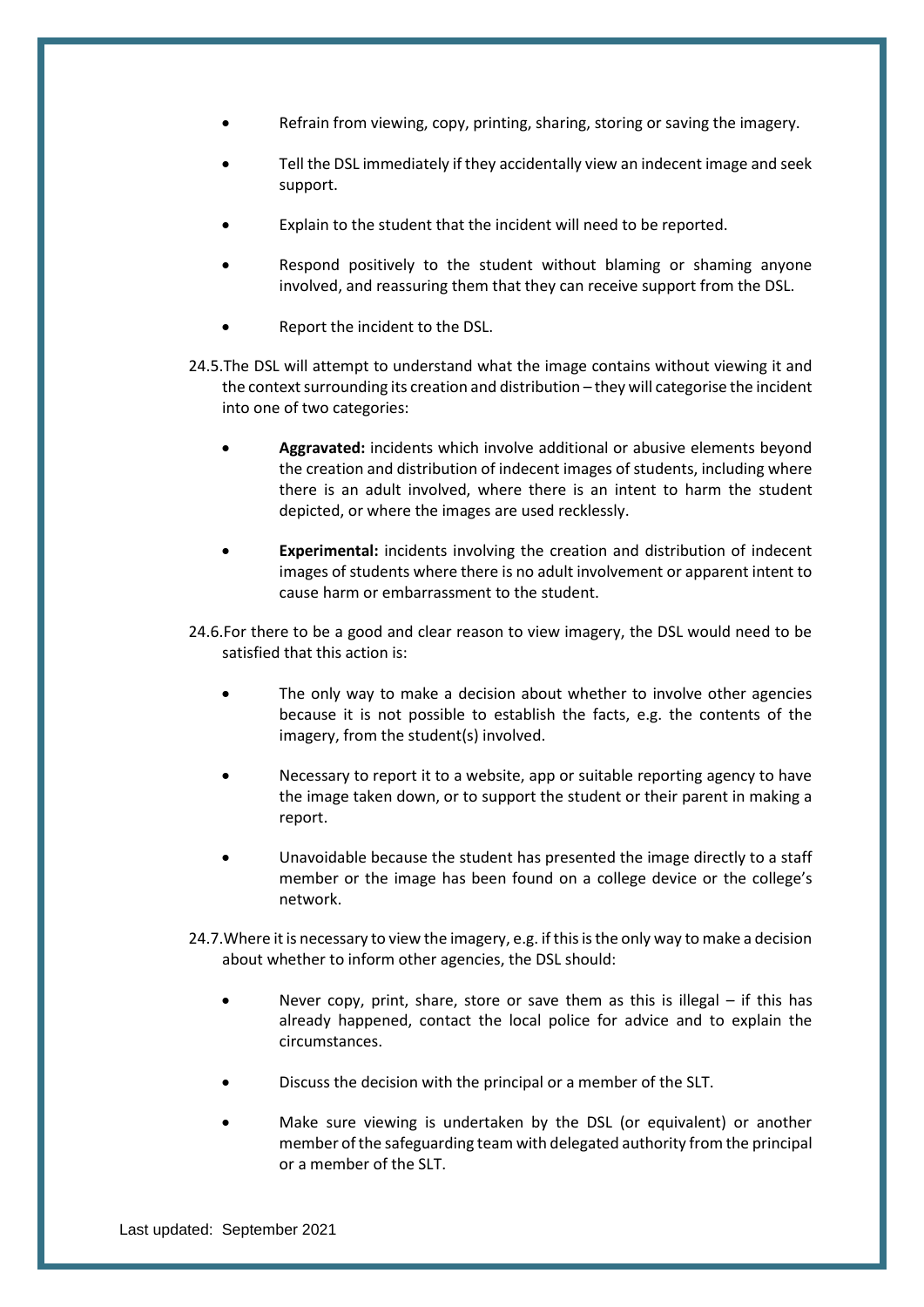- Make sure viewing takes place with another member of staff present in the room, ideally the principal or a member of the SLT. This staff member does not need to view the images.
- Wherever possible, make sure viewing takes place on the college premises, ideally in the principal's office or a member of the SLT's office.
- Make sure, wherever possible, that they are viewed by a staff member of the same sex as the student in the images.
- Record how and why the decision was made to view the imagery in the safeguarding or child protection records, including who was present, why the nudes or semi-nudes were viewed and any subsequent actions.
- 24.8.Where the incident is categorised as 'aggravated', the situation will be managed in line with the college's Peer-on-Peer Abuse Policy. Where the incident is categorised as 'experimental', the students involved are supported to understand the implications of sharing indecent imagery and to move forward from the incident. Where there is reason to believe that indecent imagery being circulated will cause harm to a student, the DSL escalates the incident to CSCS. Where indecent imagery of a student has been shared publicly, the DSL will work with the student to report imagery to sites on which it has been shared and will reassure them of the support available.

## <span id="page-36-0"></span>**25. Context of safeguarding incidents**

25.1.Safeguarding incidents can occur outside of college and can be associated with outside factors. All staff, particularly the DSL and deputy DSL(s), will always consider the context of safeguarding incidents. Assessment of students' behaviour will consider whether there are wider environmental factors that are a threat to their safety and/or welfare. The college will provide as much contextual information as possible when making referrals to CSCS.

#### <span id="page-36-1"></span>**26. Students potentially at greater risk of harm**

26.1.The college recognises that some groups of students can face additional safeguarding challenges, and understands that further barriers may exist when determining abuse and neglect in these groups of students. Additional considerations for managing safeguarding concerns and incidents amongst these groups are outline below.

#### **Students who need social workers**

- 26.2.Students may need social workers due to safeguarding or welfare needs. These needs can leave students vulnerable to further harm and educational disadvantage.
- 26.3.As a matter of routine, the DSL will hold and use information from the LA about whether a student has a social worker in order to make decisions in the best interests of the student's safety, welfare, and educational outcomes.
- 26.4.Where a student needs a social worker, this will inform decisions about safeguarding, e.g. responding to unauthorised absence, and promoting welfare, e.g. considering the provision pastoral or academic support.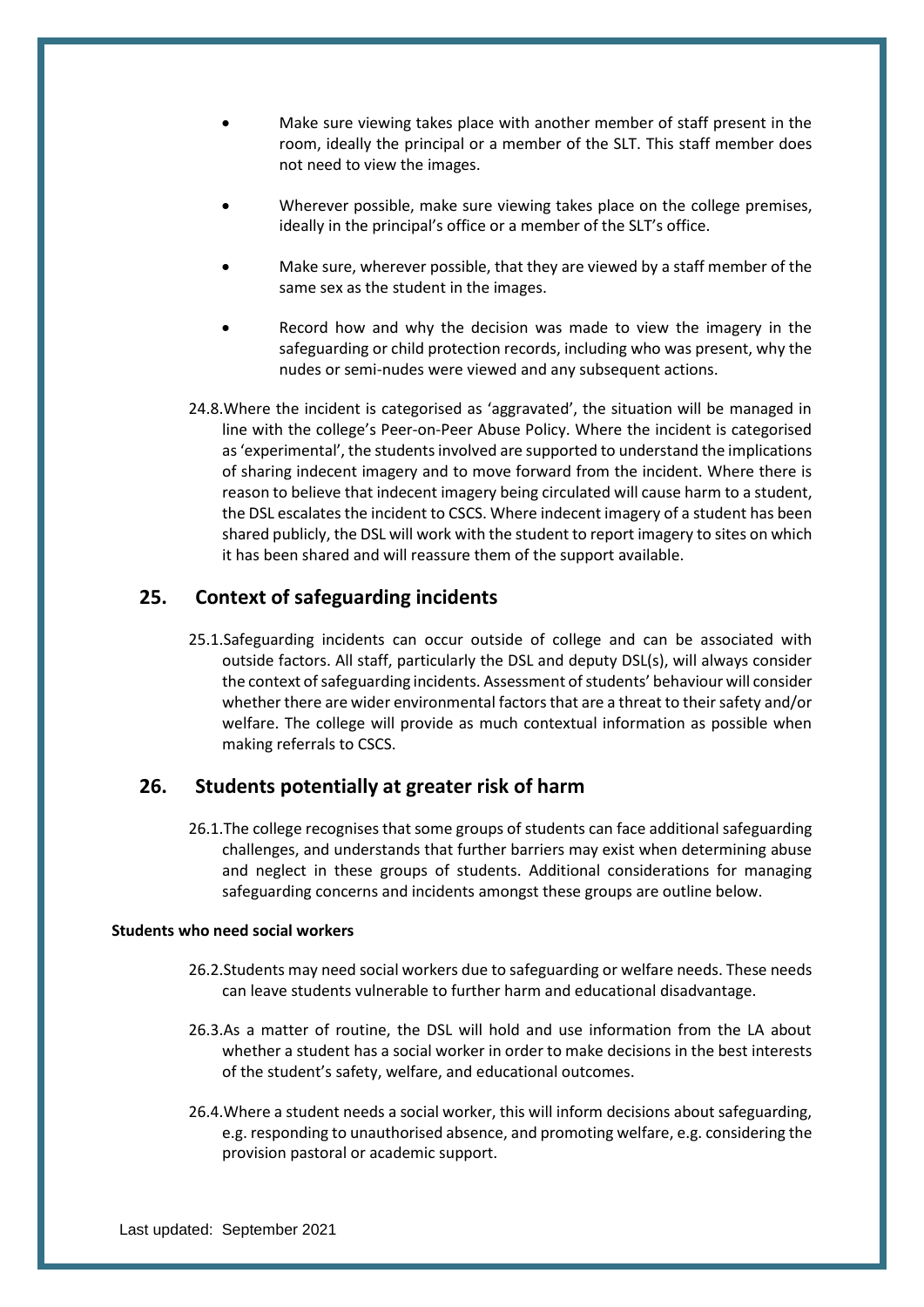#### **Home-educated children**

- 26.5.Parents may choose elective home education (EHE) for their children. In some cases, EHE can mean that children are less visible to the services needed to safeguard and support them.
- 26.6.In line with the Education (Student Registration) (England) Regulations 2006, the college will inform the LA of all deletions from the admissions register when a student is taken off roll.
- 26.7.Where a parent has expressed their intention to remove a student from college for EHE, the college, in collaboration with the LA and other key professionals, will coordinate a meeting with the parent, where possible, before the final decision has been made, particularly if the student has SEND, is vulnerable, and/or has a social worker.

#### **LAC and PLAC**

- 26.8.Children most commonly become looked after because of abuse and/or neglect. Because of this, they can be at potentially greater risk in relation to safeguarding. PLAC, also known as care leavers, can also remain vulnerable after leaving care.
- 26.9.The governing board will ensure that staff have the skills, knowledge and understanding to keep LAC and PLAC safe. This includes ensuring that the appropriate staff have the information they need, such as:
	- Looked after legal status, i.e. whether they are looked after under voluntary arrangements with consent of parents, or on an interim or full care order.
	- Contact arrangements with parents or those with parental responsibility.
	- Care arrangements and the levels of authority delegated to the carer by the authority looking after the student.
- 26.10.The DSL will be provided with the necessary details of students' social workers and the VSH, and, for PLAC, personal advisers.
- 26.11.Further details of safeguarding procedures for LAC and PLAC are outlined in the college's LAC Policy.

#### **Students with SEND**

- 26.12.When managing safeguarding in relation to students with SEND, staff will be aware of the following:
	- Certain indicators of abuse, such as behaviour, mood and injury, may relate to the student's disability without further exploration; however, it should never be assumed that a student's indicators relate only to their disability
	- Students with SEND can be disproportionally impacted by issues such as bullying, without outwardly showing any signs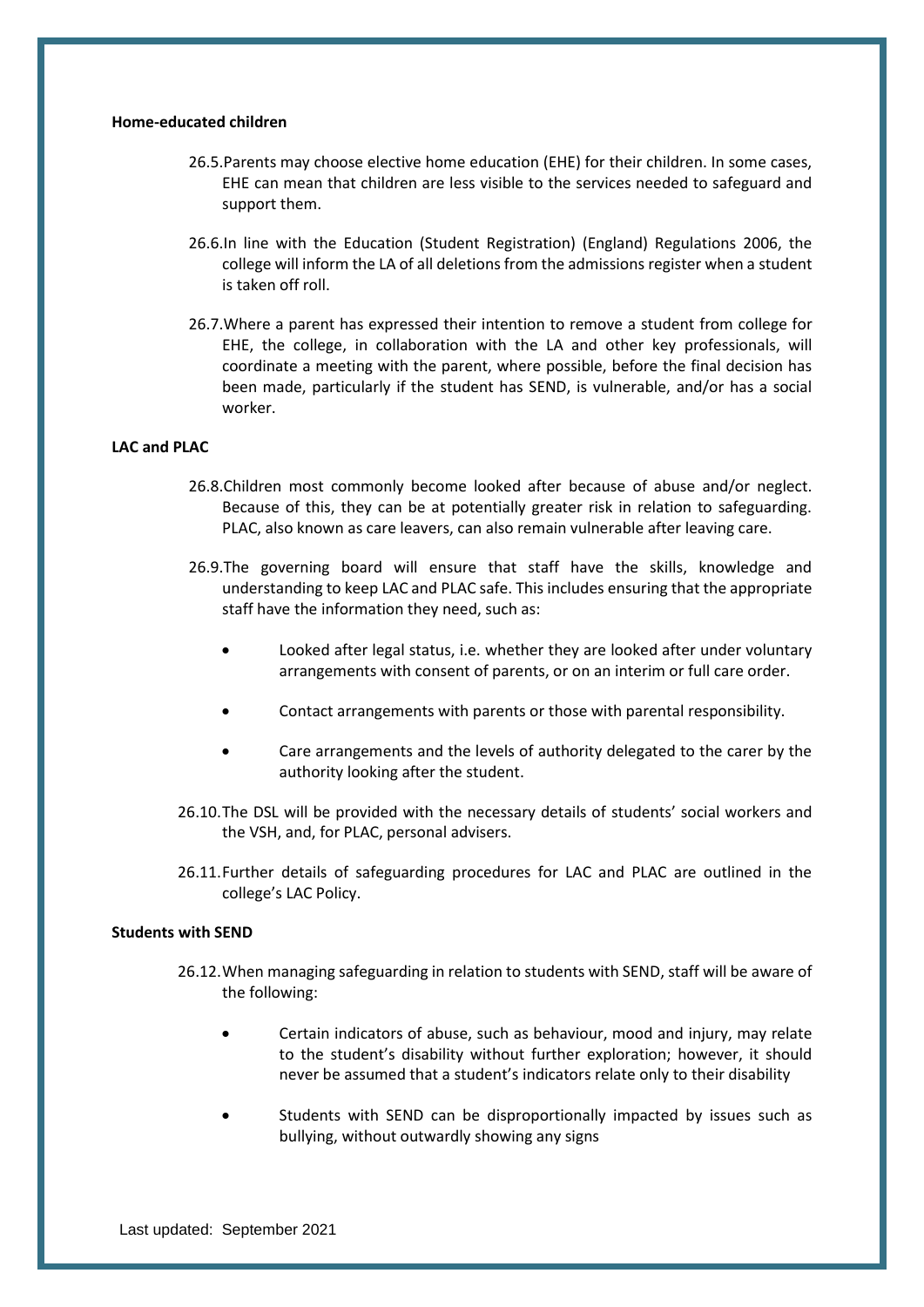- Communication barriers may exist, as well as difficulties in overcoming these barriers
- 26.13.When reporting concerns or making referrals for students with SEND, the above factors will always be taken into consideration. When managing a safeguarding issue relating to a student with SEND, the DSL will liaise with the college's SENCO, as well as the student's parents where appropriate, to ensure that the student's needs are met effectively.

## <span id="page-38-0"></span>**27. Use of the college premises for non-college activities**

- 27.1.Where the governing board hires or rents out college facilities or the college premises to organisations or individuals, e.g. for providers to run community or extracurricular activities, it will ensure that appropriate arrangements are in place to keep students safe.
- 27.2.Where the governing board provides the activities under the direct supervision or management of college staff, child protection arrangements will apply. Where activities are provided separately by another body, this may not be the case; therefore, the governing board will seek assurance that the body concerned has appropriate safeguarding and child protection policies and procedures in place, including inspecting these as needed. The governing board will also ensure that there are arrangements in place to liaise with the college on these matters where appropriate. The governing board will ensure safeguarding requirements are included in any transfer of control agreement, i.e. a lease or hire agreement, as a condition of use and occupation of the premises, and specify that failure to comply with this would lead to termination of the agreement.

#### **Extracurricular activities and clubs**

- 27.3.Extra-curricular activities and clubs hosted by external bodies, e.g. charities or companies, will work in collaboration with the college to effectively safeguard students and adhere to local safeguarding arrangements.
- 27.4.Staff and volunteers running extracurricular activities and clubs are aware of their safeguarding responsibilities and promote the welfare of students. Paid and volunteer staff understand how they should respond to child protection concerns and how to make a referral to CSCS or the police, if necessary.
- 27.5.All national governing bodies of sport that receive funding from either Sport England or UK Sport must aim to meet the Standards for Safeguarding and Protecting Children in Sport.

## <span id="page-38-1"></span>**28. Alternative provision**

28.1.The college will remain responsible for a student's welfare during their time at an alternative provider. When placing a student with an alternative provider, the college will obtain written confirmation that the provider has conducted all relevant safeguarding checks on staff.

#### <span id="page-38-2"></span>**29. Work experience**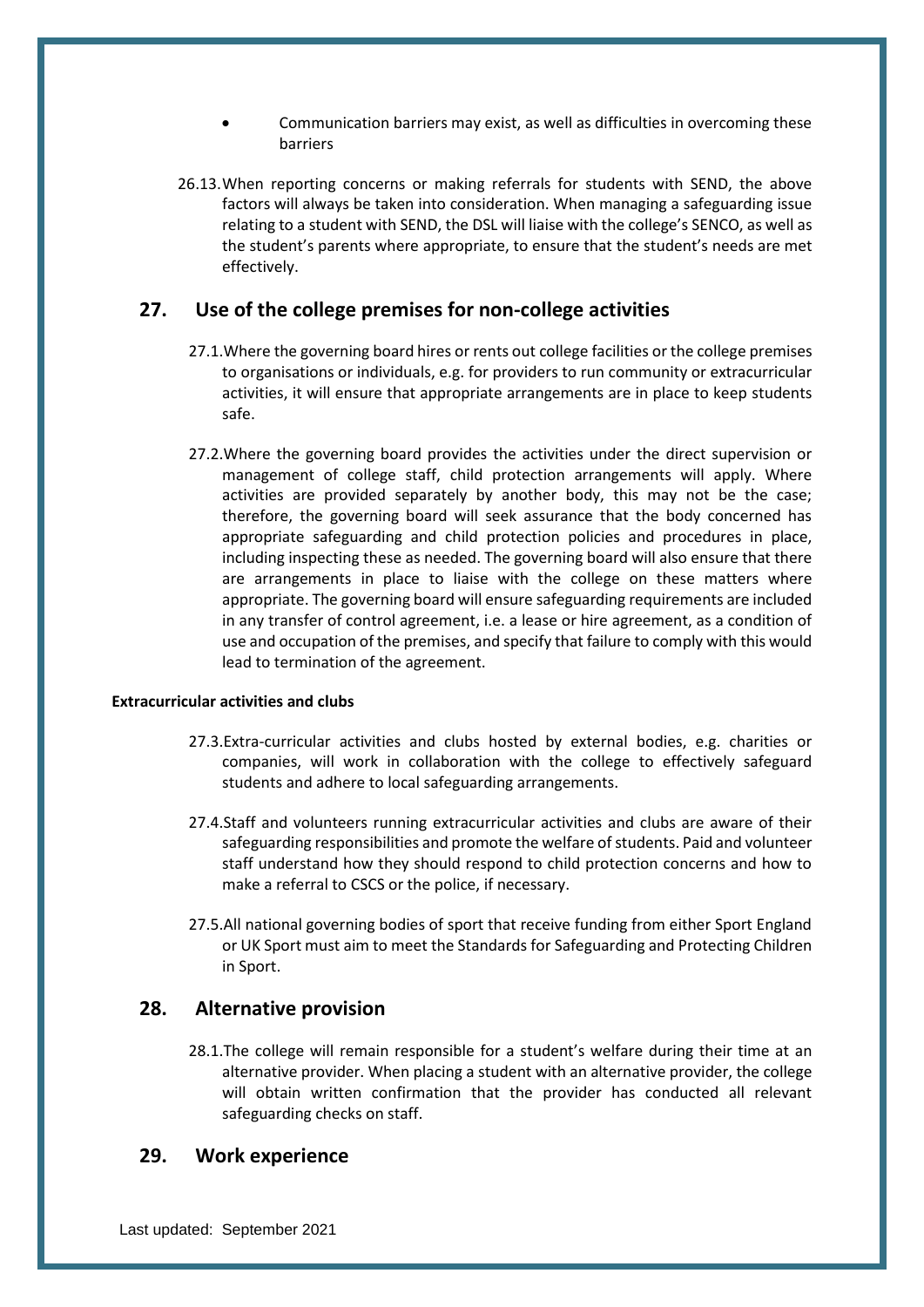29.1.When a student is sent on work experience, the college will ensure that the provider has appropriate safeguarding policies and procedures in place. Where the college has students conduct work experience at the college, an enhanced DBS check will be obtained if the student is over the age of 16.

## <span id="page-39-0"></span>**30. Homestay exchange visits**

#### **College-arranged homestays in UK**

- 30.1.Where the college is arranging for a visiting child to be provided with care and accommodation in the UK in the home of a family to which the child is not related, the responsible adults are considered to be in regulated activity for the period of the stay. In such cases, the college is the regulated activity provider; therefore, the college will obtain all the necessary information required, including a DBS enhanced certificate with barred list information, to inform its assessment of the suitability of the responsible adults.
- 30.2.Where criminal record information is disclosed, the college will consider, alongside all other information, whether the adult is a suitable host. In addition to the responsible adults, the college will consider whether a DBS enhanced certificate should be obtained for anyone else aged over 16 in the household.

#### **College-arranged homestays abroad**

30.3.The college will liaise with partner colleges to discuss and agree the arrangements in place for the visit. The college will consider, on a case-by-case basis, whether to contact the relevant foreign embassy or High Commission of the country in question to ascertain what checks may be possible in respect of those providing homestay outside of the UK. The college will use its professional judgement to assess whether the arrangements are appropriate and sufficient to safeguard every child involved in the exchange. Students will be provided with emergency contact details to use where an emergency occurs or a situation arises that makes them feel uncomfortable.

#### **Privately arranged homestays**

30.4.Where a parent or student arranges their own homestay, this is a private arrangement and the college is not the regulated activity provider.

#### **Private fostering**

30.5.Where a period of UK homestay lasts 28 days or more for a child aged under 16, or under 18 for a child with SEND, this may amount to private fostering under the Children Act 1989. Where the college becomes aware of a student being privately fostered, they will notify the LA as soon as possible to allow the LA to conduct any necessary checks.

## <span id="page-39-1"></span>**31. Concerns about students**

31.1.If a member of staff has any concern about a student's welfare, they will act on them immediately by speaking to the DSL or deputy DSL(s). All staff members are aware of the procedure for reporting concerns and understand their responsibilities in relation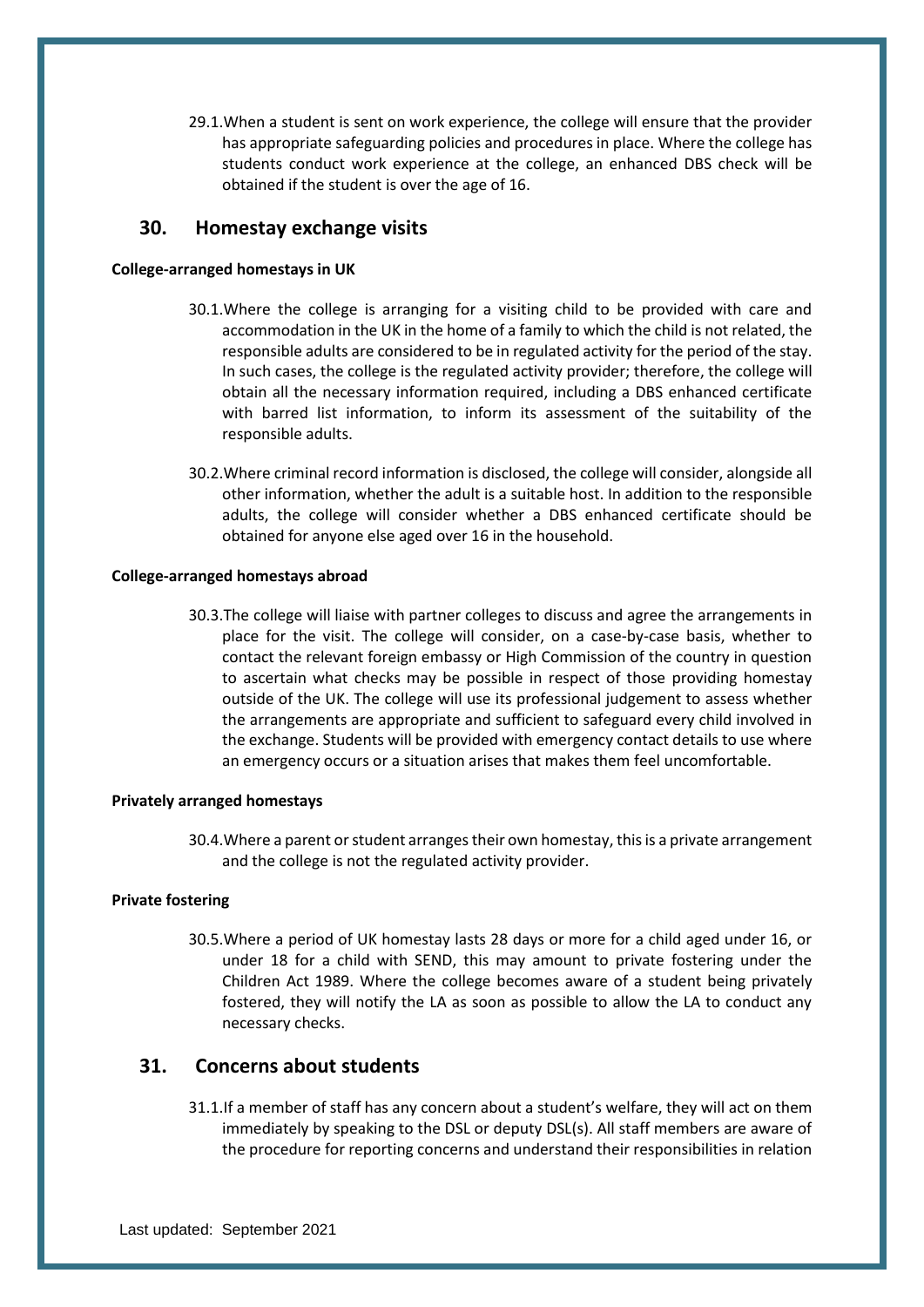to confidentiality and information sharing, as outlined in the [communication and](#page-42-0)  [confidentiality](#page-42-0) section of this policy.

- 31.2.Where the DSL is not available to discuss the concern with, staff members will contact the deputy DSL(s) with the matter. If a referral is made about a student by anyone other than the DSL, the DSL will be informed as soon as possible.
- 31.3.The LA will make a decision regarding what action is required within one working day of the referral being made and will notify the referrer. Staff are required to monitor a referral if they do not receive information from the LA regarding what action is necessary for the student. If the situation does not improve after a referral, the DSL will ask for reconsideration to ensure that their concerns have been addressed and that the situation improves for the student.
- 31.4.If early help is appropriate, the case will be kept under constant review. If the student's situation does not improve, a referral will be considered. All concerns, discussions and decisions made, as well as the reasons for making those decisions, will be recorded in writing by the DSL and kept securely in the child's safeguarding file.
- 31.5.If a student is in immediate danger, a referral will be made to CSCS and/or the police immediately. If a student has committed a crime, such as sexual violence, the police will be notified without delay.
- 31.6.Where there are safeguarding concerns, the college will ensure that the student's wishes are always taken into account, and that there are systems available for students to provide feedback and express their views. When responding to safeguarding concerns, staff members will act calmly and supportively, ensuring that the student feels like they are being listened to and believed.
- 31.7.An inter-agency assessment will be undertaken where a child and their family could benefit from coordinated support from more than one agency. These assessments will identify what help the child and family require in preventing needs escalating to a point where intervention would be needed.

## <span id="page-40-0"></span>**32. Managing referrals**

- 32.1.The reporting and referral process outlined i[n Appendix B](#page-49-0) will be followed accordingly.
- 32.2.All staff members, in particular the DSL, will be aware of the LA's arrangements in place for managing referrals. The DSL will provide staff members with clarity and support where needed. When making a referral to CSCS or other external agencies, information will be shared in line with confidentiality requirements and will only be shared where necessary to do so.
- 32.3.The DSL will work alongside external agencies, maintaining continuous liaison, including multi-agency liaison where appropriate, in order to ensure the wellbeing of the students involved. The DSL will work closely with the police to ensure the college does not jeopardise any criminal proceedings, and to obtain help and support as necessary.
- 32.4.Where a student has been harmed or is in immediate danger or at risk of harm, the referrer will be notified of the action that will be taken within one working day of a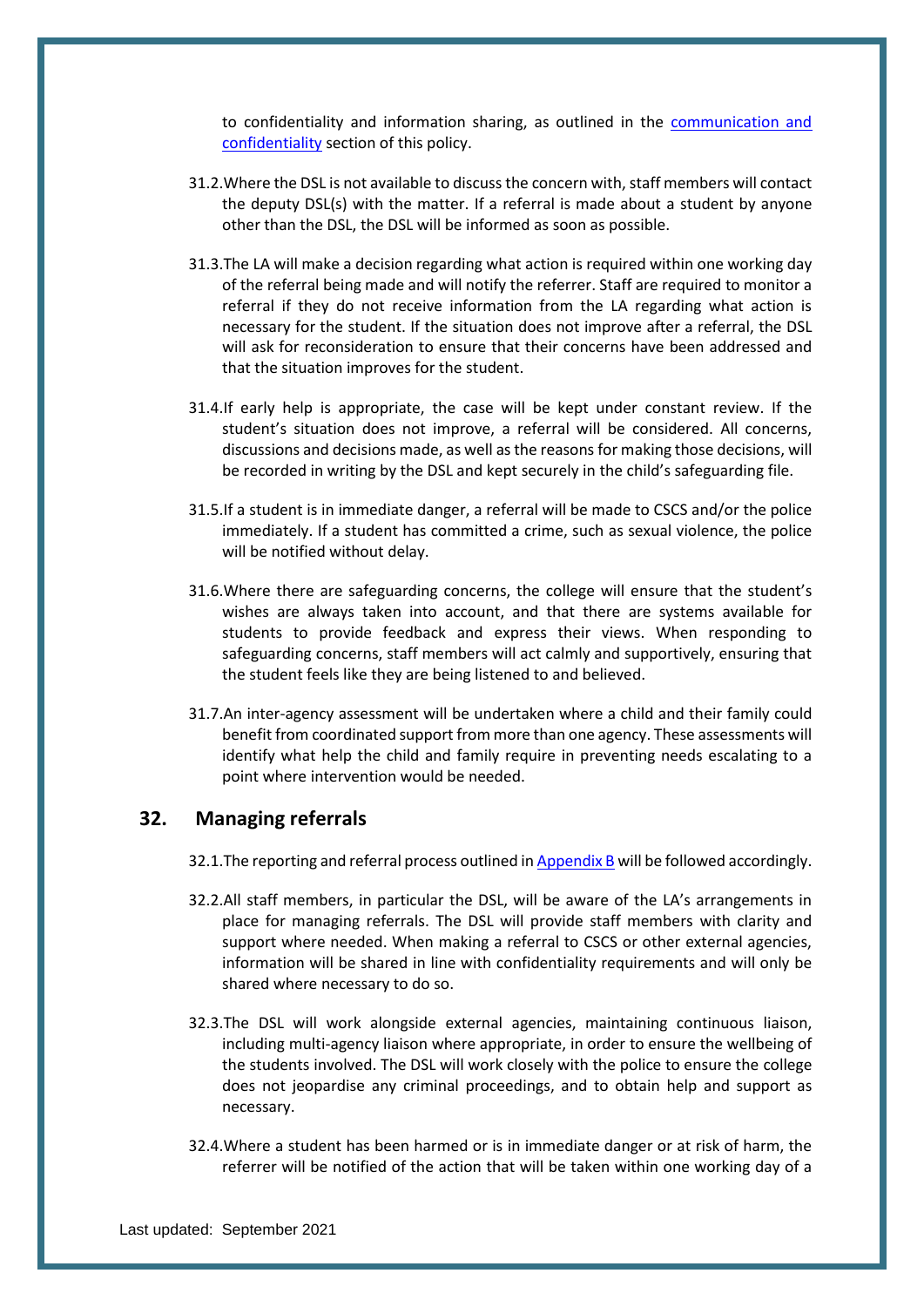referral being made. Where this information is not forthcoming, the referrer will contact the assigned social worker for more information.

- 32.5.The college will not wait for the start or outcome of an investigation before protecting the victim and other students: this applies to criminal investigations as well as those made by CSCS. Where CSCS decide that a statutory investigation is not appropriate, the college will consider referring the incident again if it is believed that the student is at risk of harm. Where CSCS decide that a statutory investigation is not appropriate and the college agrees with this decision, the college will consider the use of other support mechanisms, such as early help and pastoral support.
- 32.6.At all stages of the reporting and referral process, the student will be informed of the decisions made, actions taken and reasons for doing so. Discussions of concerns with parents will only take place where this would not put the student or others at potential risk of harm. The college will work closely with parents to ensure that the student, as well as their family, understands the arrangements in place, such as in-college interventions, is effectively supported, and knows where they can access additional support.

## <span id="page-41-0"></span>**33. Concerns about staff and safeguarding practices**

- 33.1.If a staff member has concerns about another member of staff (including supply staff and volunteers), it will be raised with the principal. If the concern is with regards to the principal, it will be referred to the chair of the governing board.
- 33.2.Any concerns regarding the safeguarding practices at the college will be raised with the SLT, and the necessary whistleblowing procedures will be followed, as outlined in the Whistleblowing Policy. If a staff member feels unable to raise an issue with the SLT, they should access other whistleblowing channels such as the NSPCC whistleblowing helpline (0800 028 0285).

## <span id="page-41-1"></span>**34. Allegations of abuse against staff**

- 34.1.All allegations against staff, supply staff, volunteers and contractors will be managed in line with the college's Allegations of Abuse Against Staff Policy – a copy of which will be provided to, and understood by, all staff. The college will ensure all allegations against staff, including those who are not employees of the college, are dealt with appropriately and that the college liaises with the relevant parties.
- 34.2.When managing allegations against staff, the college will recognise the distinction between allegations that meet the harms threshold and allegations that do not, also known as "low-level concerns", as defined in the Allegations of Abuse Against Staff Policy. Allegations that meet the harms threshold include instances where staff have:
	- Behaved in a way that has harmed a child, or may have harmed a child.
	- Committed or possibly committed a criminal offence against or related to a child.
	- Behaved towards a child in a way that indicates they may pose a risk of harm to children.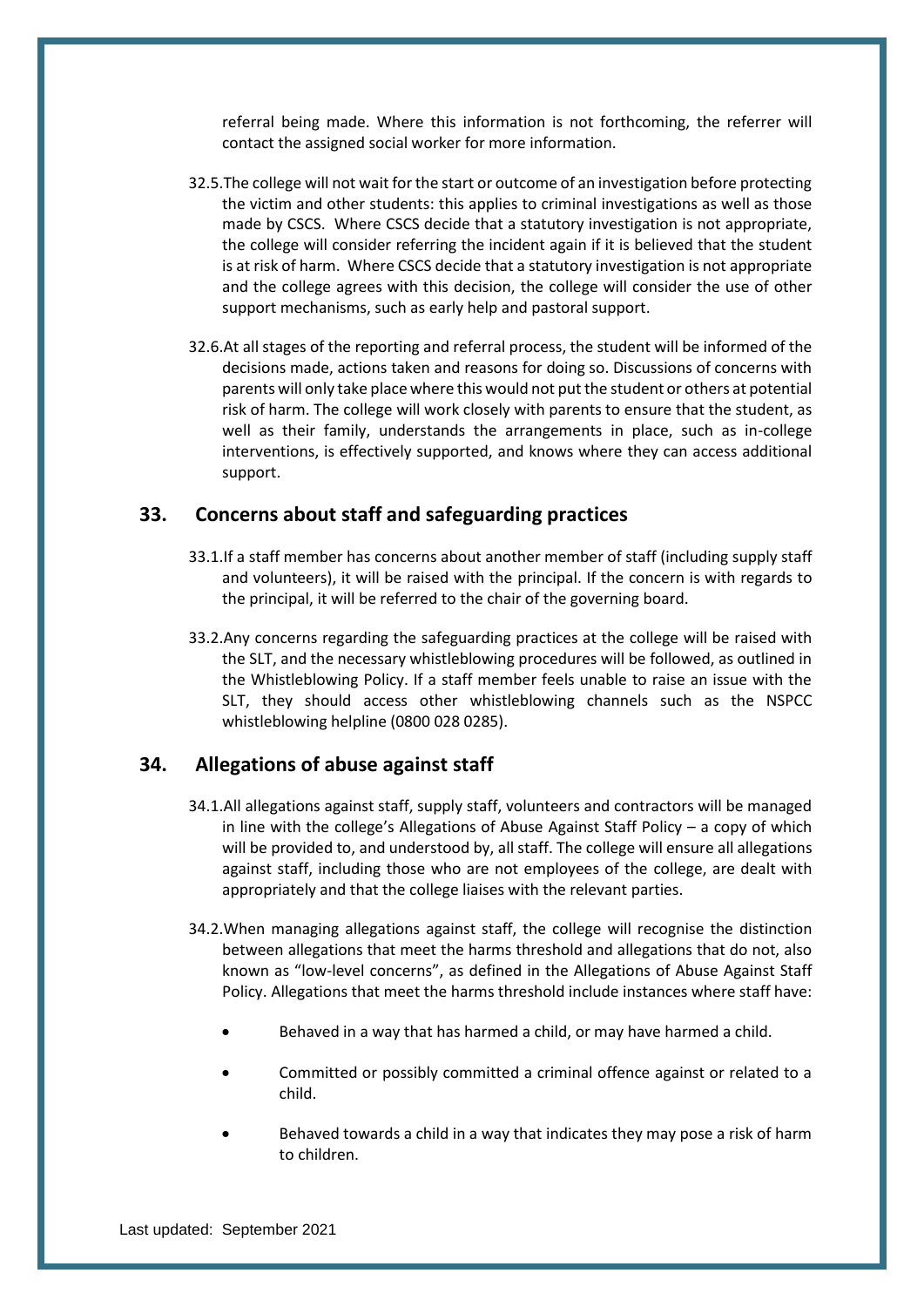• Behaved, or may have behaved, in a way that indicates they may not be suitable to work with children.

## <span id="page-42-0"></span>**35. Communication and confidentiality**

- 35.1.All child protection and safeguarding concerns will be treated in the strictest of confidence in accordance with college data protection policies.
- 35.2.Where there is an allegation or incident of sexual abuse or sexual violence, the victim is entitled to anonymity by law; therefore, the college will consult its policy and agree on what information will be disclosed to staff and others, in particular the alleged perpetrator and their parents. Where a report of sexual violence or sexual harassment is progressing through the criminal justice system, the college will do all it can to protect the anonymity of the students involved in the case.
- 35.3.Concerns will only be reported to those necessary for its progression and reports will only be shared amongst staff members and with external agencies on a need-to-know basis. During the disclosure of a concern by a student, staff members will not promise the student confidentiality and will ensure that they are aware of what information will be shared, with whom and why.
- 35.4.Where it is in the public interest, and protects students from harm, information can be lawfully shared without the victim's consent, e.g. if doing so would assist the prevention, detection or prosecution of a serious crime. Before doing so, the DSL will weigh the victim's wishes against their duty to protect the victim and others. Where a referral is made against the victim's wishes, it is done so carefully with the reasons for the referral explained to the victim and specialist support offered.
- 35.5.Depending on the nature of a concern, the DSL will discuss the concern with the parents of the students involved. Discussions with parents will not take place where they could potentially put a student at risk of harm. Discussion with the victim's parents will relate to the arrangements being put in place to safeguard the victim, with the aim of understanding their wishes in terms of support arrangements and the progression of the report. Discussion with the alleged perpetrator's parents will have regards to the arrangements that will impact their child, such as moving classes, with the reasons behind decisions being explained and the available support discussed. External agencies will be invited to these discussions where necessary.
- 35.6.Where confidentiality or anonymity has been breached, the college will implement the appropriate disciplinary procedures as necessary and will analyse how damage can be minimised and future breaches be prevented.
- 35.7.Where a student is leaving the college, the DSL will consider whether it is appropriate to share any information with the student's new provider, in addition to the child protection file, that will allow the new provider to support the student and arrange appropriate support for their arrival.

## <span id="page-42-1"></span>**36. Record keeping**

36.1.All concerns, discussions and decisions made, and the reasons for those decisions, should be recorded in writing using the appropriate safeguarding record form. Information should be kept confidential and stored securely in the lockable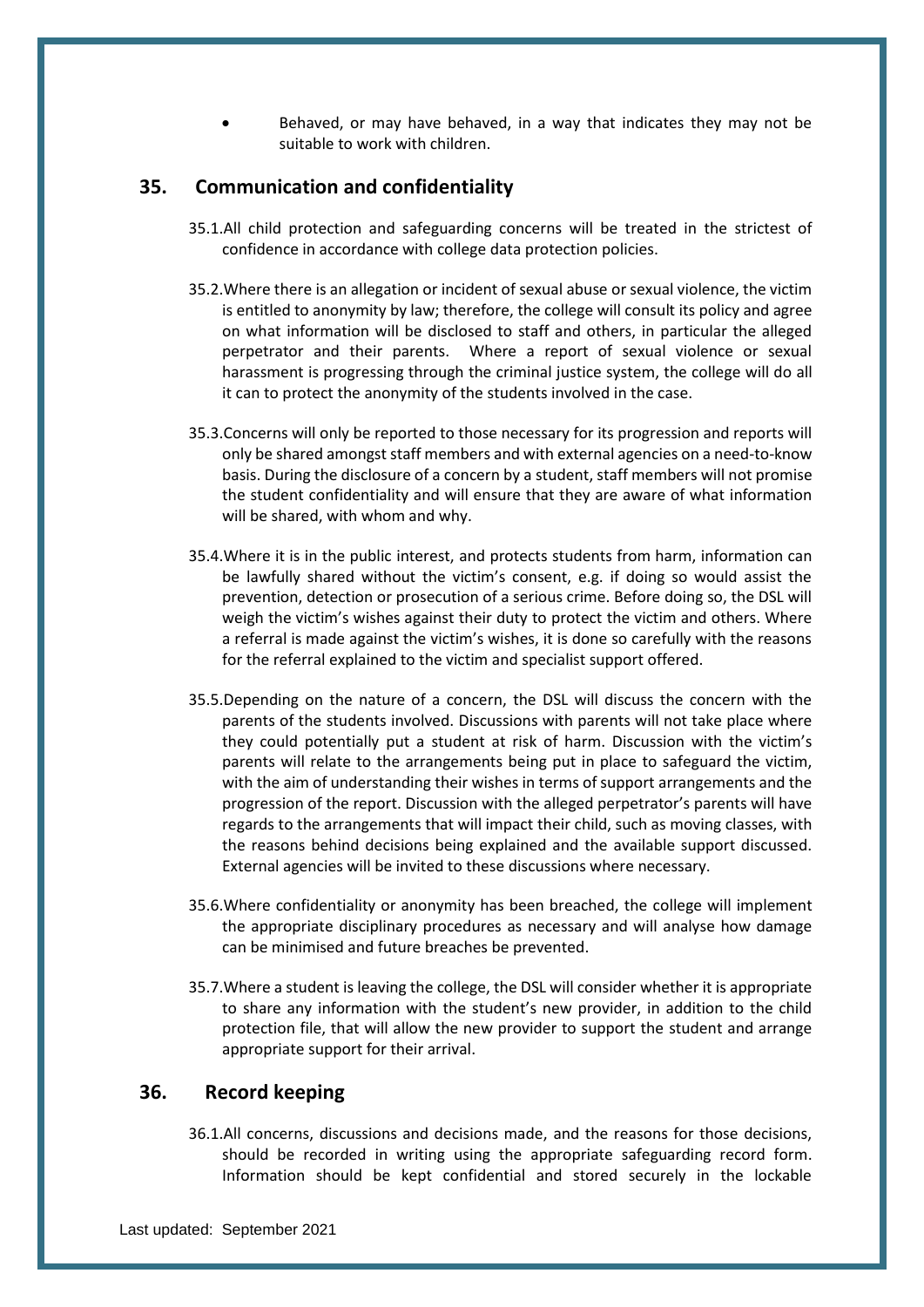safeguarding records file in the pastoral office. Only the DSL and deputy DSL have access to this cabinet. All concerns and referrals with full chronologies are kept in a separate child protection file for each child.

All records include:

- a clear and comprehensive summary of the concern;
- details of how the concern was followed up and resolved;
- a note of any action taken, decisions reached and the outcome.

If in doubt about recording requirements, staff should discuss with the designated safeguarding lead (or deputy).

## <span id="page-43-0"></span>**37. Safer recruitment**

- 37.1.The college's full policy and procedures for safer recruitment are outlined in the Safer Recruitment Policy.
- 37.2.An enhanced DBS check with barred list information will be undertaken for all staff members engaged in regulated activity. A person will be considered to be in 'regulated activity' if, as a result of their work, they:
	- Are responsible on a daily basis for the care or supervision of children.
	- Regularly work in the college at times when children are on the premises.
	- Regularly come into contact with children under 18 years of age.
- 37.3.The DfE's [DBS Workforce Guides](https://www.gov.uk/government/publications/dbs-workforce-guidance) will be consulted when determining whether a position fits the child workforce criteria.
- 37.4.The governing board will conduct the appropriate pre-employment checks for al prospective employees, including internal candidates and candidates who have lived or worked outside the UK.
- 37.5.The appropriate DBS and suitability checks will be carried out for all governors, volunteers, and contractors.

#### **Ongoing suitability**

37.6.Following appointment, consideration will be given to staff and volunteers' ongoing suitability – to prevent the opportunity for harm to children or placing children at risk.

#### **Referral to the DBS**

37.7.The college will refer to the DBS anyone who has harmed a child or poses a risk of harm to a child, or if there is reason to believe the member of staff has committed an offence and has been removed from working in regulated activity. The duty will also apply in circumstances where an individual is deployed to another area of work that is not in regulated activity or they are suspended.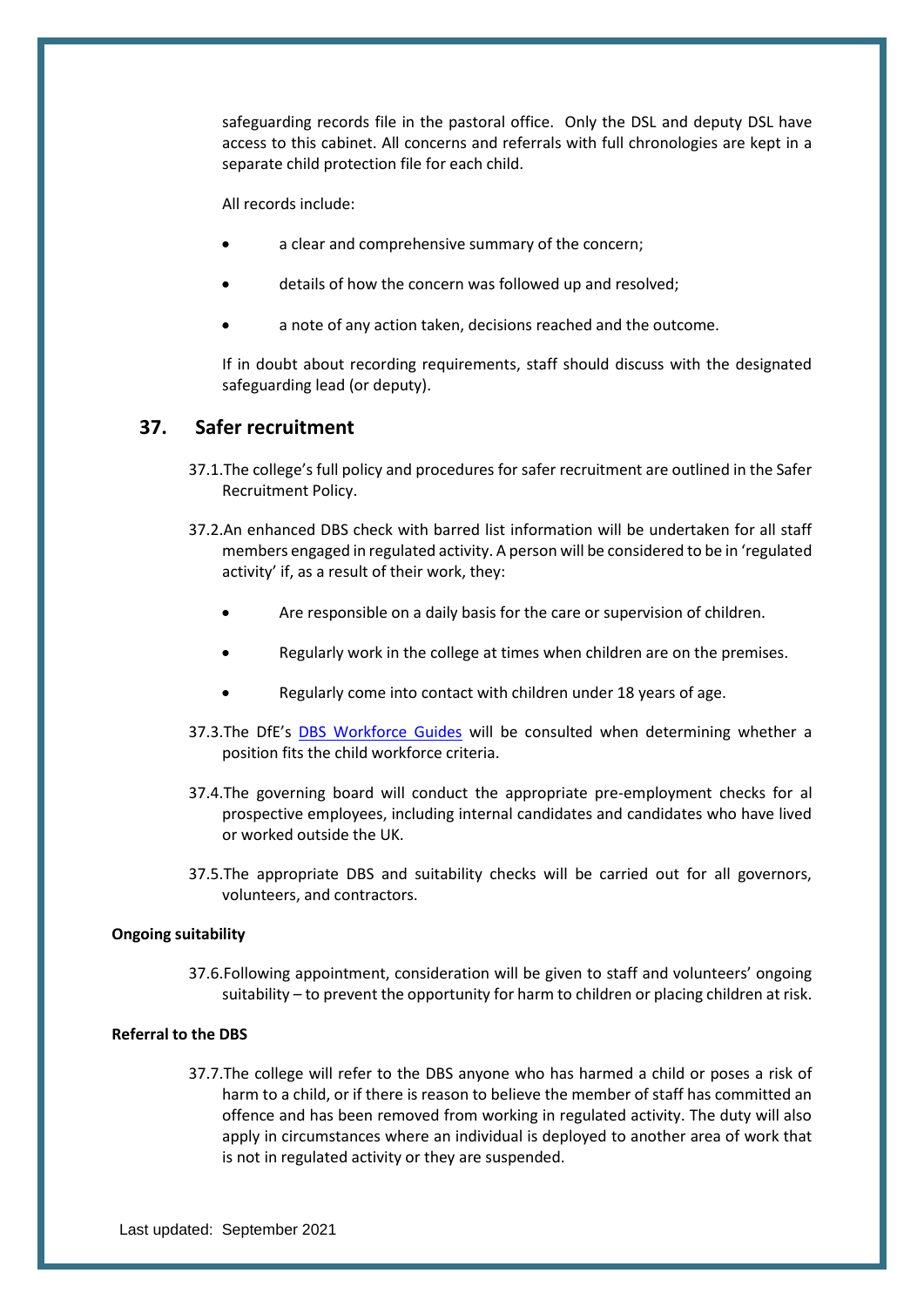## <span id="page-44-0"></span>**38. Single central record (SCR)**

38.1.The college keeps an SCR which records all staff, including agency and third-party supply staff, and teacher trainees on salaried routes, who work at the college.

38.2.All members of the proprietor body are also recorded on the SCR.

38.3.The following information is recorded on the SCR:

- An identity check
- A barred list check
- An enhanced DBS check
- A prohibition from teaching check
- A check of professional qualifications, where required
- A check to determine the individual's right to work in the UK
- Additional checks for those who have lived or worked outside of the UK
- Whether the employee's position involves relevant activity, i.e. regularly caring for, training, supervising or being solely in charge of persons aged under 18
- A section 128 check for those in management positions
- 38.4.For agency and third-party supply staff, the college will also record whether written confirmation from the employment business supplying the member of staff has been received which indicates that all the necessary checks have been conducted and the date that confirmation was received.
- 38.5.If any checks have been conducted for volunteers, this will also be recorded on the SCR. If risk assessments are conducted to assess whether a volunteer should be subject to an enhanced DBS check, the risk assessment will be recorded.
- 38.6.Written confirmation that supply agencies have completed all relevant checks will also be included.
- 38.7.The college is free to record any other information it deems relevant.
- 38.8.The details of an individual will be removed from the SCR once they no longer work at the college.

## <span id="page-44-1"></span>**39. Training**

- 39.1.Staff members will undergo safeguarding and child protection training at induction, which will be updated on a termly basis and/or whenever there is a change in legislation.
- 39.2.The induction training will cover: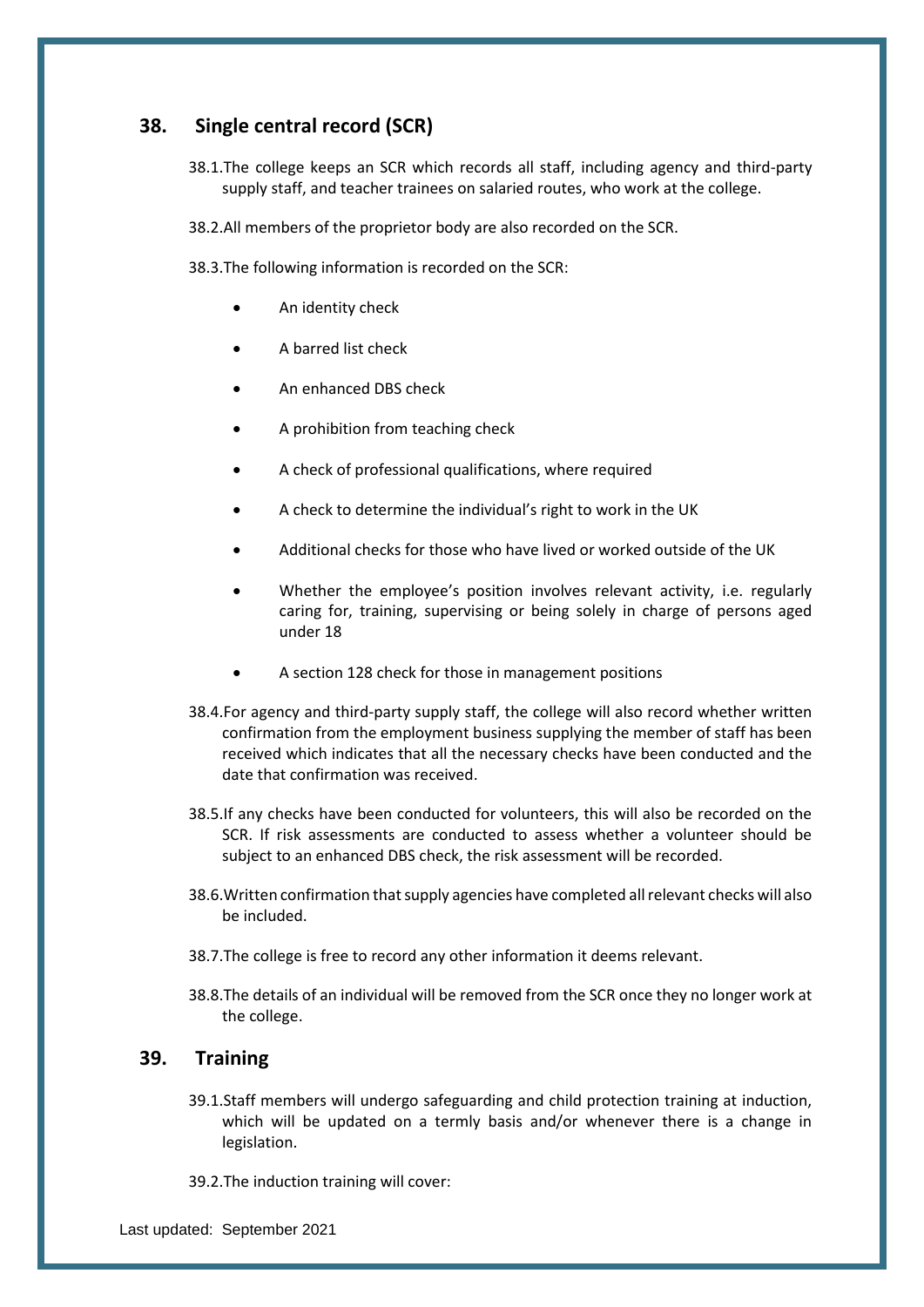- The Child Protection and Safeguarding Policy.
- The Peer-on-Peer Abuse Policy and procedures.
- The Staff Code of Conduct.
- Part one of 'Keeping children safe in education' (KCSIE) (or Annex A, if appropriate).
- The Behavioural Policy.
- The Children Missing Education Policy, including the safeguarding response to children who go missing from education.
- Appropriate child protection and safeguarding training, including online safety training.
- Information about the role and identity of the DSL and deputy DSL(s).

39.3.All staff members will also receive regular safeguarding and child protection updates as required, but at least annually. Training will cover, at a minimum:

- The issues surrounding sexual violence and sexual harassment.
- Contextual safeguarding.
- How to keep LAC and PLAC safe.
- CCE and the need to refer cases to the National Referral Mechanism.
- Updated online safety training.
- 39.4.Staff will receive opportunities to contribute towards and inform the safeguarding arrangements in the college.
- 39.5.The DSL and deputy DSL(s) will undergo child protection and safeguarding training, and update this training at least every two years. The DSL and deputy DSL(s) will also obtain access to resources and attend any relevant or refresher training courses, ensuring they keep up-to-date with any developments relevant to their role. This will include training to understand:
	- The assessment process for providing early help and statutory intervention, including local criteria for action and CSCS referral arrangements.
	- How LAs conduct child protection case conferences and a child protection review conferences, to enable the DSL to attend and contribute to these effectively when required.
	- The importance of providing information and support to CSCS.
	- The lasting impact that adversity and trauma can have.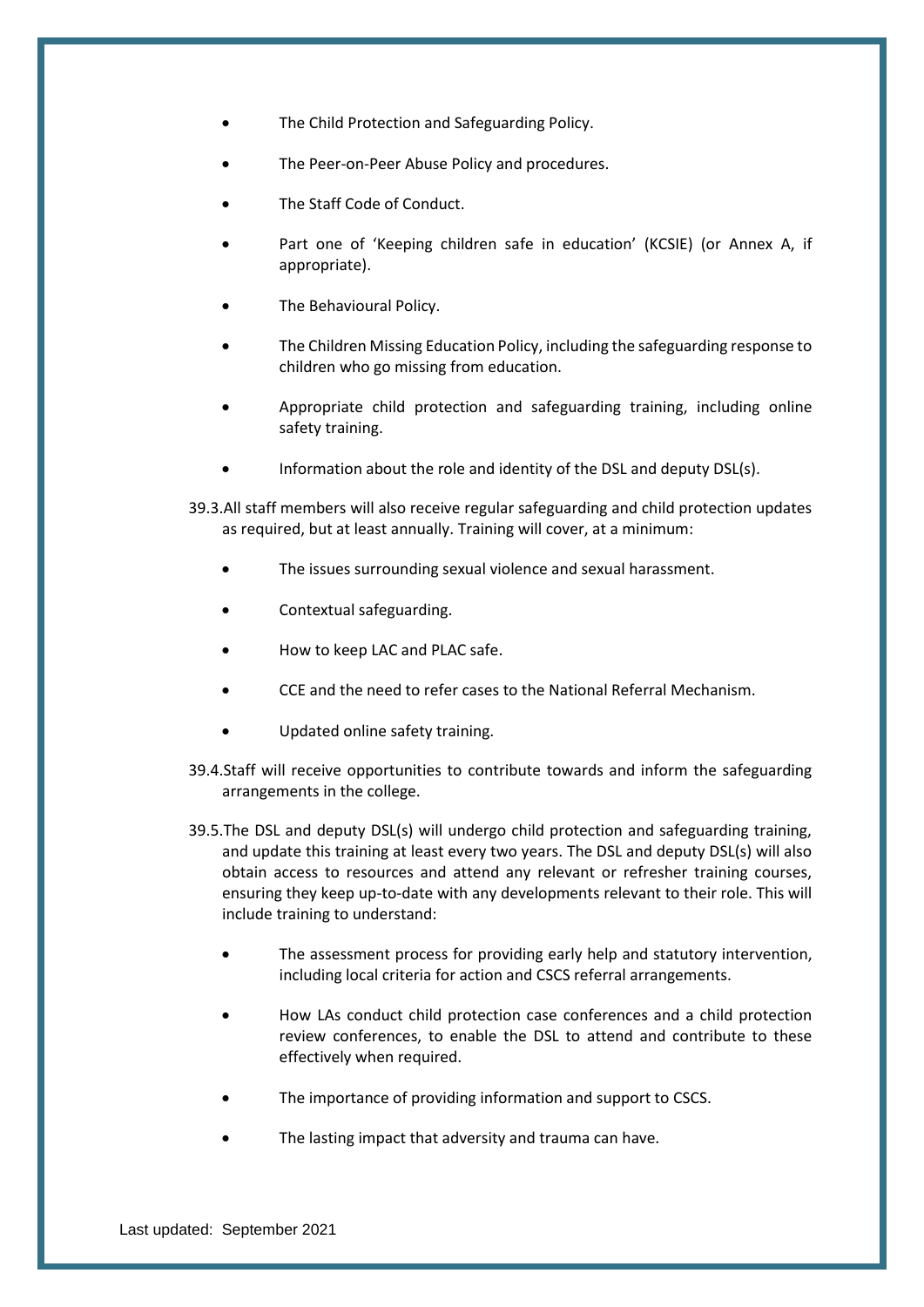- How to be alert to the specific needs of children in need, students with SEND and/or relevant health conditions, and young carers.
- The importance of internal and external information sharing.
- The Prevent duty.
- The risks associated with online safety, including the additional risks faced online by students with SEND.

## <span id="page-46-0"></span>**40. Monitoring and review**

- 40.1.This policy is reviewed at least annually by the DSL and the principal. This policy will be updated as needed to ensure it is up-to-date with safeguarding issues as they emerge and evolve, including any lessons learnt.
- 40.2.Any changes made to this policy will be communicated to all members of staff. All members of staff are required to familiarise themselves with all processes and procedures outlined in this policy as part of their induction programme.
- <span id="page-46-1"></span>40.3. The next scheduled review date for this policy is September 2022.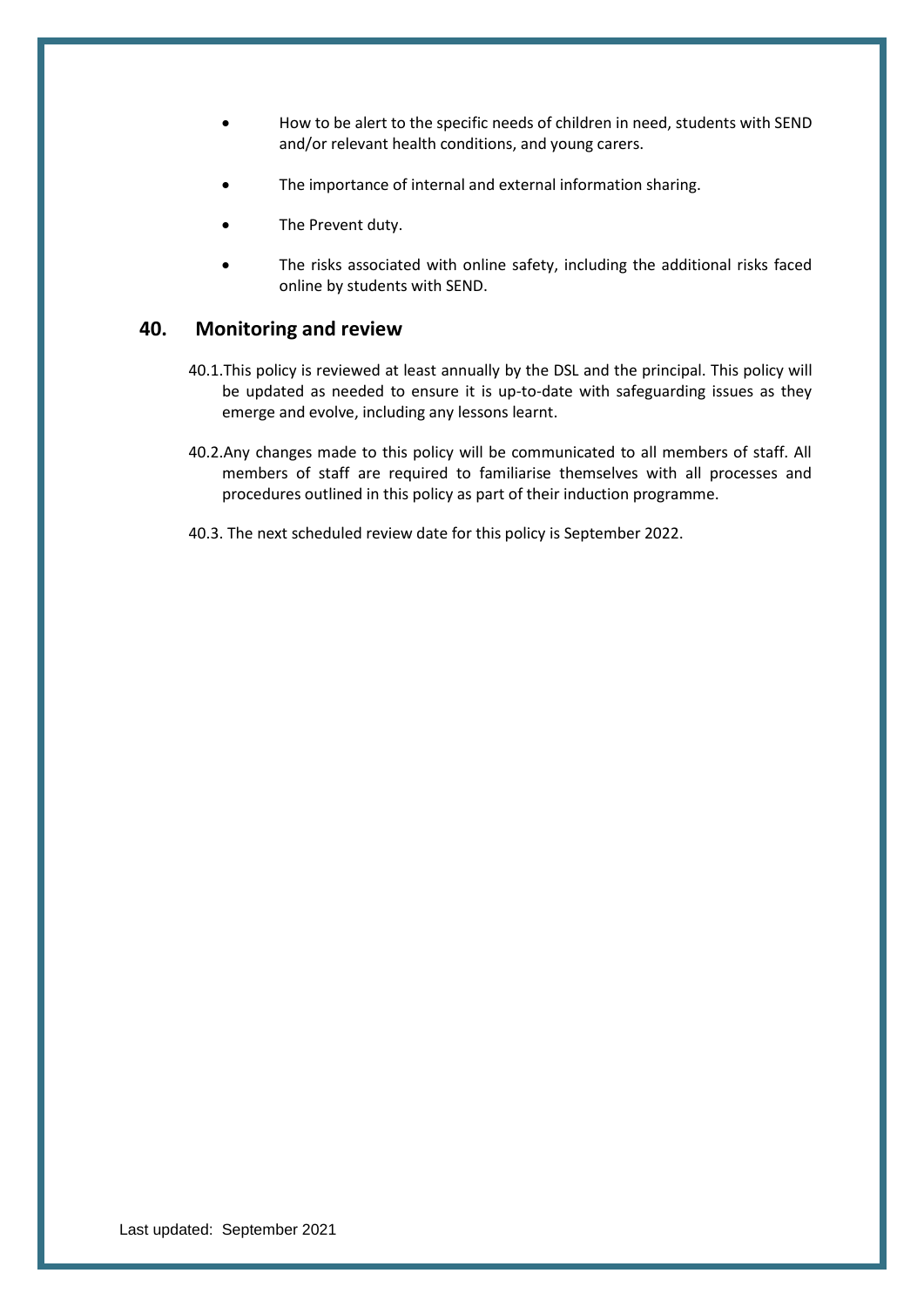## **Staff Disqualification Declaration**

| Name of college:                                                                                                                                                                                                                                                    |           |        |
|---------------------------------------------------------------------------------------------------------------------------------------------------------------------------------------------------------------------------------------------------------------------|-----------|--------|
| Name of staff member:                                                                                                                                                                                                                                               | Position: |        |
| <b>Orders and other restrictions</b>                                                                                                                                                                                                                                |           | Yes/No |
| Have any orders or other determinations related to childcare been made in<br>respect of you?                                                                                                                                                                        |           |        |
| Have any orders or other determinations related to childcare been made in<br>respect of a child in your care?                                                                                                                                                       |           |        |
| Have any orders or other determinations been made which prevent you from<br>being registered in relation to childcare, children's homes or fostering?                                                                                                               |           |        |
| Are there any other relevant orders, restrictions or prohibitions in respect of<br>you as set out in Schedule 1 of the Childcare (Disqualification) and Childcare<br>(Early Years Provision Free of Charge) (Extended Entitlement) (Amendment)<br>Regulations 2018? |           |        |
| Are you barred from working with children by the DBS?                                                                                                                                                                                                               |           |        |
| Are you prohibited from teaching?                                                                                                                                                                                                                                   |           |        |
| <b>Specified and statutory offences</b>                                                                                                                                                                                                                             |           |        |
| Have you ever been cautioned, reprimanded, given a warning for or convicted of:                                                                                                                                                                                     |           |        |
| Any offence against or involving a child?                                                                                                                                                                                                                           |           |        |
| Any violent or sexual offence against an adult?                                                                                                                                                                                                                     |           |        |
| Any offence under The Sexual Offences Act 2003?                                                                                                                                                                                                                     |           |        |
| Any other relevant offence?                                                                                                                                                                                                                                         |           |        |
| Have you ever been cautioned, reprimanded for or convicted of a similar<br>offence in another country?                                                                                                                                                              |           |        |
| <b>Provision of information</b>                                                                                                                                                                                                                                     |           |        |
| If you have answered yes to any of the questions above, provide details below. You may provide this information<br>separately, but you must do so without delay.                                                                                                    |           |        |
| Details of the order restriction, conviction or caution:                                                                                                                                                                                                            |           |        |
| The date(s) of the above:                                                                                                                                                                                                                                           |           |        |
|                                                                                                                                                                                                                                                                     |           |        |
| Last undated: Sentember 2021                                                                                                                                                                                                                                        |           |        |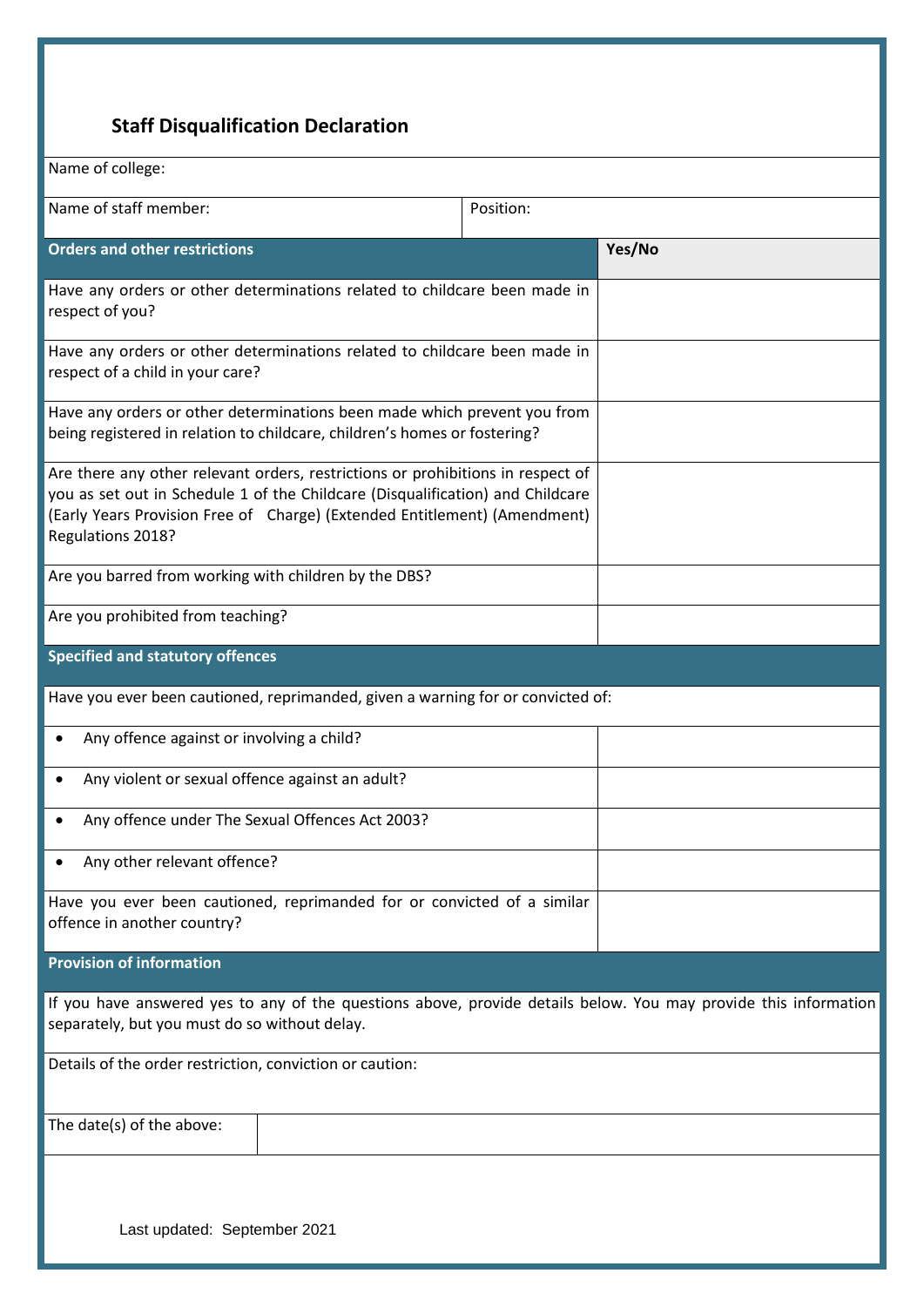| The relevant court(s) or |  |
|--------------------------|--|
| body/bodies):            |  |
|                          |  |

**You should also provide a copy of the relevant order, caution, conviction, etc. In relation to cautions and/or convictions, a DBS certificate may be provided.**

## **Declaration**

In signing this form, I confirm that the information provided is true to the best of my knowledge and that:

- I understand my responsibilities to safeguard children.
- I understand that I must notify the headteacher immediately of anything that affects my suitability to work within the school. This includes any cautions, warnings, convictions, orders or other determinations made in respect of me that would render me disqualified from working with children.

| Signed:     |  |
|-------------|--|
| Print name: |  |
| Date:       |  |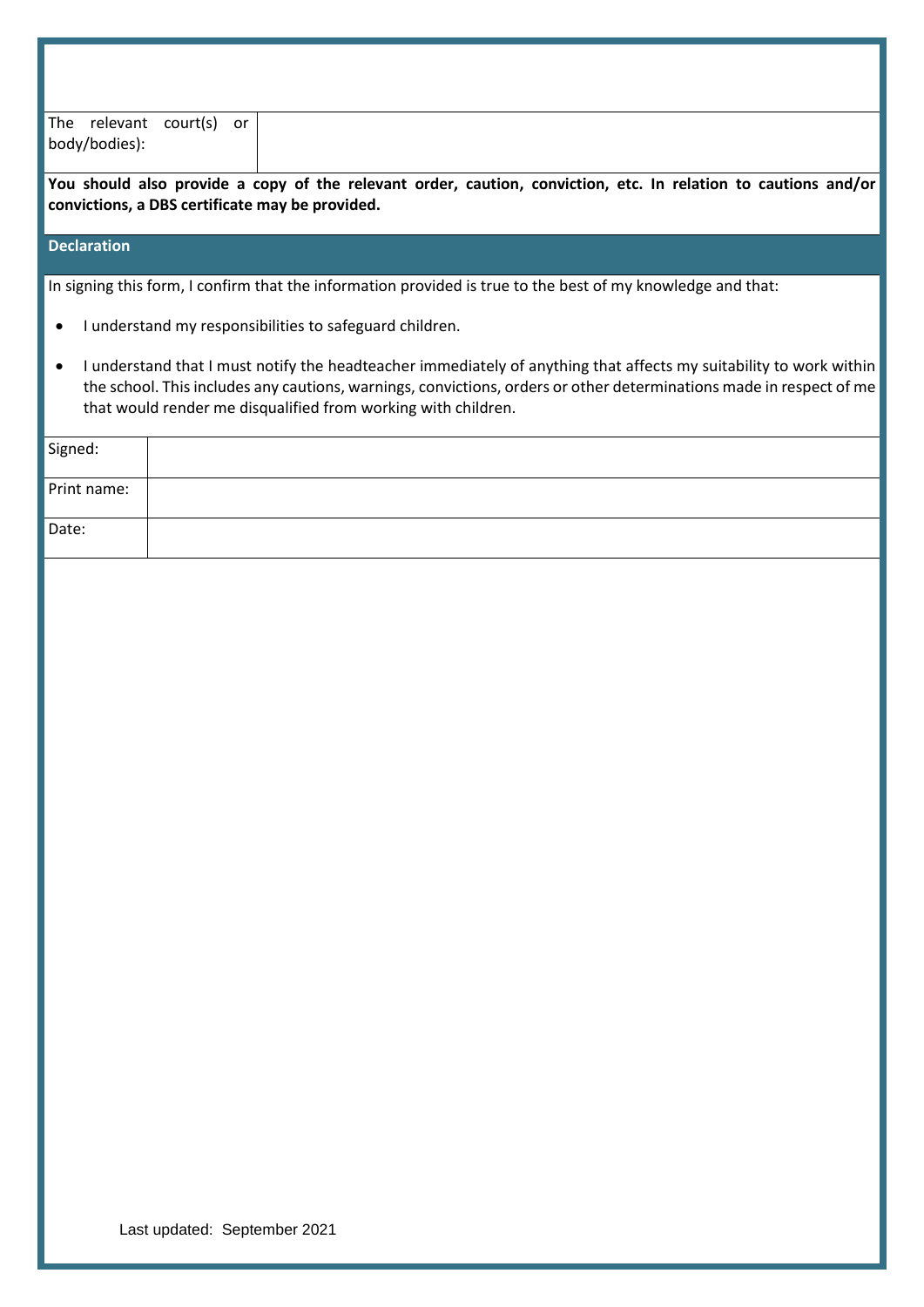## <span id="page-49-0"></span>**Safeguarding Reporting Process**

The process outlined within the first section should be followed where a staff member has a safeguarding concern about a child. Where a referral has been made, the process outlined in the 'After a referral is made' section should be followed.

The actions taken by the school are outlined in yellow, whereas actions taken by another agency are outlined in blue.